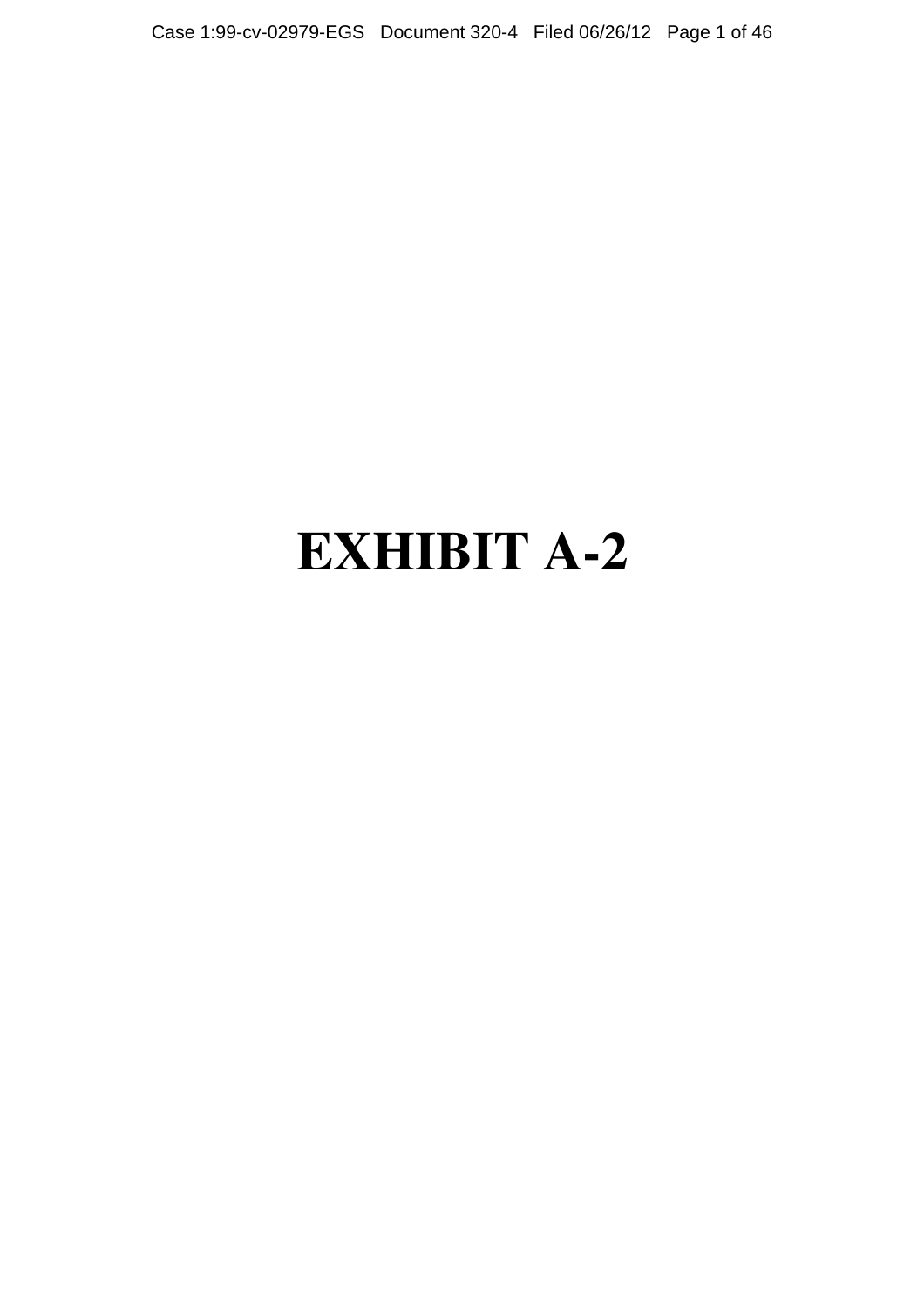# **UNITED STATES DISTRICT COURT FOR THE DISTRICT OF COLUMBIA**

| <b>KENNETH CAMPBELL, et al.,</b>   |                         |
|------------------------------------|-------------------------|
| Plaintiffs,                        |                         |
| v.                                 | <b>CIVIL ACTION NO.</b> |
| <b>NATIONAL RAILROAD PASSENGER</b> | 1:99-cv-02979 (EGS)     |
| <b>CORPORATION,</b>                |                         |
| <b>Defendant</b>                   |                         |
|                                    |                         |
|                                    |                         |

# **EXPERT REPORT OF JERROLD A. GLASS**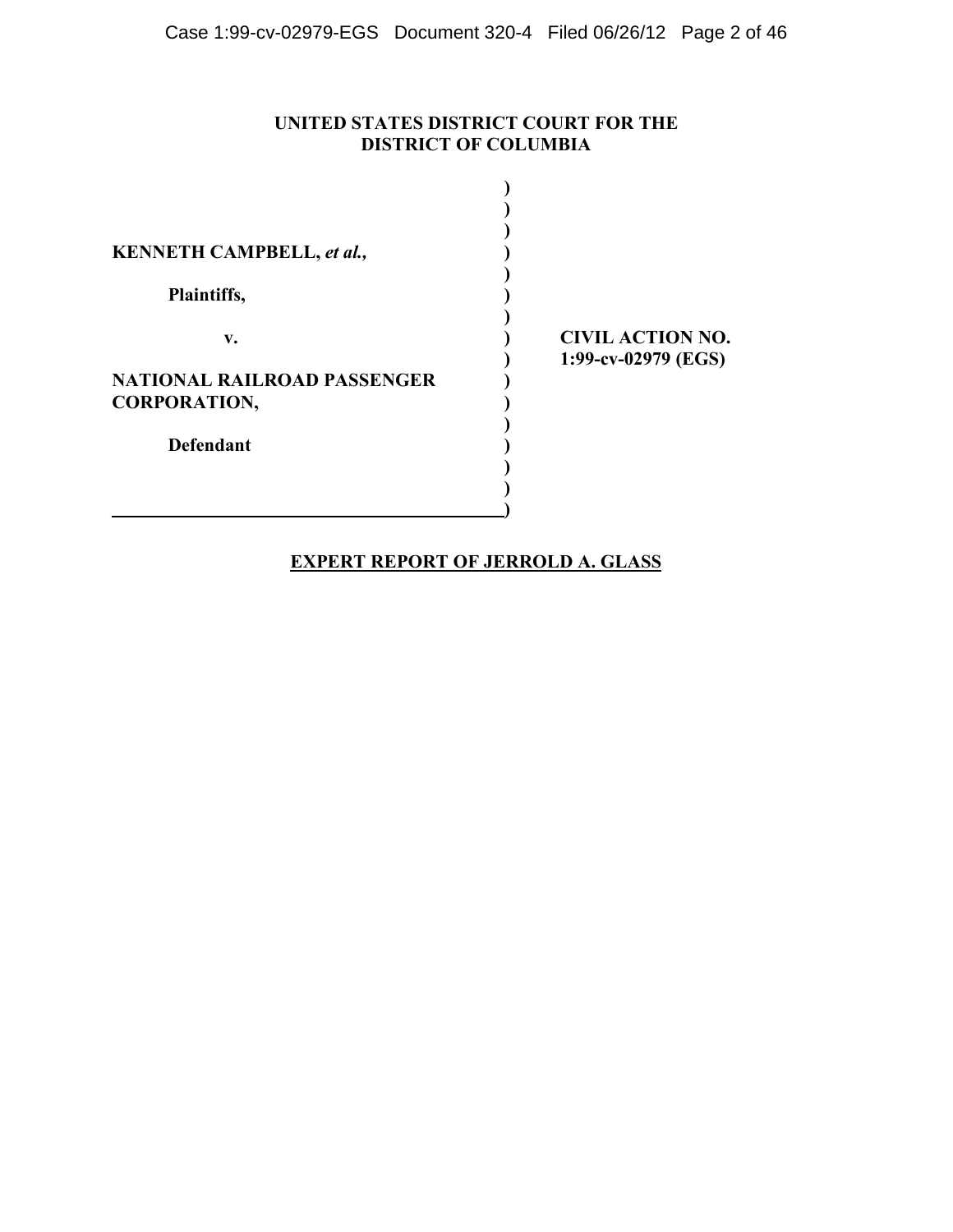# **TABLE OF CONTENTS**

| A.              |    |               |  |  |  |
|-----------------|----|---------------|--|--|--|
|                 | 1. |               |  |  |  |
|                 | 2. |               |  |  |  |
| B.              |    |               |  |  |  |
| $\mathcal{C}$ . |    |               |  |  |  |
| D.              |    |               |  |  |  |
| E               |    |               |  |  |  |
| $F_{\cdot}$     |    |               |  |  |  |
|                 |    |               |  |  |  |
|                 |    |               |  |  |  |
| $A$ .           |    |               |  |  |  |
| <b>B</b> .      |    |               |  |  |  |
| $C$ .           |    |               |  |  |  |
|                 | 1. |               |  |  |  |
|                 |    | a.            |  |  |  |
|                 |    | $\mathbf b$ . |  |  |  |
|                 |    | c.            |  |  |  |
|                 |    | d.            |  |  |  |
|                 | 2. |               |  |  |  |
|                 |    |               |  |  |  |
|                 |    |               |  |  |  |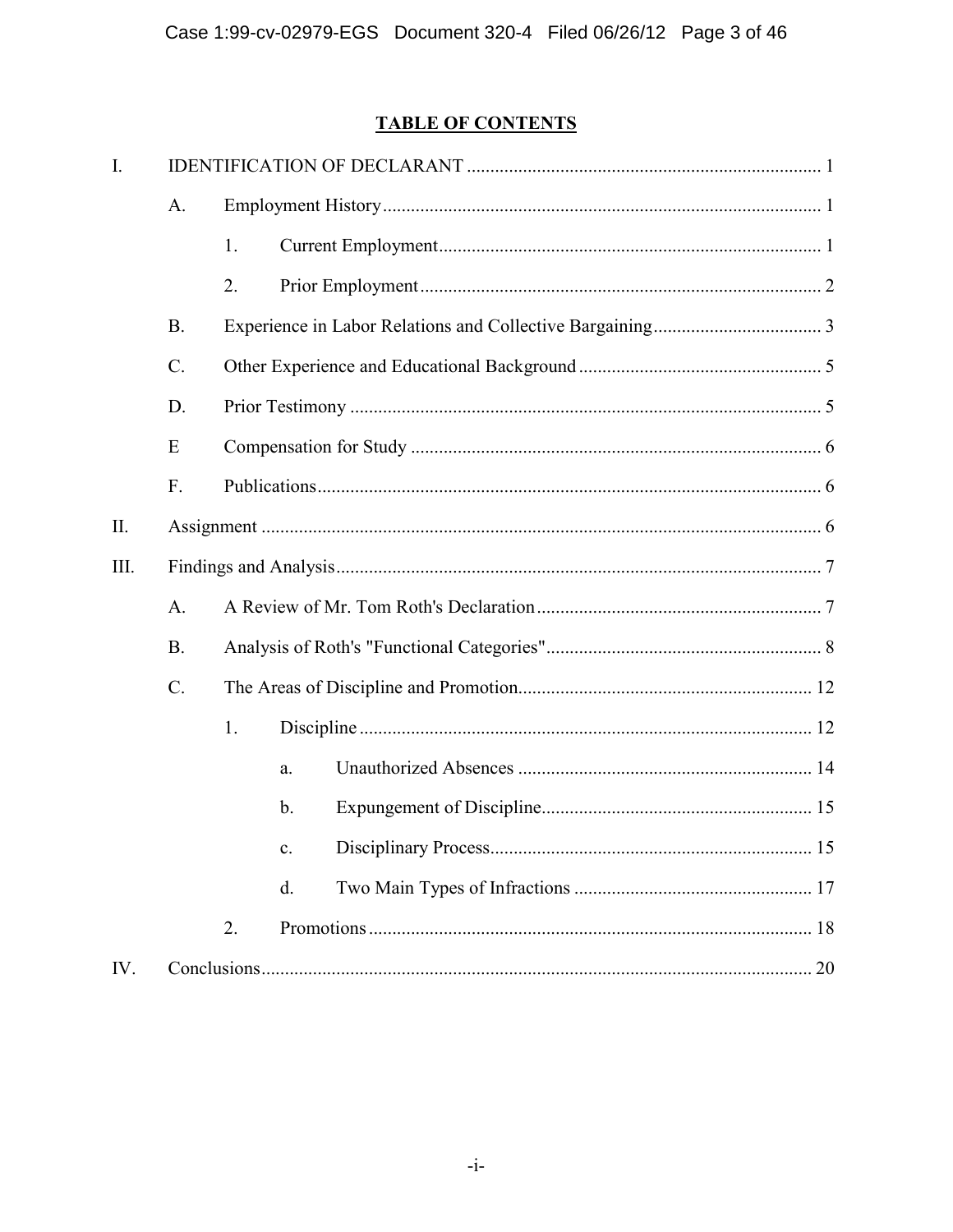# **EXHIBIT LIST**

ARASA (MW) Agreement – Effective 8/1/1978 – Synthesis Reprinted 4/1999

BRS Agreement – Effective 9/13/1999

ATDA Agreement – Effective 9/1/1976 – Last Revised 3/27/2000

BLET Agreement – Effective  $10/26/1982 - 5/20/2004$  Codification Draft<sup>1</sup>

UTU Agreement – Effective 1/1/1983 – Reprinted 10/1/1994 – Last Revised 10/27/1999

TCU Agreement – Effective 7/1967 – Revised 6/1/1998

ASWC (TWU-HERE-TCU) Agreement – Effective 11/3/1973 – Revised through 12/9/1998

ARASA – OBS Agreement – Effective 7/11976 – Revised 3/1/1999 – Printed 11/1/2000

IAM Agreement – Effective 9/1/1977 – Revised 3/1/1999

NCFO Agreement – Effective 7/1976 - Last Revised 1/11/1999

IBEW Agreement – Effective 9/1/1975 - Last Revised 2/4/1999

IBB Agreement – Effective 7/1/1976 – Last Revised 1/14/1999

SMWIA – Effective 10/1/1977 – Last Revised 12/22/1998

ARASA – ME – Effective 2/1/176 – Last Revised 3/18/1999

AMK0000579923 – Amtrak Policy for Handling Formal Discipline

AMK0000580465 – Amtrak's National Attendance Policy

AMK0000352844.100 - Intercity Organizational Charts Chart 6 dated October 2000 (Page 78 of document) Chart 1 dated September 2000 (Page 83 of document)

<sup>&</sup>lt;sup>1</sup>The version of the BLET agreement used by Roth is dated May 5, 2005 and is publicly available, however, that document was not produced during discovery. I used the version dated May 20, 2004 which was produced during discovery and provided to me by counsel. A review of the two versions confirmed that the later version used by Roth did not appear to have material modifications that affected my study. As such I used the version produced during discovery.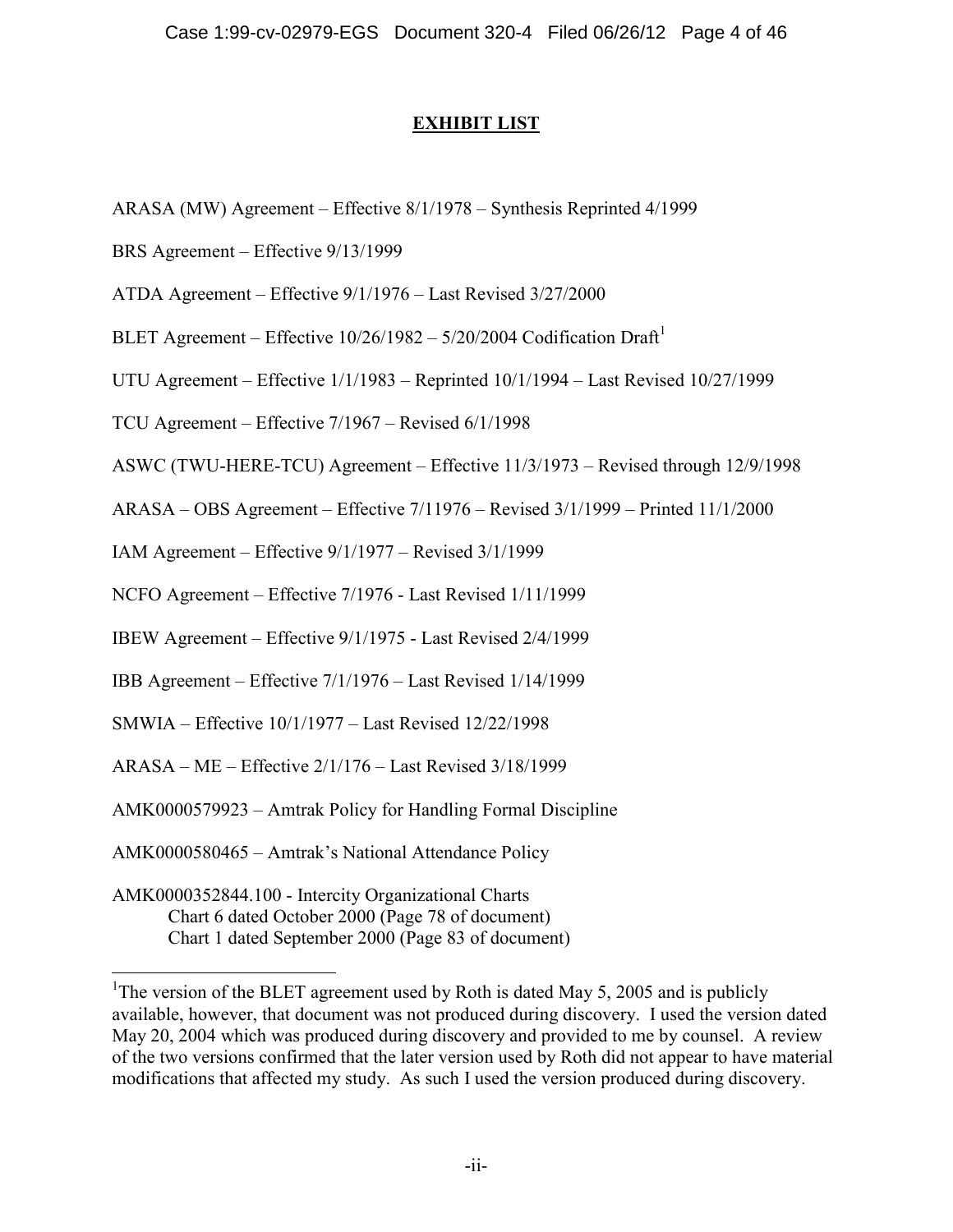AMK0000433953 – Coach Cleaner Posting

AMK00004341118 – Machinist Posting 1

AMK0000409087 – Machinist Posting 2

Tom Roth's Declaration, Deposition and Exhibits 1-8

Charlie Woodcock's Deposition and Exhibits 1-5, and various selections from Exhibit 6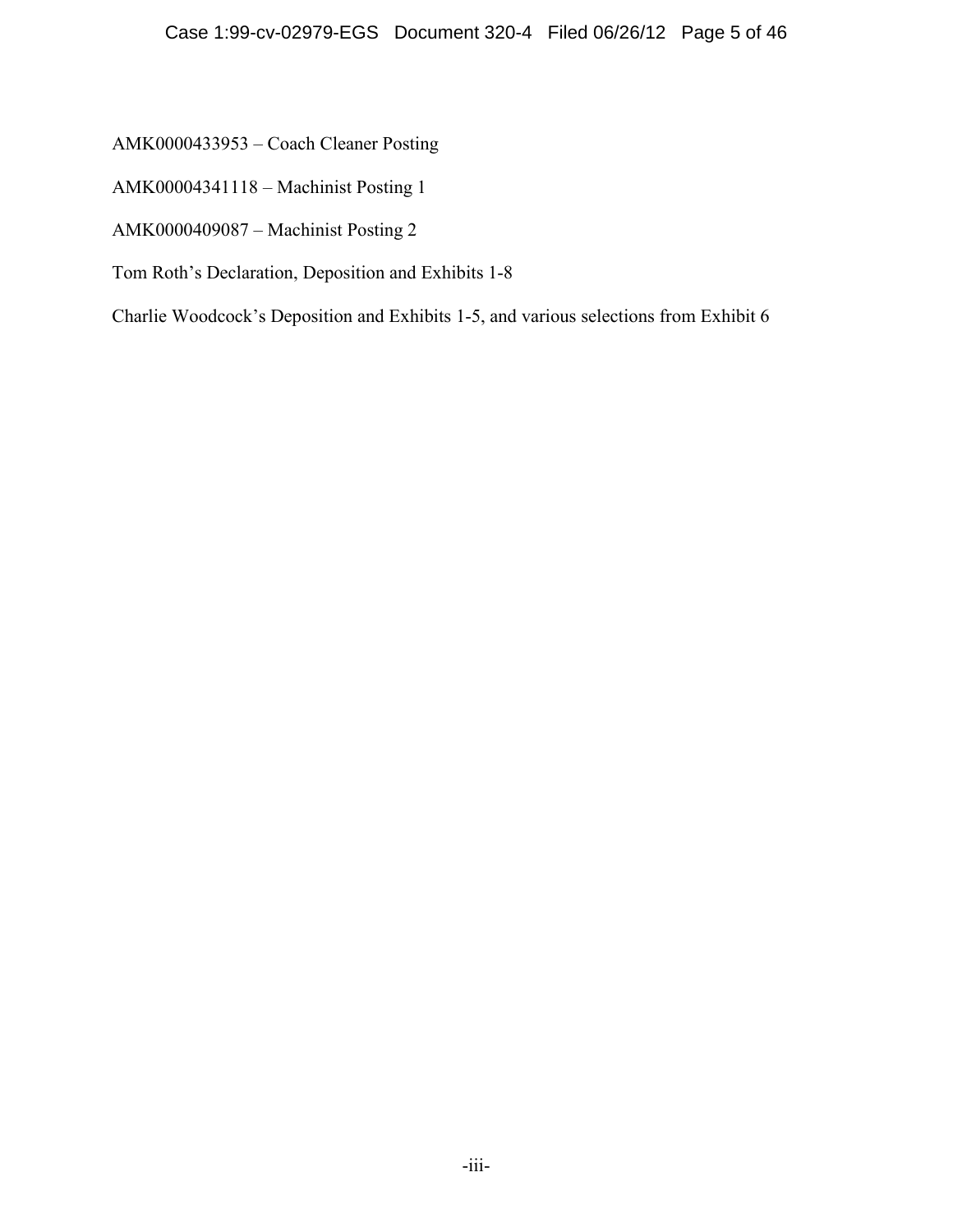I, JERROLD A. GLASS, subject to the penalties provided by law for perjury, do hereby declare the following to be true and correct on the basis of my personal knowledge and upon information from documents I have reviewed, including those in my custody and control.

#### **I. IDENTIFICATION OF DECLARANT**

# **A. Employment History**

# **1. Current Employment**

1. **F&H Solutions Group.** I am currently employed as President of F&H Solutions Group (FHSG), a national human resources and labor relations consulting firm with offices in four locations. F&H Solutions Group was formed in May 2006 as the successor to my previous consulting firm, J. Glass & Associates, which was formed in 1989. I was employed by J. Glass and Associates from 1989 until I joined US Airways in April 2002; I rejoined J. Glass & Associates upon my departure from US Airways in October 2005 and the business was renamed to F&H Solutions Group in January 2006. J. Glass & Associates specialized in representing transportation sector companies, including airlines and railroads, in labor and employee relations matters. J. Glass & Associates cofounded the Labor Relation Association of Passenger Railroads<sup>2</sup> (LRAPR), an organization comprised of the chief labor relations officers of eight commuter and passenger railroads. J. Glass and Associates also conducted ad hoc surveys for individual airline and railroad companies and provided clients with other analyses related to labor and employee relations. J. Glass & Associates also provided expert witness testimony in labor arbitrations and litigation.

2. There are currently 14 full-time professional consultants employed at F&H Solutions Group. The initial client base at F&H Solutions Group mostly consisted of airlines and

-1-

<sup>&</sup>lt;sup>2</sup> The other cofounder was Joshua Javits.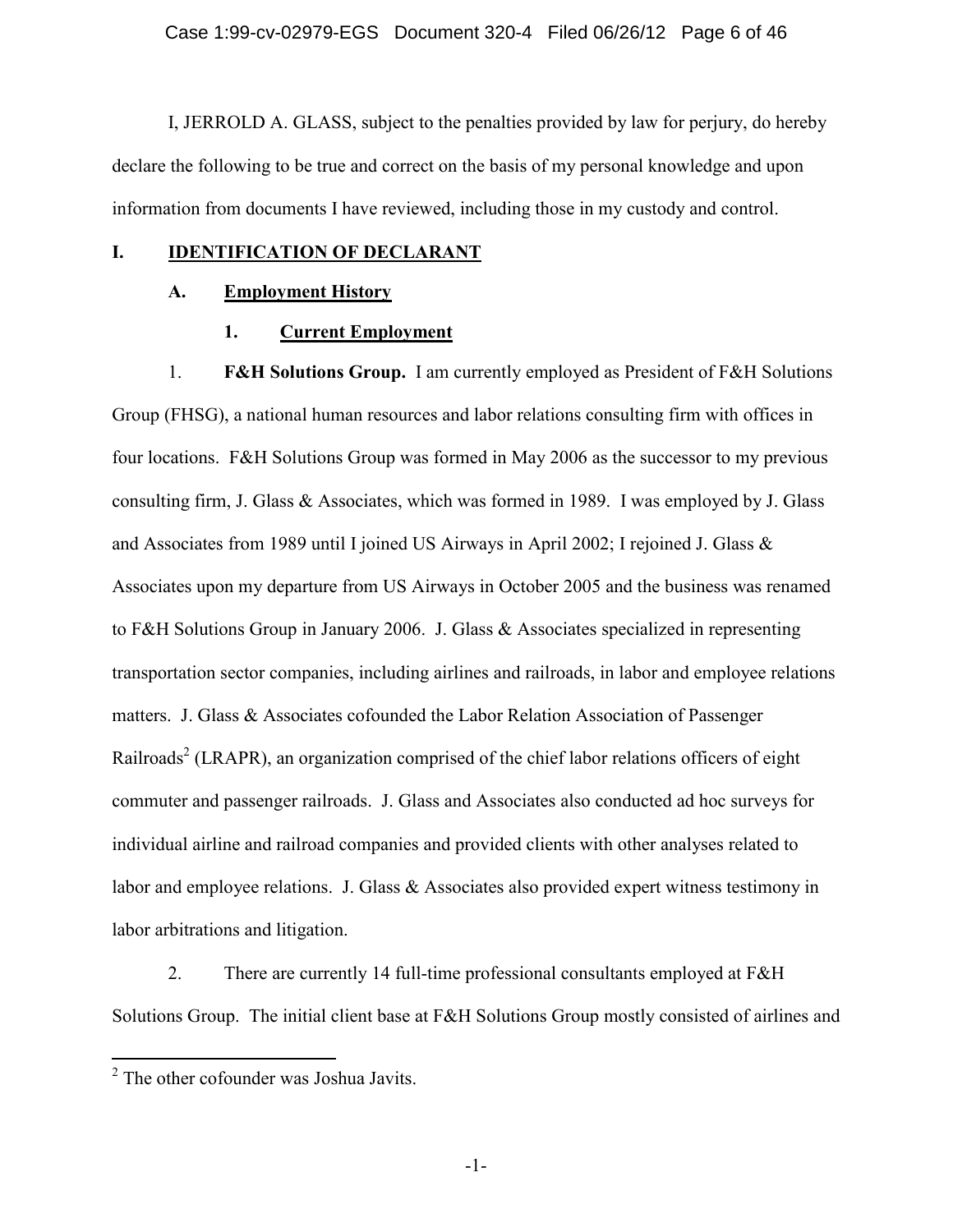#### Case 1:99-cv-02979-EGS Document 320-4 Filed 06/26/12 Page 7 of 46

railroads carried over from J. Glass and Associates; F&H Solutions continues to do considerable work for air carriers and railroads, but the client base has also grown to include nontransportation clients as well. Practice areas at F&H Solutions Group also include recruiting, human resource assessments, diversity and inclusion training, compensation analysis, and FMLA administration. The firm is also responsible for producing pay, work rule and benefit comparisons on behalf of various trade associations. These include the Regional Airline Association and the Labor Relations Association of Passenger Railroads. The surveys for LRAPR cover shop craft employees, trainmen and engineers, maintenance-of-way employees, agents and clerks, and supervisors.

#### **2. Prior Employment**

3. **US Airways, Inc.** I was employed by US Airways, Inc. as Senior Vice President of Employee Relations from April 2002 to April 2004, at which time I was promoted to Executive Vice President and Chief Human Resources Officer. I remained in that position at US Airways, Inc. until September 30, 2005, when US Airways merged with America West Airlines and relocated its headquarters from Arlington, Virginia to Tempe, Arizona. I was responsible for all aspects of human resources and labor relations, including all collective bargaining, human resources policy assessment and implementation, recruitment, benefit administration, benefit strategy and design, recruiting, compensation, and corporate learning and development.

4. **J. Glass & Associates.** I started and served as President of J. Glass & Associates in September 1989 as a consulting firm targeted toward airline and railroad clients seeking outside support for their labor relations team for special projects or assistance in collective bargaining, with particular focus on contract negotiations (chief negotiator), costing (valuation) of company and union proposals, and contract analysis and research on any of the various

-2-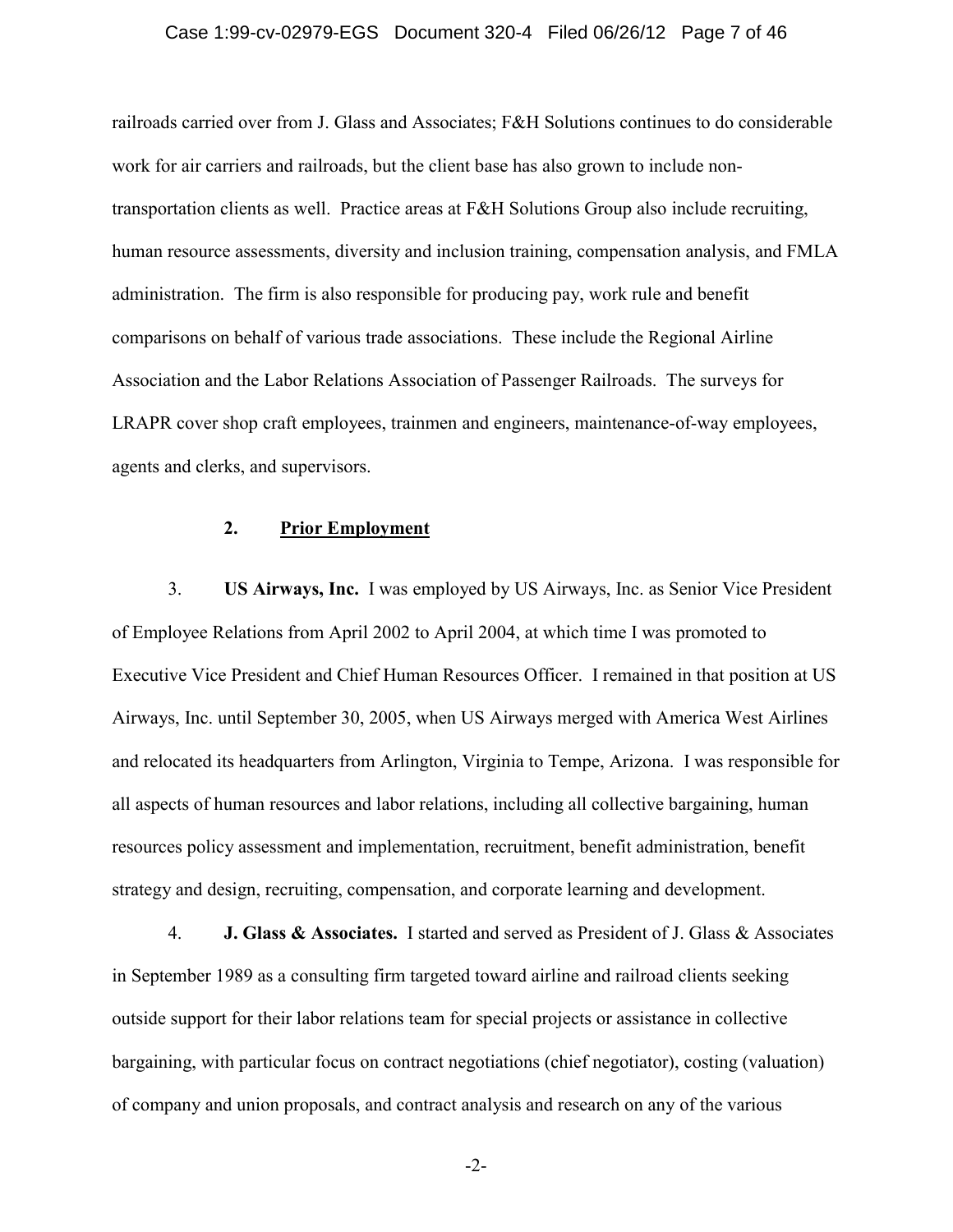#### Case 1:99-cv-02979-EGS Document 320-4 Filed 06/26/12 Page 8 of 46

subjects usually found in airline labor contracts. I remained at the firm until my departure for US Airways in April 2002. During my thirteen years of consulting work, I developed a practice strong enough to survive and prosper despite my hiatus from 2002 to 2005. Three associates continued to provide assistance to clients during my years at US Airways. At J. Glass  $\&$ Associates, I provided consulting services to nearly 60 different airlines and railroads.

5. **Airline Industrial Relations Conference.** From 1980 to 1989, I served in several capacities with the Airline Industrial Relations Conference ("**AIRCon**"), a membership organization of U.S. air carriers. AIRCon was created to serve as the information exchange and labor policy organization of U.S. scheduled air carriers. At AIRCon, I started employment as Director of Labor Relations Research, later being promoted to Vice President and Secretary-Treasurer. My responsibilities at AIRCon included analysis of all collective bargaining agreements in the airline industry, including newly ratified agreements, and preparation and updating of reports on the contract terms in effect at the various airlines, which included all pay, work rule and benefits information contained in each airline's collective bargaining agreements. AIRCon's members were especially interested in such comparative information when their own agreements were coming up for negotiations.

#### **B. Experience in Labor Relations and Collective Bargaining**

6. **Collective Bargaining Experience.** I have negotiated more than 100 airline, railroad and manufacturing collective bargaining agreements in the United States. Our firm has a database of thousands of airline, railroad, manufacturing and other collective bargaining agreements and our firm is well known for the analysis it does in reviewing and analyzing labor contracts.

-3-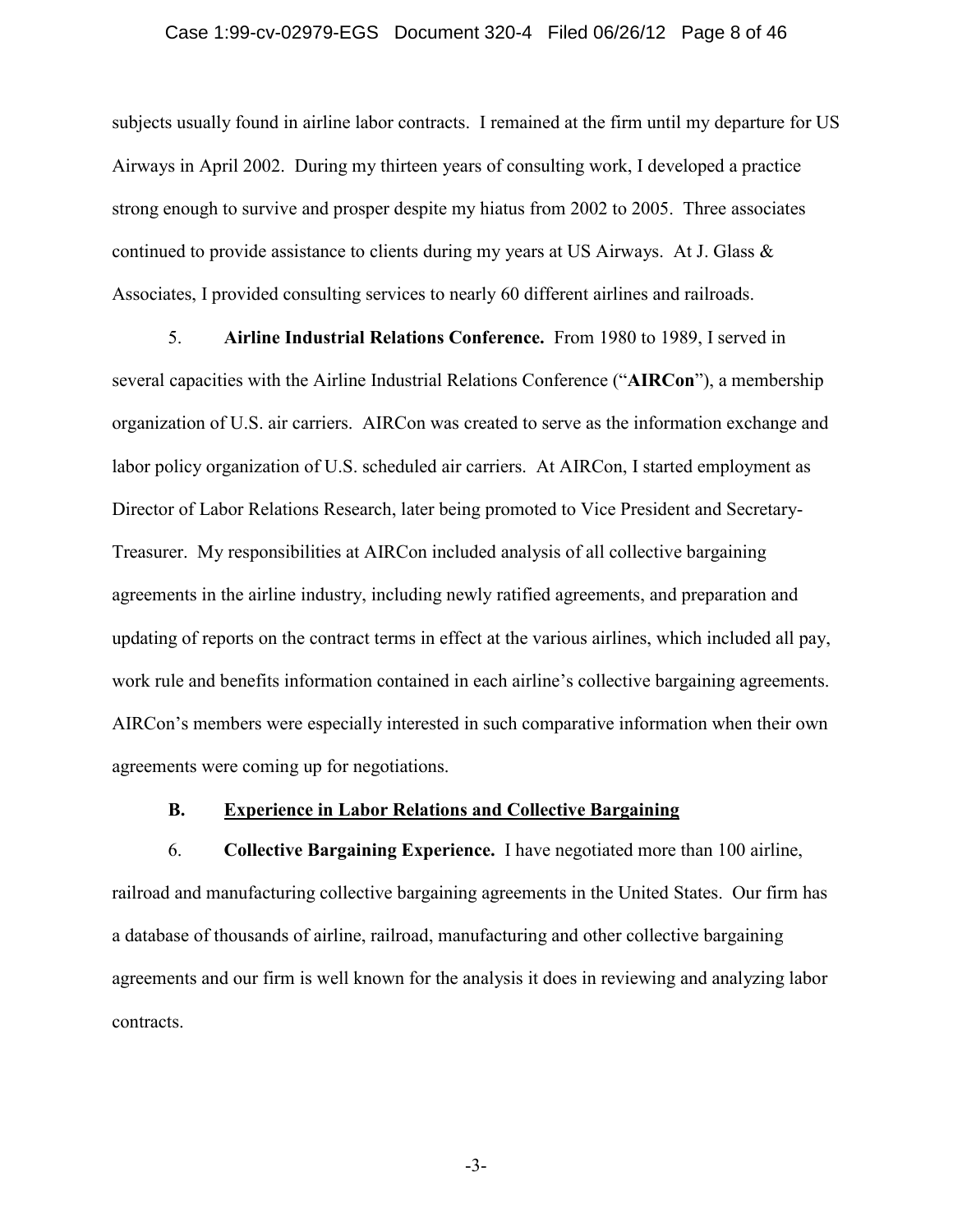#### Case 1:99-cv-02979-EGS Document 320-4 Filed 06/26/12 Page 9 of 46

7. **Railroad Experience.** As noted in Paragraph 1, I cofounded LRAPR in 1994. The purpose of LRAPR is to provide information to member railroads on labor and employmentrelated matters. As part of our service, we produce wage, work rule and benefit surveys covering the major rail crafts or classes. We conduct quarterly meetings with our members to discuss industry issues of concern such as health care, absence management, violence in the workplace, whistleblower protection and other issues of importance to labor relations officers. We also have a database of nearly 4,000 arbitration awards in the passenger rail industry. I have represented LRAPR before the National Mediation Board to help inform the NMB Members and mediators on the unique nature of the passenger rail business. Members include Amtrak (withdrew in 2012 due to budgetary constraints), Long Island Railroad, Metro North Railroad (MNR), Massachusetts Bay Commuter Railroad (MBCR), New Jersey Transit, Northern Indiana Commuter Transportation District (NICTD), Port Authority Trans Hudson Line (PATH), and Southeastern Pennsylvania Transportation Authority (SEPTA).

8. As noted in Paragraph 6, I have negotiated contracts in the passenger railroad industry. I have represented NICTD in negotiations with both the UTU and IBEW. I have advised and assisted Amtrak, MBCR and SEPTA in preparation for Presidential Emergency Boards. I have advised PATH and MNR on labor relations matters. I have also conducted special projects for Amtrak including an analysis of best practices in reservations centers in other industries. Other railroad experience includes work performed for CSX Corporation in recruiting and human resources. We have also done recruiting on behalf of Amtrak for its labor relations staff.

-4-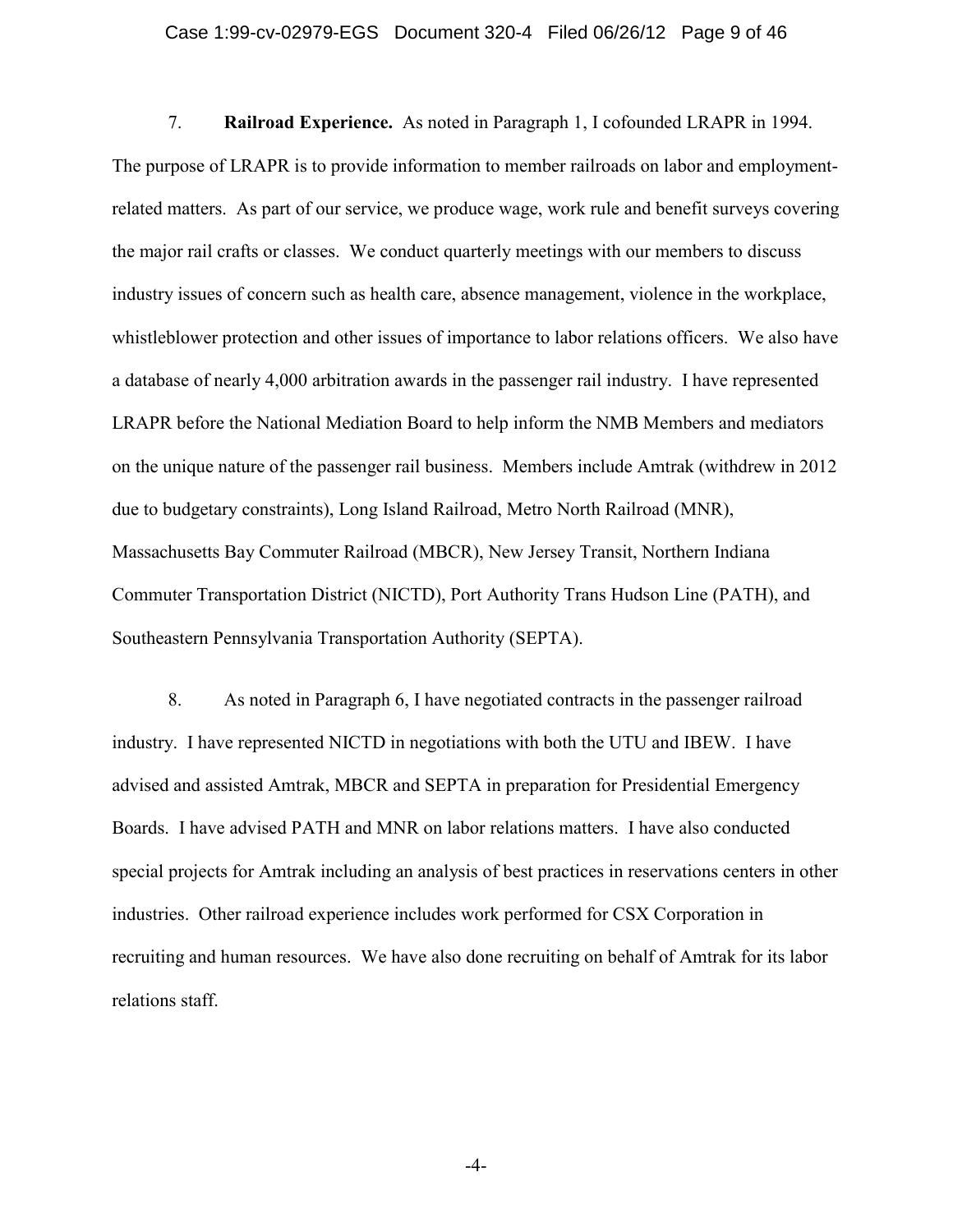# **C. Other Experience and Educational Background**

9. Prior to joining AIRCon, I was the assistant to the director of economic studies at the American Association of University Professors, a trade association and union of college professors, where I analyzed salary and benefit data from more than 2,600 colleges and universities for inclusion in an annual report on the economic status of college professors. I received a bachelor's degree in political science from Boston University in 1976 and a master's degree in public administration from The George Washington University in 1978. In addition to the experience outlined in this Declaration, I have served as a speaker on numerous airline and railroad panels throughout the years, all on the subject of labor and employee relations matters in the airline industry. I am frequently asked to provide analysis to the media and have been quoted, or appeared on television and radio on numerous occasions to discuss airline and other industry labor relations matters.

#### **D. Prior Testimony**

10. I testified on two separate occasions in Bankruptcy Court in the Eastern District of Virginia on behalf of US Airways during the course of their two bankruptcy proceedings. The subject of my testimony included labor costs and projections, management compensation, retention and staffing issues. During my work as a consultant, I have testified at least 50 times on behalf of clients in labor arbitration proceedings on a variety of airline contract interpretation issues, including wage, work rule and benefit comparisons, negotiations history, and seniority. In addition, I have testified in a number of interest arbitration proceedings involving pay rates of employees. I have been retained as an expert to advise law firms and their clients on airline matters. Examples include calculations involving prevailing wage rate issues (Service Contract Act), seniority issues (Bertulli v. IACP and Continental Airlines), and 3-pilot vs. 2-pilot issues (Tice v. American). I have also testified as an expert witness in the following matters: Pinoli v.

-5-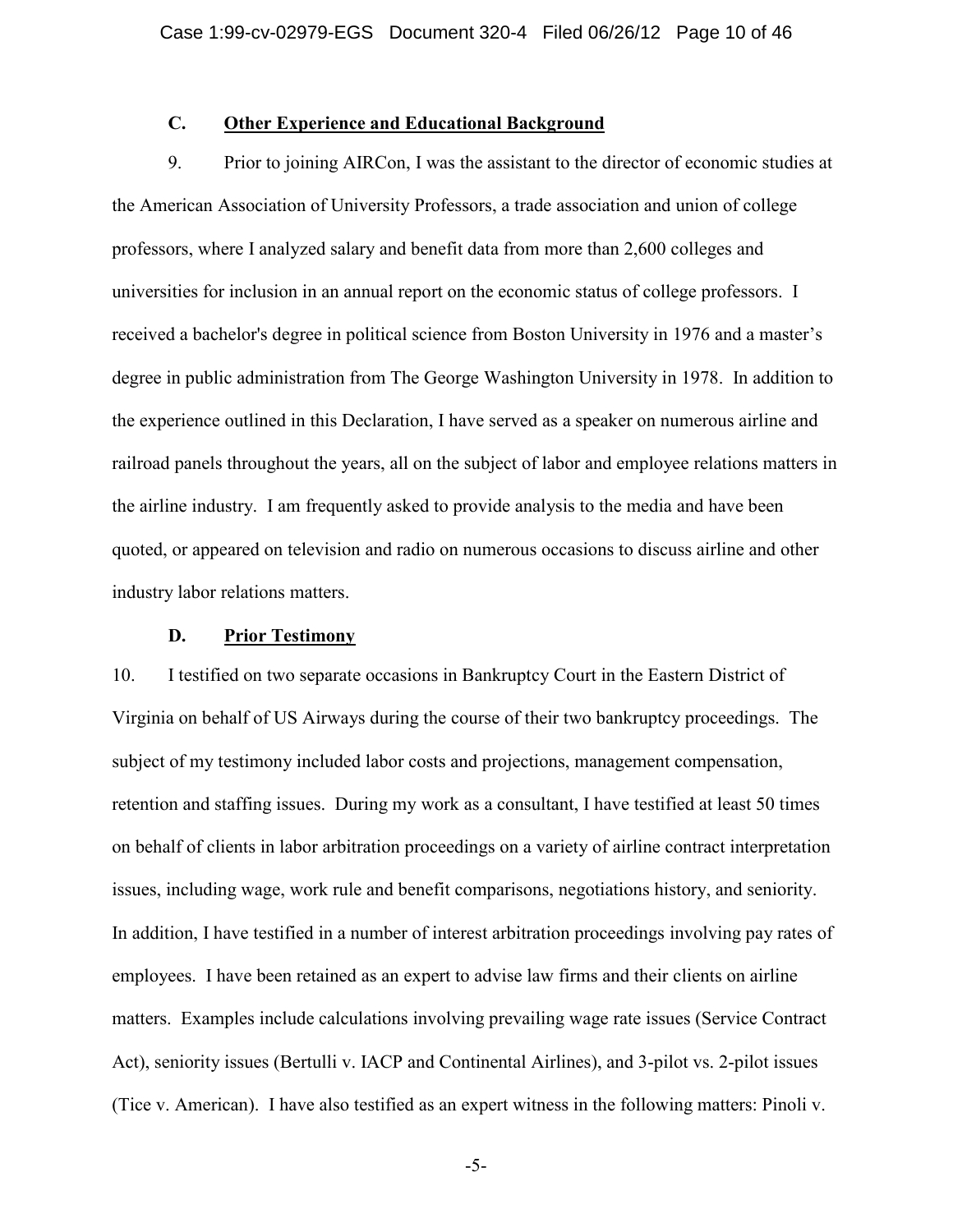#### Case 1:99-cv-02979-EGS Document 320-4 Filed 06/26/12 Page 11 of 46

Westermeyer (citation not available) and Crocker v. Piedmont Aviation, 741 F. Supp. 241 (D.D.C. 1989). I appeared as an expert witness to opine on comparative pay, work rules and benefits in the regional airline industry in the United States Bankruptcy Court for the Southern District of New York In re: Delta Air Lines, et al, Debtors (Chapter 11 Case No. 05-17923 (ASH). I have also appeared as an expert witness in April 2012 in support of AMR Corporation's motion to reject its collective bargaining agreements pursuant to 11 U.S.C. § 1113(c) (Chapter 11 Case No. 11-15463 (SHL)). The aforementioned AMR Corporation case is the only case of which I have testified in the past four years.

#### **E. Compensation for Study**

11. My standard hourly rate for this matter is \$425.00. The standard hourly rate for the research analyst who assisted me is \$175.00.

# **F. Publications**

12. I was a contributor to a book on Human Capital Management in 2004. My chapter, "Focusing on Internal Resources," was published by Aspatore Books.

# **II. ASSIGNMENT**

13. I have been asked by counsel for Amtrak to review Mr. Tom Roth's declaration and render an opinion as to his conclusions. I used my knowledge and experience in the field of labor relations, collective bargaining, and particularly passenger railroad collective bargaining, to evaluate his conclusions. My study included: a review of the scope and types of classifications included in the  $14<sup>3</sup>$  contracts studied by Roth as well as the ARASA-OBS agreement<sup>4</sup>; a review

 $3$  It is our understanding that while Roth included the BMWE (NEC) agreement in his list of reviewed documents, this union is not part of this matter. Therefore, I did not review the BMWE (NEC) agreement for my analysis.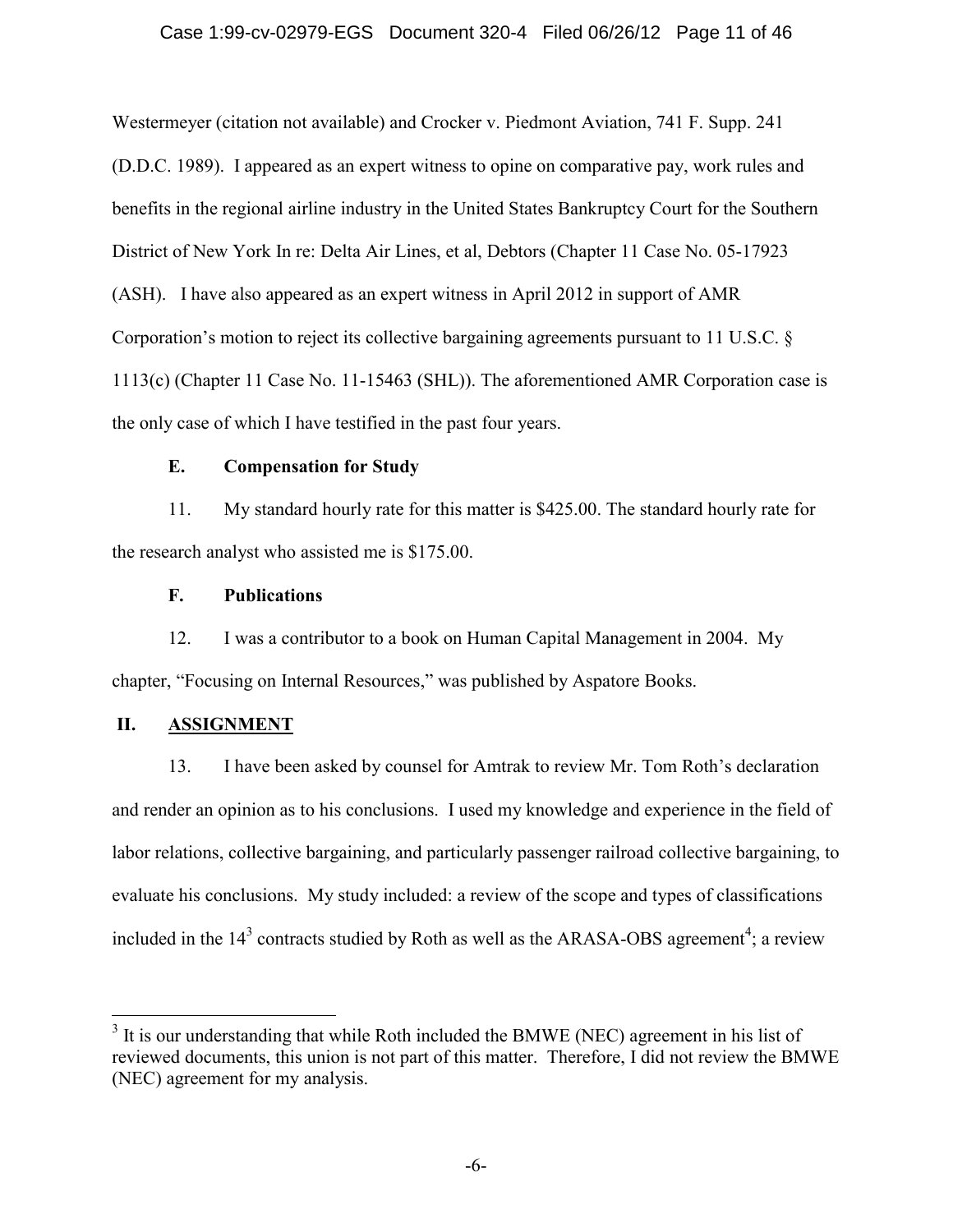#### Case 1:99-cv-02979-EGS Document 320-4 Filed 06/26/12 Page 12 of 46

of the types of discipline infractions used under various agreements; and an analysis of differences in contract provisions covering promotions and discipline based on job function. I have reviewed the documents identified in the Exhibit List attached to this declaration.<sup>5</sup>

#### **III**. **FINDINGS AND ANALYSIS**

#### **A. A Review of Mr. Tom Roth's Declaration**

14. Mr. Roth writes that Amtrak's employees can be grouped into five "functional categories." These include: Operating Crafts, Shop Crafts, Engineering Crafts, Clerical and On-Board Services Crafts, and Security Crafts. His declaration describes contract similarities both within and among these five functional groups. Mr. Roth lists specific crafts and classes and then identifies the respective unions in each of his five "functional categories." Within the Shop Craft category, for example, he includes seven unions: JCC, IAM, IBEW, SMWIA, NCFO, IBB, as well as ARASA-ME, the union that he states supervises the first six unions listed.

15. Roth bases his analysis on the premise that these five functional categories are cohesive groups of functionally similar employees. In his discussion of supervision, pattern bargaining, and collective bargaining terms, Roth draws similarities between the functional categories as well as between specific unions. Roth claims that all five of the employee groups "share common work sites and supervision." He identifies similarities in collective bargaining terms such as the identical compensation structures found at BLE and UTU, two of the unions that comprise his "operating crafts" category. Roth does acknowledge differences in the various benefit provisions such as short-term illness and injury pay across employee groups. Lastly, he

-7-

<sup>&</sup>lt;sup>4</sup> Although the ARASA-OBS agreement was not in Roth's list of collective bargaining agreements he reviewed (*see* Roth's Exhibit 5), he discusses the ARASA-OBS contract in paragraph 13 of his declaration. For this reason, I have reviewed the ARASA-OBS agreement and included it in my analysis.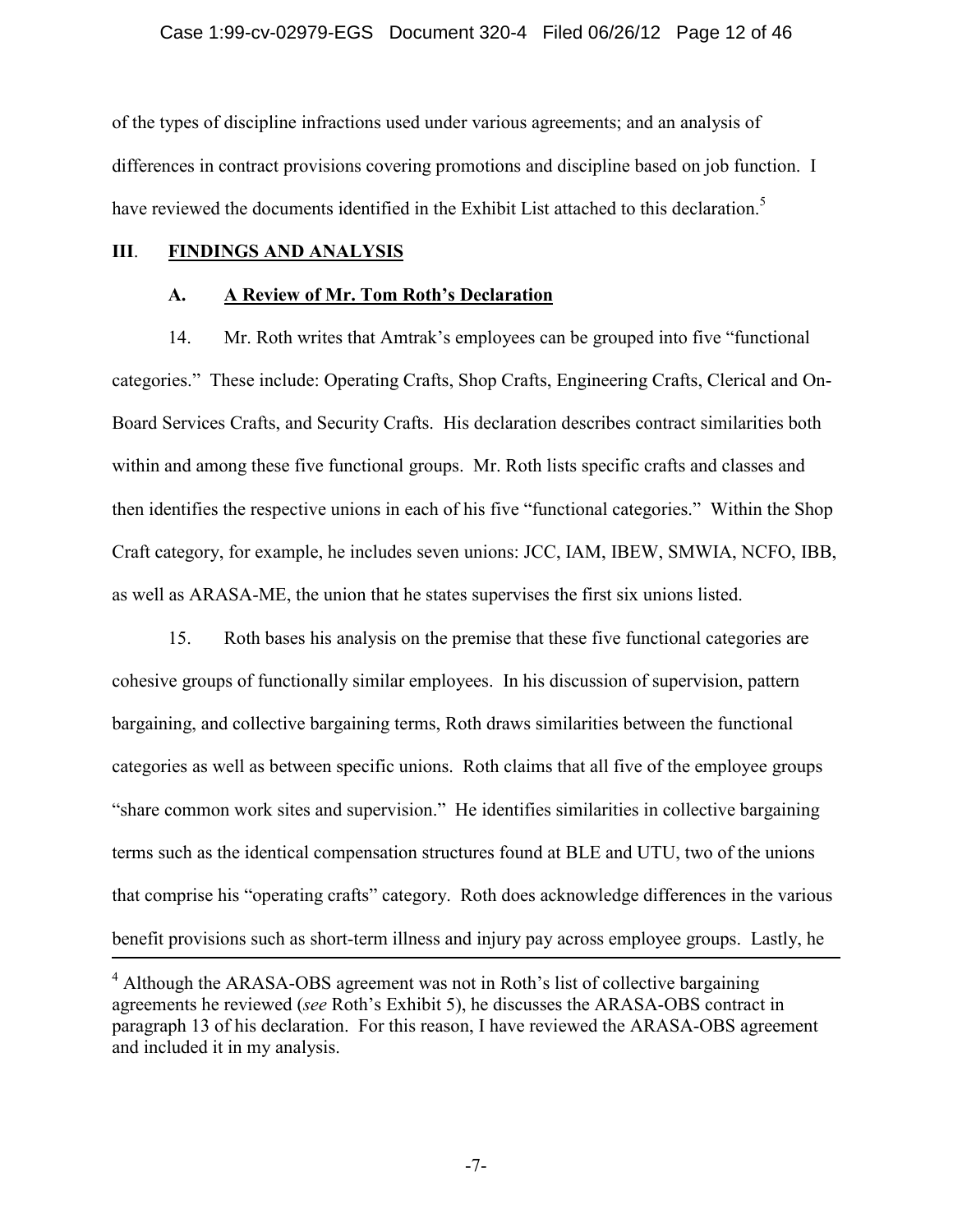#### Case 1:99-cv-02979-EGS Document 320-4 Filed 06/26/12 Page 13 of 46

claims that the "rules governing discipline and grievances are common to a substantial degree within each functional employee group."

16. By focusing on the contract similarities within and among the five functional groups, Mr. Roth's declaration leads one to the conclusion that employees in each of these five functional categories have the same or similar contract provisions in important areas such as selection for promotion and discipline. When describing discipline, this includes both the discipline process and the severity of an infraction.

17. Mr. Roth fails to mention the important differences contained in Amtrak's collective bargaining agreements not only among the functional categories, but even within particular crafts and classes that comprise his five functional categories.

18. An analysis of the various collective bargaining agreements upon which Mr. Roth relied, as well as the ARASA – OBS contract, various discipline policies, Amtrak job postings and Amtrak organizational charts, indicates that employees at Amtrak do not always share the same discipline and promotional provisions among the different collective bargaining agreements. In fact, even within Mr. Roth's five functional categories, there are numerous examples of differences in contract provisions covering promotions and discipline between classes and crafts.

#### **B. Analysis of Roth's "Functional Categories"**

19. Mr. Roth's grouping of collective bargaining agreements by function does not produce the uniform similarities that he attempts to portray. The differences among the crafts and classes are often reflected in the rules of their respective collective bargaining agreements (CBAs). The grouping of Amtrak's thousands of employees into these five functional categories must be questioned. While the categories themselves may seem logical, each one contains a

-8-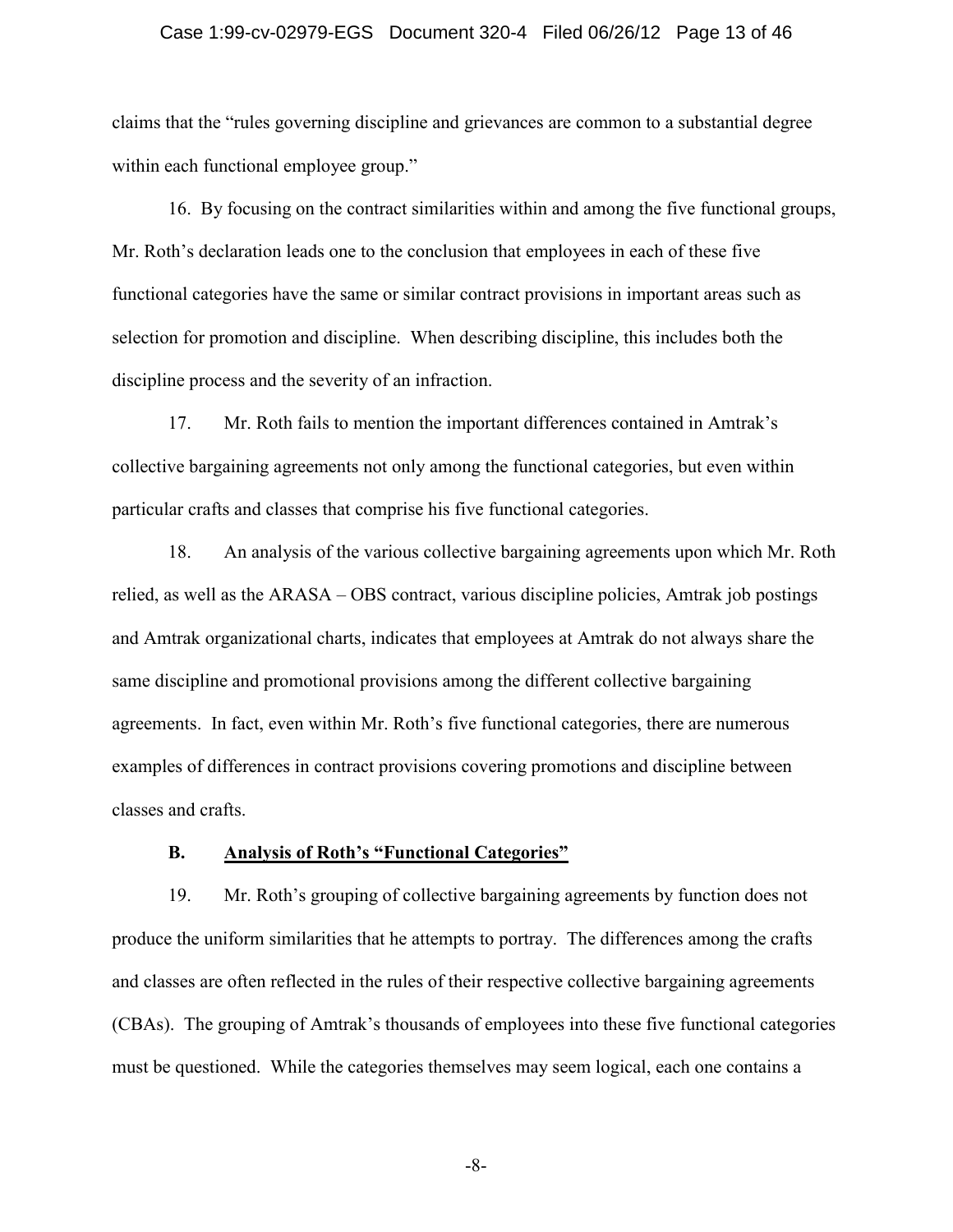#### Case 1:99-cv-02979-EGS Document 320-4 Filed 06/26/12 Page 14 of 46

wide range of job classifications and is comprised of several unions, each with its own distinct CBA (*see* Exhibit 1). Exhibit 1 is a chart summarizing the numerous job classifications contained in each of the 14 agreements reviewed by Mr. Roth, as well as the ARASA-OBS agreement. Based on the information provided in these agreements, together, they seem to cover well over 175 unique job classifications. The sheer scope of the number and variety of those classifications is apparent. For the purposes of this case, grouping by only five main job functions in order to review the similarities and differences in rules and provisions guiding Amtrak's thousands of unionized employees is far too broad and, ultimately, produces inaccurate or misleading conclusions.

20. For example, Roth recognizes the broad range of classifications within the functional category of "clerical and on-board service crafts" (*see* paragraph 13 of Roth's declaration; *see also* Roth's deposition at 263:15-269:18 ; 286:7-294:11; 311:12-312:15; 306:3- 308:10). Ticket/Reservation Agents are lumped in with Train Attendants. The job functions of these two positions and the skills that would be considered in selecting individuals for those positions are quite different. The job of a Reservations Sales Agent is to sell tickets and requires knowledge and training on Amtrak's computer reservation system. No similar requirements are needed for a Train Attendant.

21. Mr. Roth also fails to recognize that management supervision of employees varies by more than just functional job categories. Based on my experience in passenger rail and other transportation industries, employees within the same functional group but in different job classifications almost always have different supervisors or managers who make promotional and/or discipline decisions. For example, managers who oversee the dispatch functions and manage dispatchers are not the same individuals who supervise engineers, even though they are

-9-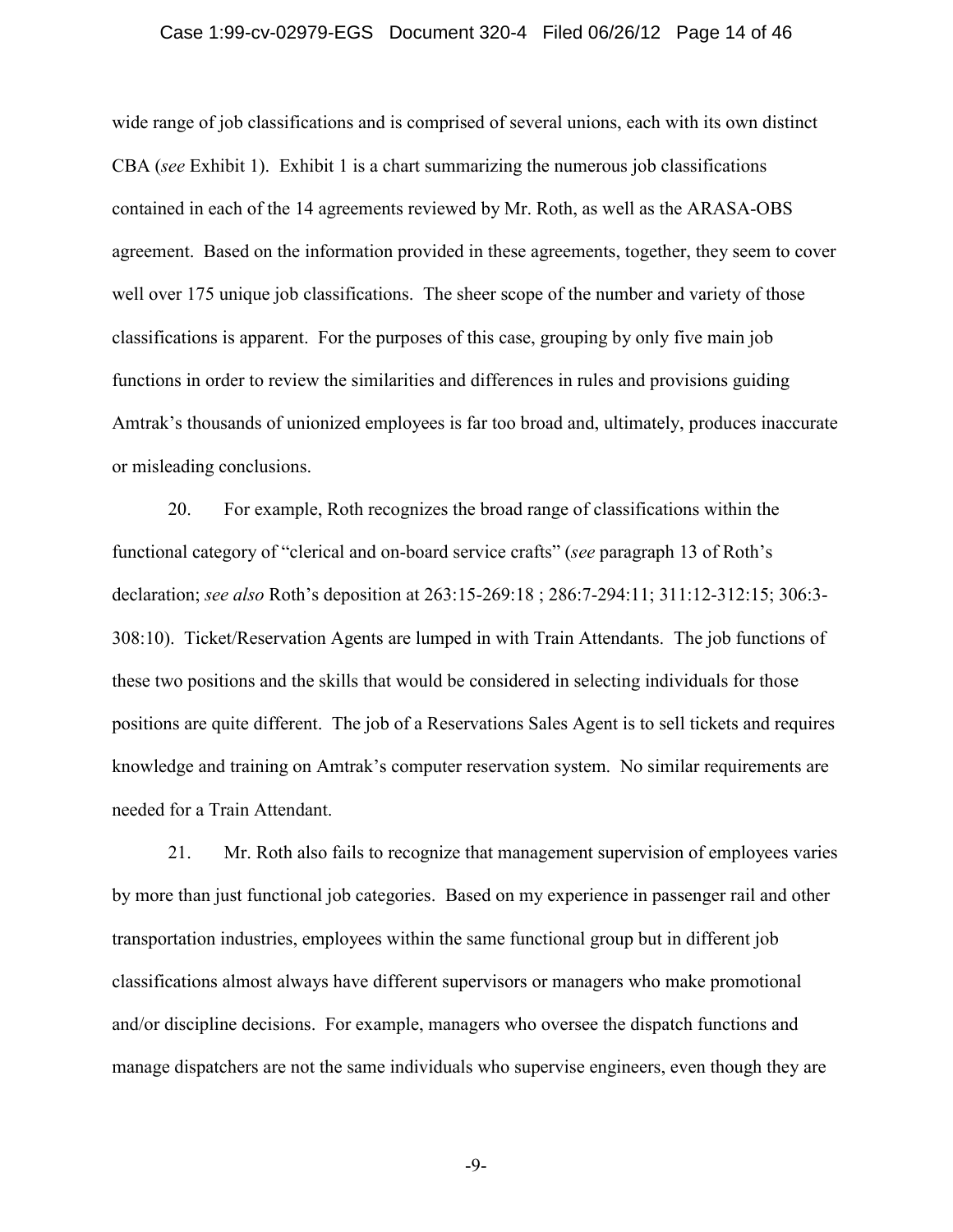#### Case 1:99-cv-02979-EGS Document 320-4 Filed 06/26/12 Page 15 of 46

both in the "operating craft." The same managers could not possibility be able to assess the performance of someone who works in a controlled, office type work environment dispatching trains versus someone whose job it is to be on the road operating a locomotive as his/her work assignment. The job requirements and duties of those positions and, likewise, their criteria for selection, would be different.

22. A common way to verify differences in managing employees within functional categories is to review organization charts. I reviewed various organization charts that I requested from Amtrak's counsel. An example of what I am referring to in Paragraph 19 is to look at Chart 1 dated September 2000 and Chart 6 dated October 2000 in the collection of organization charts for Intercity provided to me by counsel (*see* AMK0000352844.182 and AMK0000352844.184). When I looked at Terminal Operations for Intercity, I found separate managers reporting to the General Manager and Assistant General Manager in the following categories: operations, trainmen and engineers (T&E), mechanical and engineering (M&E), food and beverage, cars, locomotive, station and material control. Not one of these managers had responsibilities for more than one of these groups.

23. Another example of how employees in the same functional categories are subject to different selection processes can be found in my review of the various CBAs during the time period when an employee is on probation. This time period is often referred to in the CBAs as "approval of the application process." The probationary period is 60 days for dispatchers, 90 days for BLE, UTU, BRS, TCU, and ASWC employees, and 120 days for ARASA-MW and ARASA-OBS employees. The rationale for this difference may likely have its genesis in the nature of the positions each CBA covers. While ATDA, BLE and UTU are under the same functional umbrella "operating crafts," it is logical that a dispatcher (covered by ATDA) whose

-10-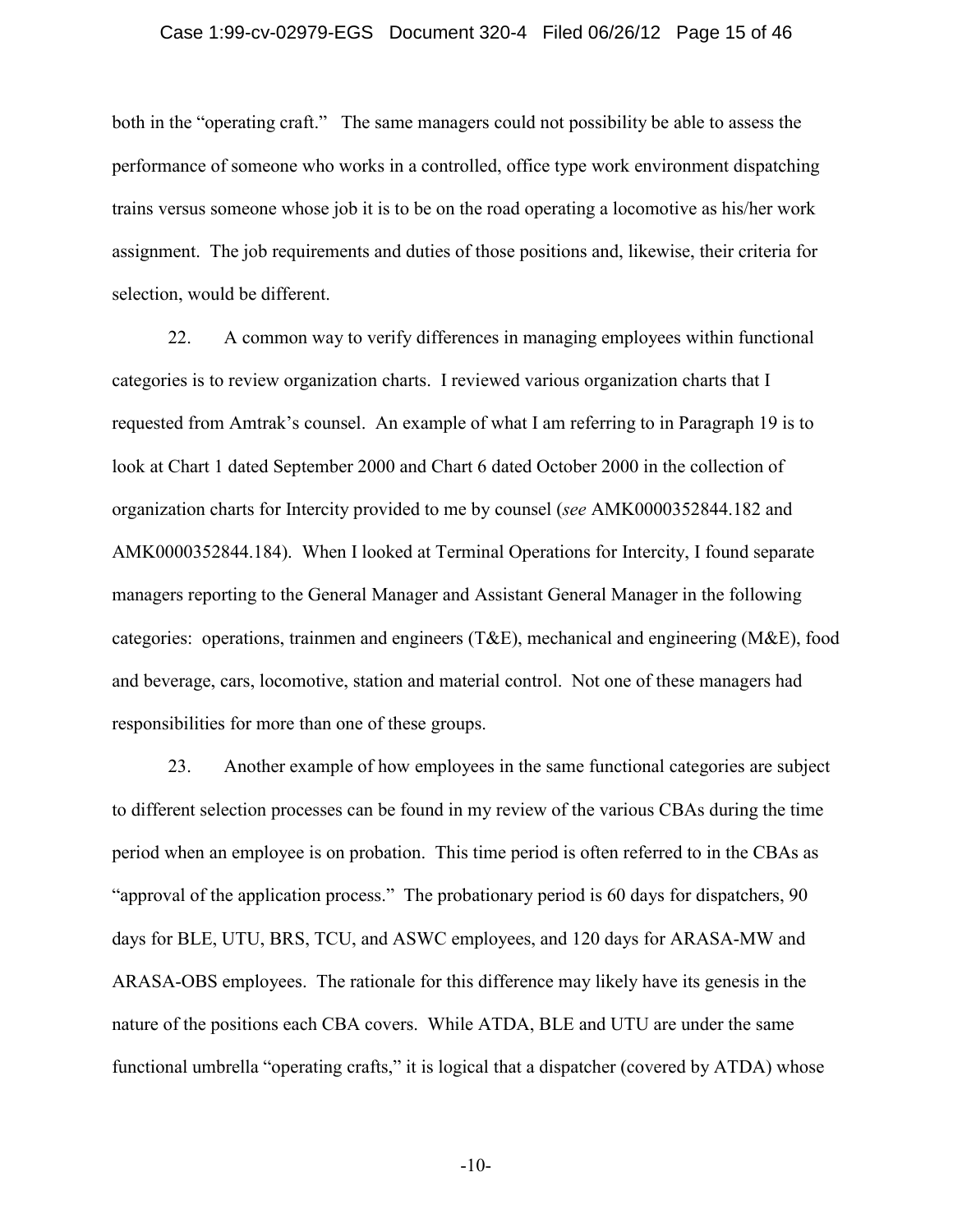#### Case 1:99-cv-02979-EGS Document 320-4 Filed 06/26/12 Page 16 of 46

job is rather sedentary and located at a particular dispatching office would generally take less time to observe and evaluate than an engineer or a conductor (covered by the BLE and UTU agreements, respectively) who works in the field.

24. In one of his few admissions that there are differences within a functional area, Mr. Roth acknowledges there can be many different jobs within the same functional group. In the "shop craft" group, there are highly skilled and licensed machinists who repair locomotive engines grouped in the same functional area as unskilled car cleaners. Organizations like Amtrak are not likely to handle discipline for highly skilled employees in exactly the same manner as they would for an unskilled employee. Based on my experience in both the passenger railroad and airline industries, companies give due consideration to the technical skill set of a highly skilled employee when determining discipline. The difference in skill set is often a consideration when making the decision to remove an employee when there is a violation of a particular rule or policy. In addition, I reviewed actual Amtrak job postings for both a coach cleaner and a machinist and, not surprisingly, the job duties were completely different. As such, the responsibilities and selection criteria were completely different as well. While machinists are responsible for the repair, testing and maintenance of locomotive engines, coach cleaners are responsible for cleaning the interior and exterior of cars. Additionally, while a machinist position often requires previous experience in the machinist trade and specific certifications, a coach cleaner position only requires the ability to communicate in English both written and verbal (*see* AMK0000433953, AMK0000409087 and AMK00004341118). While a machinist position may require experience in a specific machinist trade, past experience would not be required for coach cleaners. One could not claim the responsibilities are even remotely similar

-11-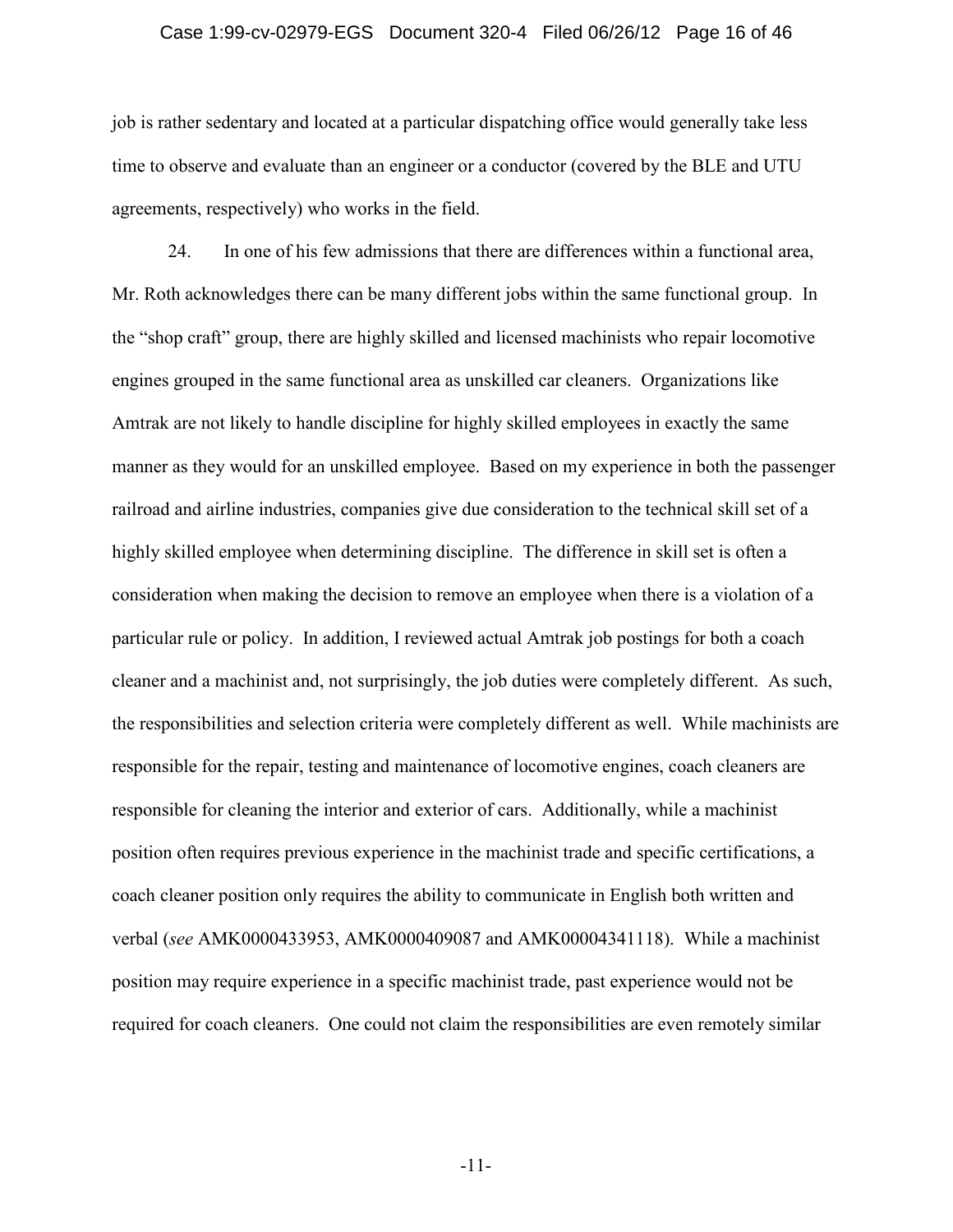# Case 1:99-cv-02979-EGS Document 320-4 Filed 06/26/12 Page 17 of 46

or that promotions or discipline should be handled in the same manner. Mr. Roth claims a similarity solely on the basis that both work in the same general location.

#### **C. The Areas of Discipline and Promotion**

25. An analysis of Amtrak's contracts indicates that employees within and among the five functional areas are treated differently and are subject to different provisions in the areas of discipline and promotion. These two important topics are not adequately addressed in Mr. Roth's declaration, yet are quite relevant to this case. I compared individual collective bargaining agreements (CBAs) and found several disparities within discipline and promotions across the unions and within Roth's functional categories.

#### **1. Discipline**

26. Employers recognize that keeping customers and employees safe is of the utmost importance to their organizations. Amtrak's goal is for the operation to run safely and efficiently. It is not surprising that discipline policies in the transportation industry tend to focus on safety issues. Amtrak demonstrates the importance of safety in one of its Rules of Conduct Manuals that governs all Amtrak employees: "Safety is of first importance in the operation of the railroad and, therefore, is the most important aspect of an employee's duties." (*See* AMK0000007294).

27. I was not surprised to find safety violations listed as a "major offense" in Amtrak policies and CBAs (*see* AMK0000579923, UTU (NEC) agreement). Safety violations are often made a permanent part of an employee's record in the transportation industry. Amtrak's Discipline Expungement Guidelines state that "a violation of a safety rule resulting in a suspension may never be expunged from an employee's record." (*See* Charlie Woodcock's Exhibit 6-18).

-12-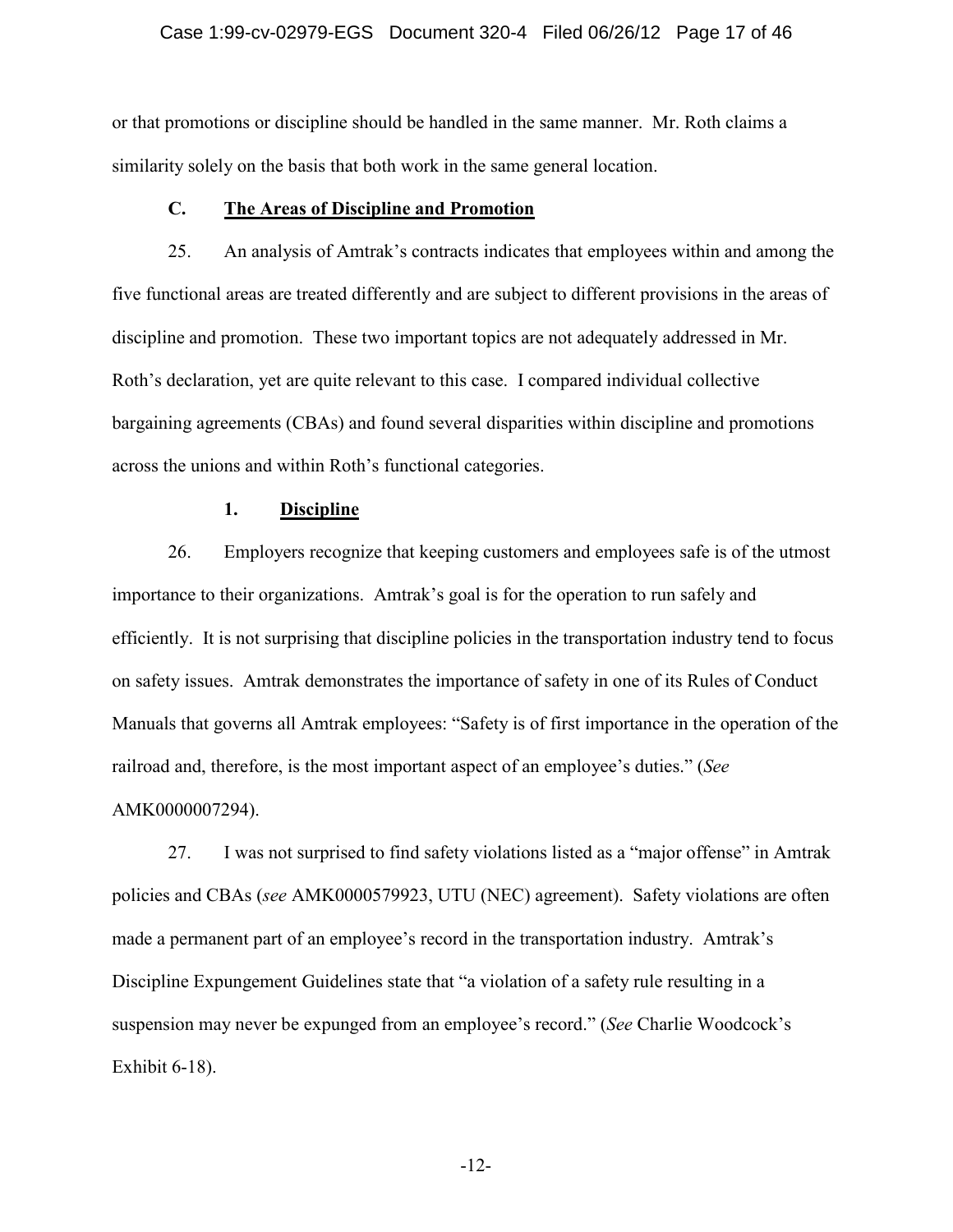# Case 1:99-cv-02979-EGS Document 320-4 Filed 06/26/12 Page 18 of 46

28. Other major infractions listed in the documents I reviewed included any form of dishonesty (such as unrecorded funds, falsification of records, and abuse of pass travel), theft, insubordination, racial and sexual harassment, sleeping on duty and others (*see* AMK0000579923, Charlie Woodcock's Exhibit 6-19, AMK0000008470, the BLE and UTU (NEC) agreements). These infractions warrant discipline and Amtrak is not unique in its policies addressing such infractions. These kinds of infractions are contained in Rules of Conduct throughout the airline and railroad industries.

29. It is also common practice in the transportation industry that different types of offenses will result in different levels of discipline. While an employee who has established a pattern of absenteeism may be assessed some form of discipline, this type of offense pales in comparison to the severity of an employee who fails to obey a stop signal which could result in injury or death to passengers and damage to the train. Amtrak's Policy for Handling Formal Discipline states that there must be "uniformity of discipline commensurate with the offense," (*see* AMK0000579926).

30. This approach is not just reflected in the Amtrak policies and CBAs that I have reviewed for this case, but is true across the transportation industry. Many companies, both within and outside the transportation industries, follow a system of progressive discipline. An example would be Amtrak's National Attendance Policy which uses progressive counseling and discipline measures for an employee based on the number of absences (*see* AMK0000580465). Infrequent absences are not treated the same way as frequent absences are within a short period.

31. After reviewing Amtrak's CBAs and policy documents, it is my opinion that Amtrak's approach to rule infractions and they way they handle discipline is consistent with other passenger and freight railroads.

-13-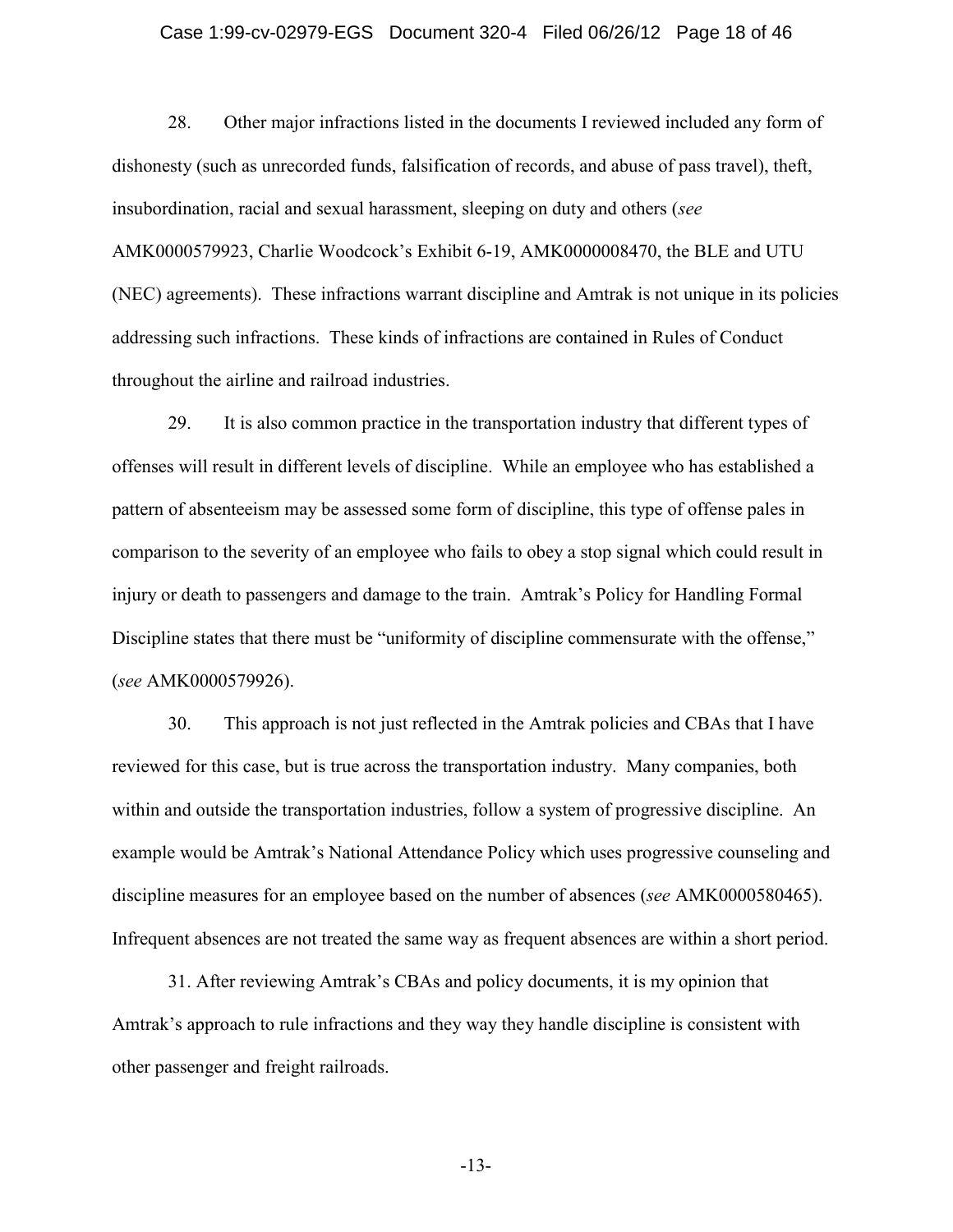#### Case 1:99-cv-02979-EGS Document 320-4 Filed 06/26/12 Page 19 of 46

32. In reviewing the CBAs covering the "operating crafts", the "engineering crafts", the "shop crafts" and the "clerical and on-board services crafts", I identified several rules where infractions are treated differently even within Mr. Roth's functional categories (*see* Exhibit 2 - Differences in Disciplinary Processes, Unauthorized Absence Rules and Probationary Periods). Explanations of those rules are identified below.

#### **a. Unauthorized Absences**

33. In an industry where being on time and providing a safe operation are critically important to the success of a railroad, an employee's reliability is crucial. Tardiness or unauthorized absences not only reflect poorly on the employee, but can have other significant consequences. A single delay and its inevitable domino effect can impact hundreds, if not thousands of passengers. When an employee does not show up for his/her scheduled work and an explanation is not provided, he has committed a significant offense. Most Amtrak CBAs have a rule dedicated to unauthorized absences that sets a limit on the number of unauthorized absences allowed before an employee is terminated. This limit is different among unions and within Roth's functional categories. Within the "clerical and on-board services crafts," TCU's limit of unauthorized absences is 15 days whereas ASWC's limit is 10 days. The limit for supervisors within the "clerical and on-board services crafts" under the ARASA – OBS agreement is just 5 days. Likewise, in the "engineering crafts," the limit for the supervisors under the ARASA-MW agreement is 5 days while the maintainers, helpers, foremen and other employees under the BRS agreement have an unauthorized absence limit of 14 days prior to termination. Within the "shop crafts" group, the limit on unauthorized absences ranges from 5 (under the IAM, NFCO, IBEW and ARASA-ME) to 10 (under the JCC and SMWIA). So, while

-14-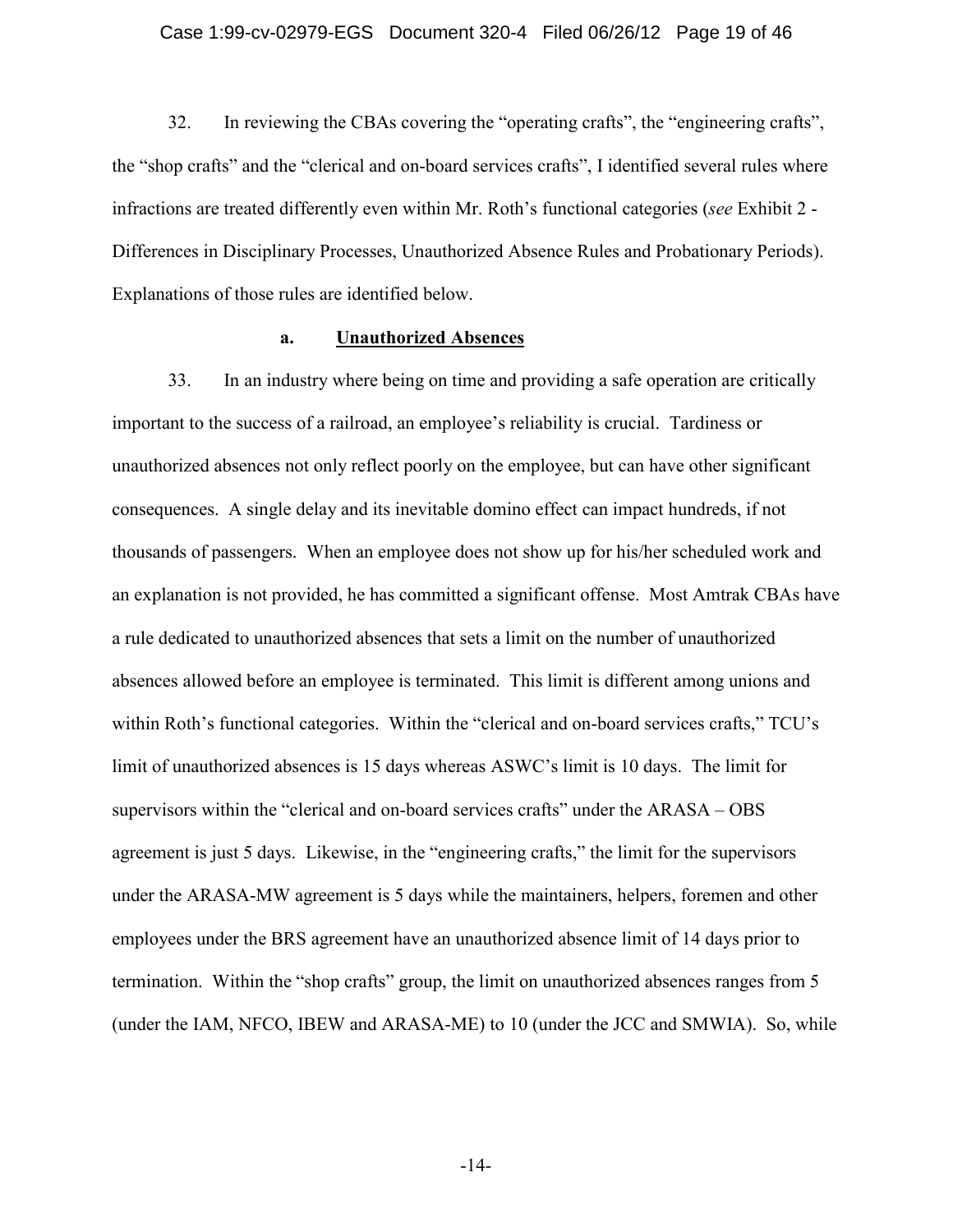#### Case 1:99-cv-02979-EGS Document 320-4 Filed 06/26/12 Page 20 of 46

unauthorized absences are not taken lightly at Amtrak, the discipline rules for such infractions vary by union and are not uniform as Roth implied in his declaration.

#### **b. Expungement of Discipline**

34. Clearing the personnel record of discipline is an important issue for employees and management alike and it is often negotiated or part of company policy (*see* Charlie Woodcock's attachment 18 from his Exhibit 6). Starting in 2000, a policy for discipline expungement was put in place. The policy states that managers may expunge discipline if records are clear for the following minimum periods: one year for a letter of reprimand, two years for a 1 to 5 day suspension, three years for a 6 to 9 day suspension, and five years for a suspension of 10 or more days. This policy does not include employees covered by the TCU (NEC), TCU (OC) and ASWC agreements. The employees covered under TCU and ASWC therefore, follow different schedules for expunging discipline. The ASWC agreement, for example, spells out a schedule quite different from the policy noted above: 12 months for a letter of reprimand, 24 months for a suspension of less than 10 days and 36 months for a suspension of 10 days or more. Notably, TCU employees started following the same expungement schedule as ASWC employees starting in 2010 when a side letter was added to the CBA.

#### **c. Disciplinary Process**

35. There are several differences between contracts in terms of the timelines of the disciplinary process. Each of the Amtrak contracts I reviewed provides a chronology of the disciplinary process that generally includes events such as the local manager's decision to discipline, the notice of intent to discipline provided to the employee, a formal investigation, the employee's option to appeal, a second review of the case, a further option to appeal, and others.

-15-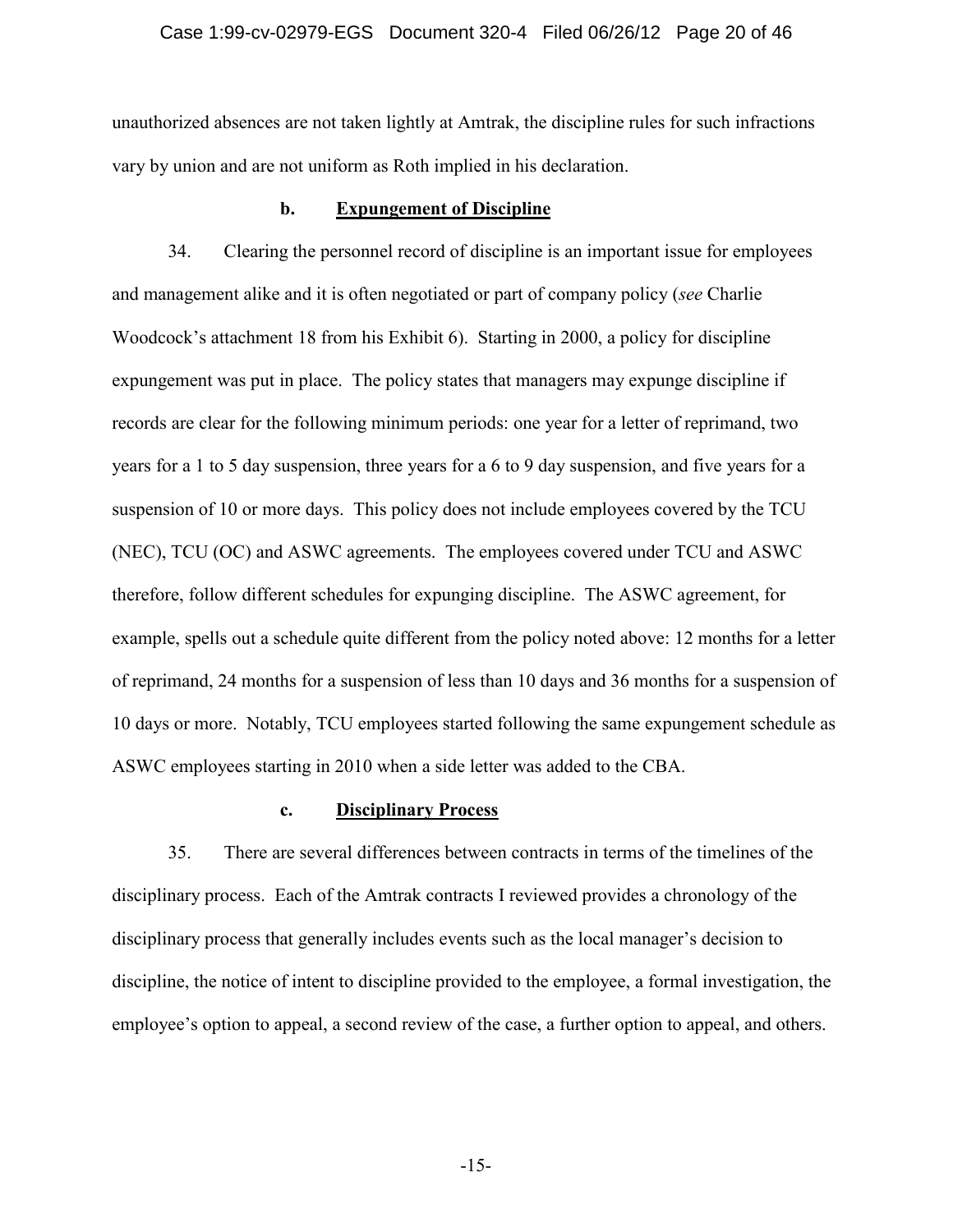#### Case 1:99-cv-02979-EGS Document 320-4 Filed 06/26/12 Page 21 of 46

Most of these steps in the process are found in each of the contracts, but the timeline of these events can be drastically different.

36. One example is Amtrak's "decision to discipline" and "notice of intent" to impose that discipline on an employee. Within the "operating crafts" there are significant differences in this early part of the disciplinary process. The BLE agreement requires that the employee is notified of an investigation within 7 days of Amtrak becoming aware of the offense. For dispatchers covered by the ATDA agreement, Amtrak may not make a charge that involves an offense of which Amtrak has had actual knowledge of 20 days or more. Simply put, Amtrak is contractually obliged to notify its BLE employees that they are going to be faced with discipline (pending an investigation) within 7 days of knowledge of the offense whereas Amtrak has 20 days, or an extra 13 days, to notify one of its ATDA dispatchers of its intent to impose discipline.

37. A similar provision in the disciplinary process is how far in advance Amtrak must provide an employee with notice of an investigation's starting date. In some agreements, the time frame is a fixed number of days such as 5 days for the dispatchers (ATDA) and 7 days for BLE employees. In other agreements, precise guidance is not provided. Both the UTU (NEC) and BRS agreements only require that the employee is given "reasonable advance notice" of the investigation.

38. The time required for Amtrak to render a decision after the investigation is concluded is between 10 and 15 days and is not consistent within Mr. Roth's "functional categories." Within the "operating crafts," the ATDA and the BLE agreements require that Amtrak render a decision within 10 days following completion of the investigation, while the UTU (NEC) agreement allows for 15 days. Similarly, while some agreements require Amtrak to notify the employee of discipline 10 days (BRS) or 15 days (BLE, UTU (NEC), and ASWC)

-16-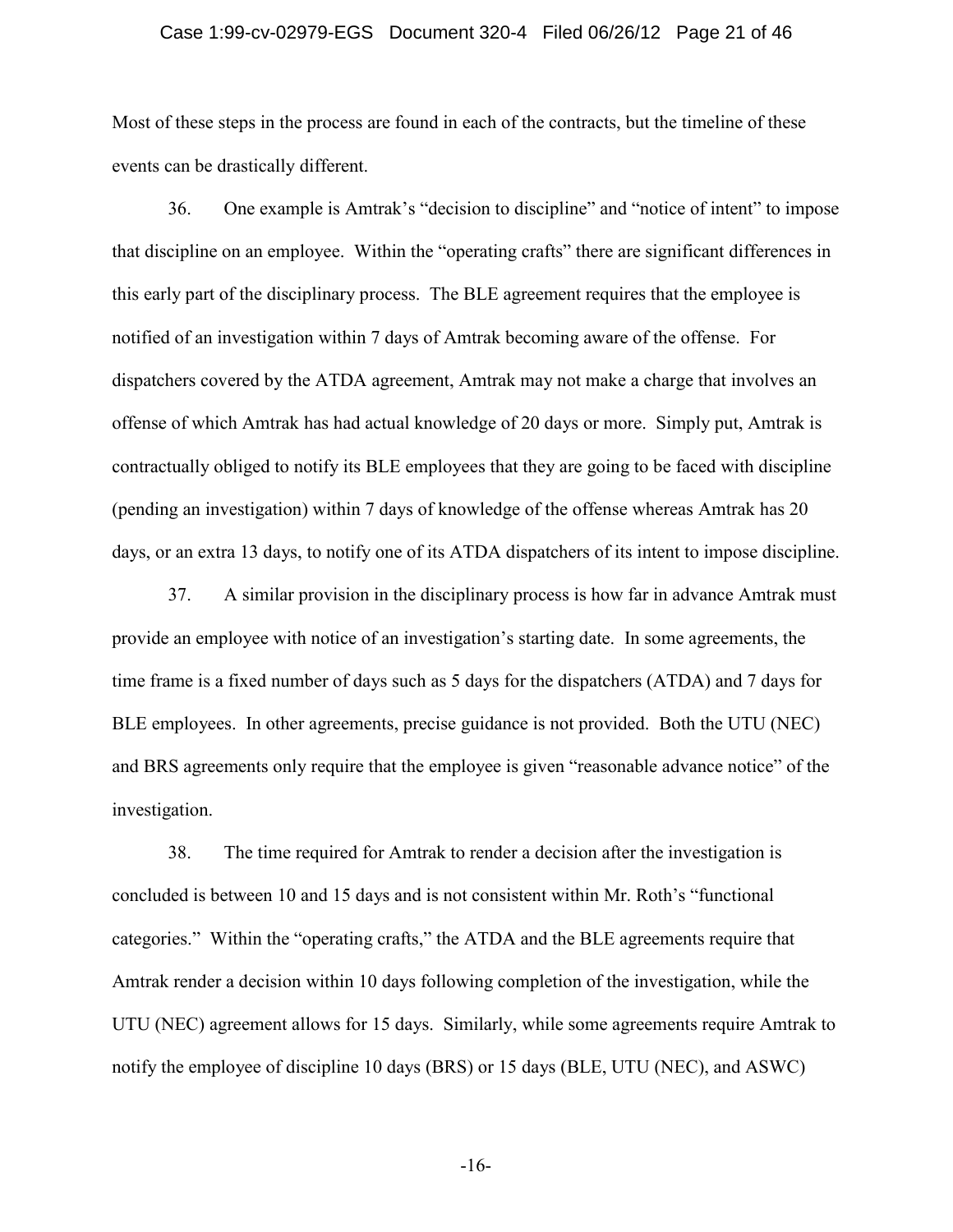#### Case 1:99-cv-02979-EGS Document 320-4 Filed 06/26/12 Page 22 of 46

prior to the date the discipline is to become effective, the TCU agreement requires that employees be given a full 30 days notice prior to the actual date of discipline (*see* Exhibit 2 – Differences in Disciplinary Processes, Unauthorized Absence Rules and Probationary Periods).

#### **d. Two Main Types of Infractions**

39. A similarity between most of the contracts is the tendency to treat minor infractions differently from more significant infractions within the disciplinary process. There are fewer opportunities to appeal a more severe infraction and the appeal is often made directly to the Director-Labor Relations. In the ARASA-MW agreement, there is a divergence in the disciplinary process when the offense is "suggesting discipline of dismissal." When the offense is "suggesting discipline of dismissal," the process is slightly different; the employee does not have the opportunity to meet with management before Amtrak pursues a formal investigation. While other contracts have similar language providing two disciplinary processes based on the infraction type, the language is not identical between contracts. For example, in determining whether or not the employee may be held out of service pending an investigation, the BLE does not distinguish the infraction based on the whether or not they are "suggesting of dismissal," but whether or not the occurrence is defined a "serious act." A "serious act," according to the BLE contract, is "Rule "G", insubordination, extreme negligence, and stealing." (S*ee* AMK0000581399). The UTU (NEC) agreement provides a third variation of this type of rule and distinguishes whether an infraction is or is not a "major offense." The contract states that a "major offense" is "generally recognized as dishonesty, extreme negligence, use of possession of alcoholic beverages, intoxicants, narcotics or insubordination, disorderly or immoral conduct, or any offense bringing discredit upon the Corporation." (S*ee* AMK40125).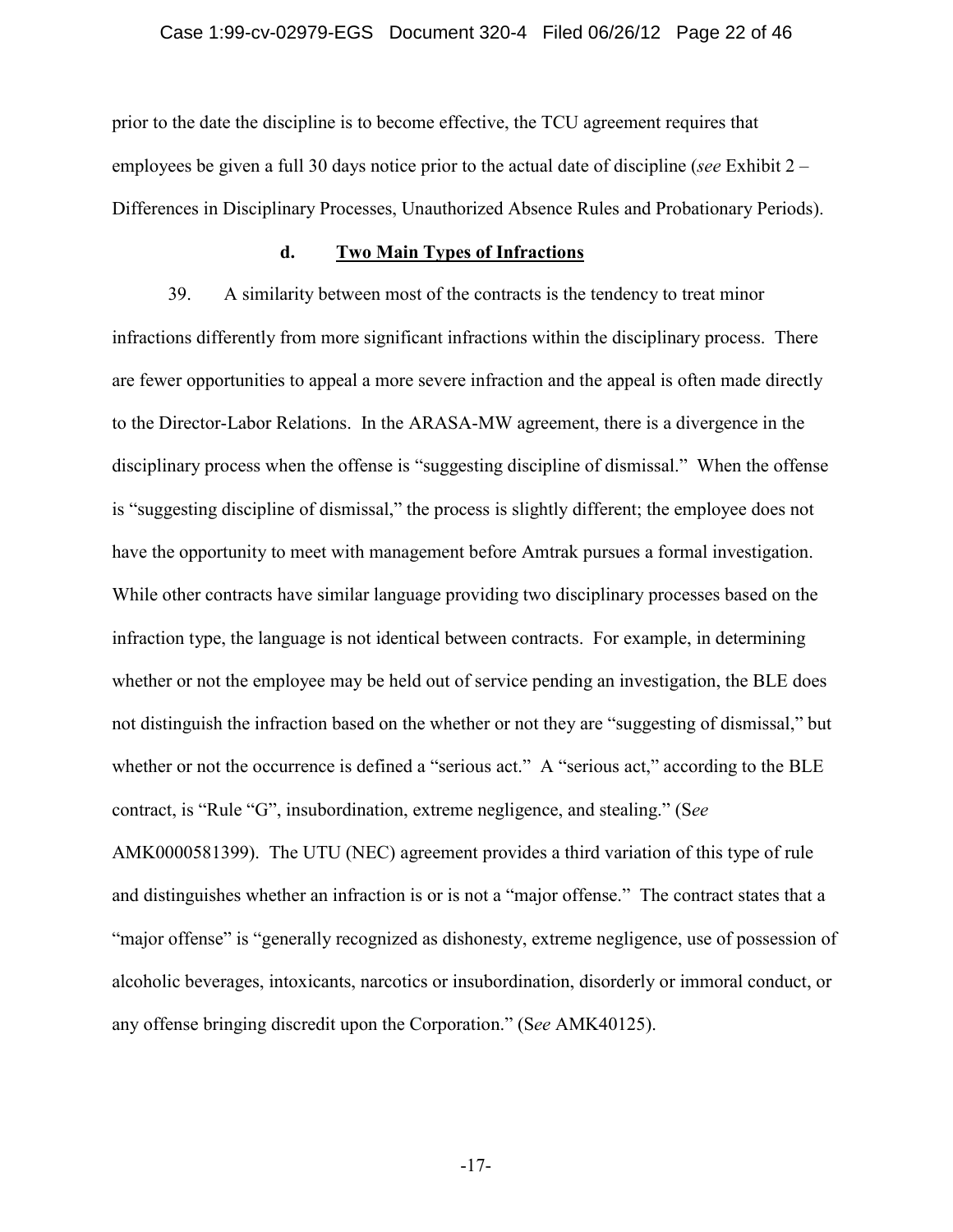#### Case 1:99-cv-02979-EGS Document 320-4 Filed 06/26/12 Page 23 of 46

40. Based on my professional experience, the examples shown above are consistent with how other transportation companies use different levels of discipline even when work groups have a "community of interest." There are a number of reasons why discipline differs among union contracts. First, certain disciplinary provisions may or may not be high priority issues in a round of bargaining for either labor or management. However, in another round of bargaining, if management sees a negative trend on certain types of discipline, this could cause management to pay particular attention to that issue in negotiations. An example of this circumstance might be employees starting to call in sick on weekends or around holidays. Second, one union might choose to bargain quite extensively over the type of infractions deemed serious, while another union in the same functional group might decide it is not a major issue for them. If a union decides to bargain extensively over certain disciplinary provisions and succeeds in achieving its goal in this area, management may be limited in how it is able to discipline an employee for a particular infraction because the contract prevents management from taking more aggressive action.

#### **2. Promotions**

41. In the airline and railroad industries, promotions can be based on a variety of factors including job performance, written examinations or tests, and interviews. Notable in the airline and railroad industries is the importance that is often given to seniority. Seniority is accumulated based on date of hire by an employee and is also based on how long an employee has been in a certain class or craft. An employee can also accumulate seniority based on a geographic location. Amtrak, for example, has seniority districts. The seniority an employee

<sup>6</sup> *See* Roth Declaration, February 20, 2012, Exhibit 2, Paragraph 25.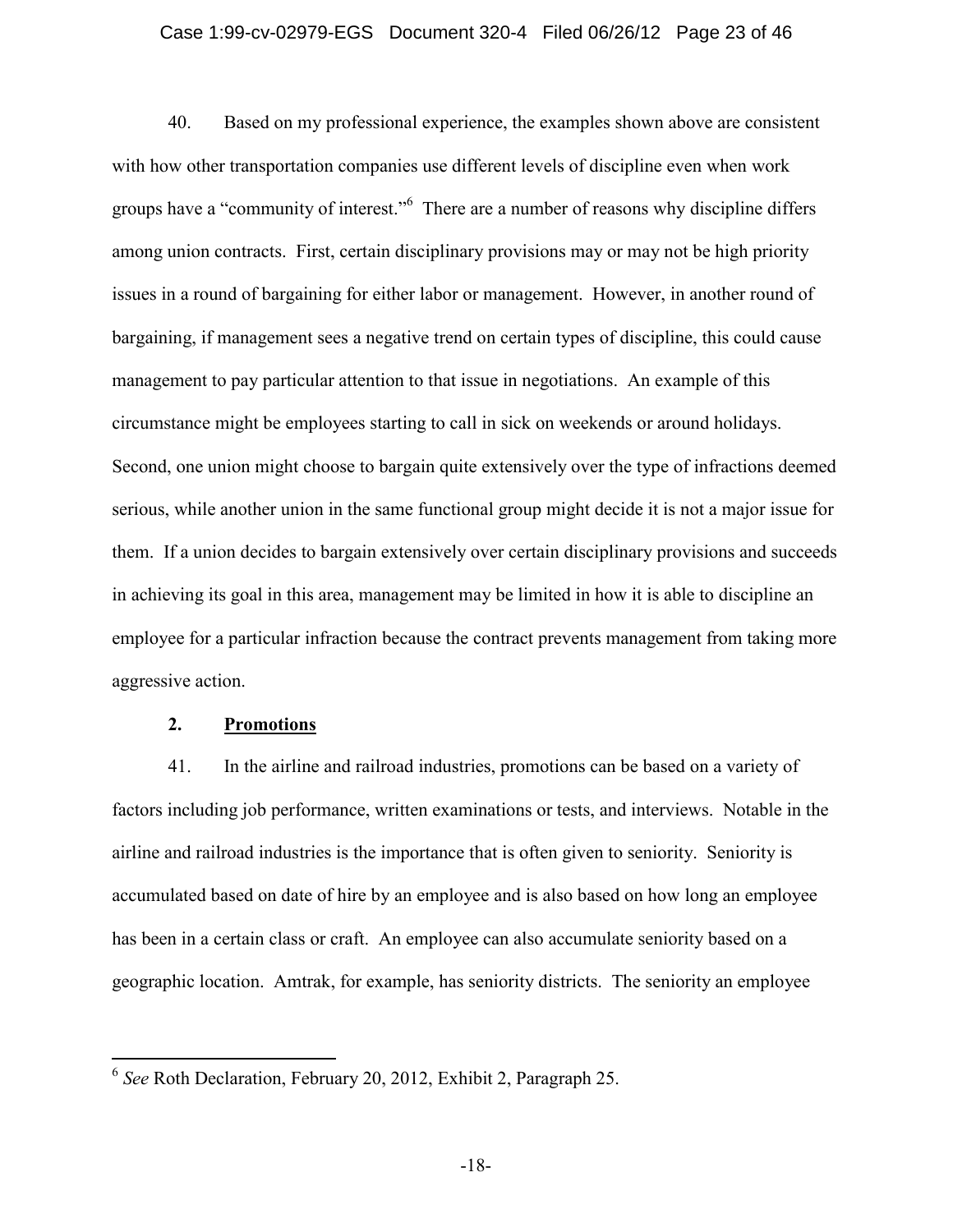#### Case 1:99-cv-02979-EGS Document 320-4 Filed 06/26/12 Page 24 of 46

holds in the "Southern District," may be completely unrelated to the seniority he holds in another district.

42. Employees eligible for promotions at Amtrak are not evaluated the same way across the system. Amtrak's contracts provide for different processes for promoting employees. While some contracts provide that more weight is given to seniority<sup>7</sup>, such as for unskilled positions, other promotions rely on interviews and/or exams to evaluate an employee's potential for promotion.

43. Under the ASWC agreement, several positions are filled by appointment and are based on factors such as, "attendance, past discipline, demeanor toward passengers, coworkers, and supervisors, and technical proficiency of required duties." (*See* AMK37700). The BRS contract has unique rules for promotion depending on the position. All employees under the BRS agreement that are hired in the Helper class will become trainees after completing their probation period of 60 days. This transition, or promotion, requires nothing more than completing a probationary period. There are no tests or interviews involved. Moving up to the next position of Maintainer, however, requires completing the Education and Training Program. Beyond the position of Maintainer, only employees who "possess the necessary qualifications to plan, direct, lead, regulate and coordinate the work of other employees will be given consideration for promotion to positions in the Inspector and Forman and Assistant Inspector classes." (*See* AMK10249). So, even within a single contract, the BRS contract for example, there can be vastly different requirements for promotions for different positions.

 $<sup>7</sup>$  Seniority differs by union contract and can include different types of seniority such as date of</sup> hire seniority, classification seniority, union seniority, and district seniority. Based on my experience in labor relations and collective bargaining, seniority within a union often is given preference in the selection process over someone coming into a bargaining unit from outside that union.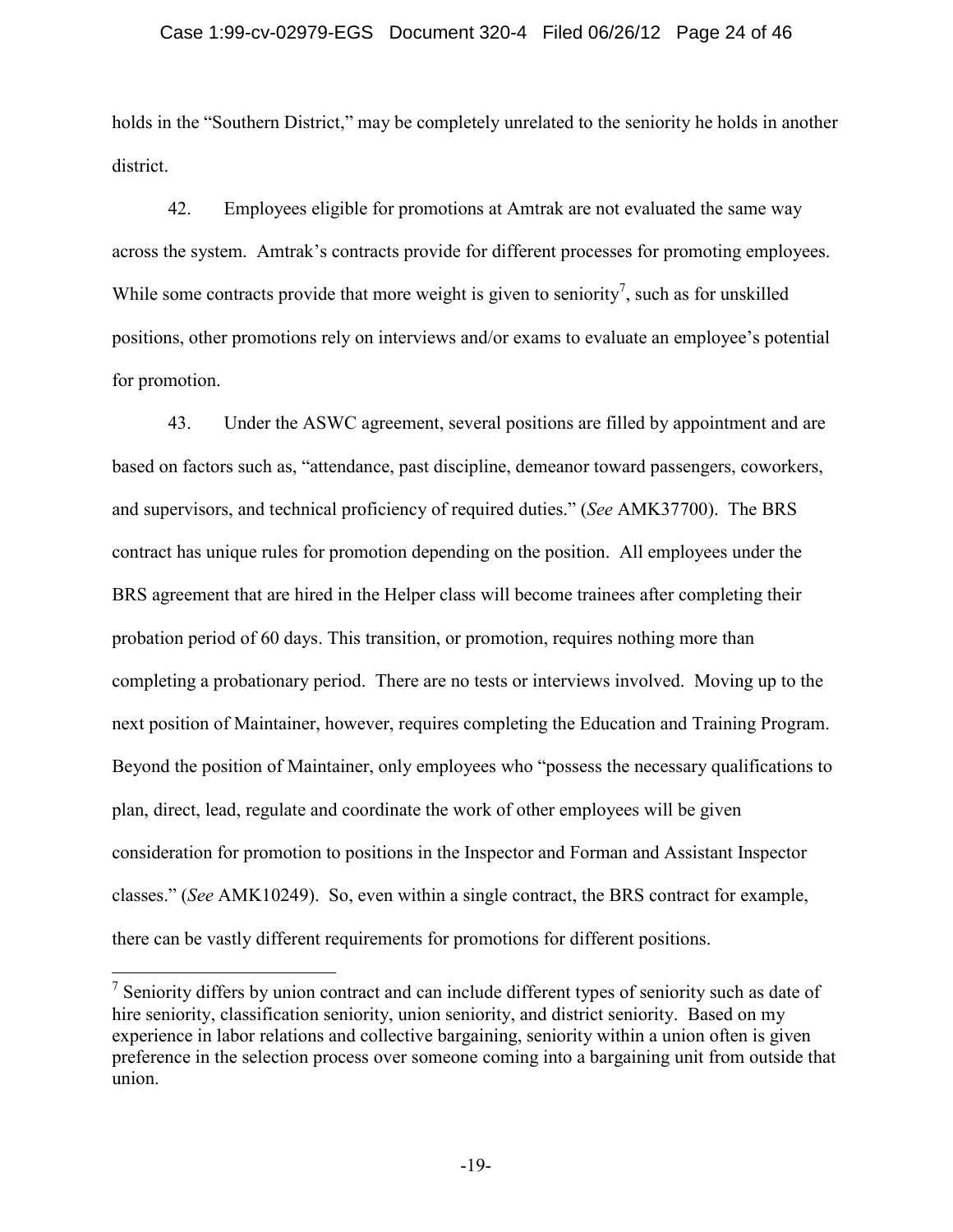#### Case 1:99-cv-02979-EGS Document 320-4 Filed 06/26/12 Page 25 of 46

44. Further, based on my review of the collective bargaining agreements, union officials may occasionally participate in the selection process. For example, Appendix L – High Speed Train Agreement in the SMWIA agreement provides that when establishing qualification standards for each position, "such qualification and measurements standards will be reviewed with the organization to afford them the opportunity to provide their input." (*See* AMK39480). Under the ASWC Agreement a new rule regarding the Las Vegas Talgo operation allows for union involvement during the actual interview process. According to the rule, "applicants will be screened and interviewed in seniority order by a committee made up of one ASWC representative and two Amtrak representatives." (*See* AMK37734). The selection process, therefore, may be a joint effort involving both management and the union.

45. In several of the contracts there are often letters of agreement (LOAs) as well as new rules that provide separate promotion and assignment rules that are specific to a particular location or time period. For example, when Amtrak expected to launch a new service between Los Angeles and Las Vegas, the provisions for staffing the new service were added to the ASWC agreement as a new rule in 1998. The rule outlined that applicants would be interviewed in seniority order by a committee (as mentioned in paragraph 41) and that selection would be based on several factors. Again, while each contract will likely describe its own unique promotion and assignment policy, specific assignments within each contract may also have provisions that are unique to them.

#### **IV. CONCLUSIONS**

46. Mr. Roth has written a declaration that fails to identify the significant differences that exist within and among the five functional groups identified in his declaration. As I have

-20-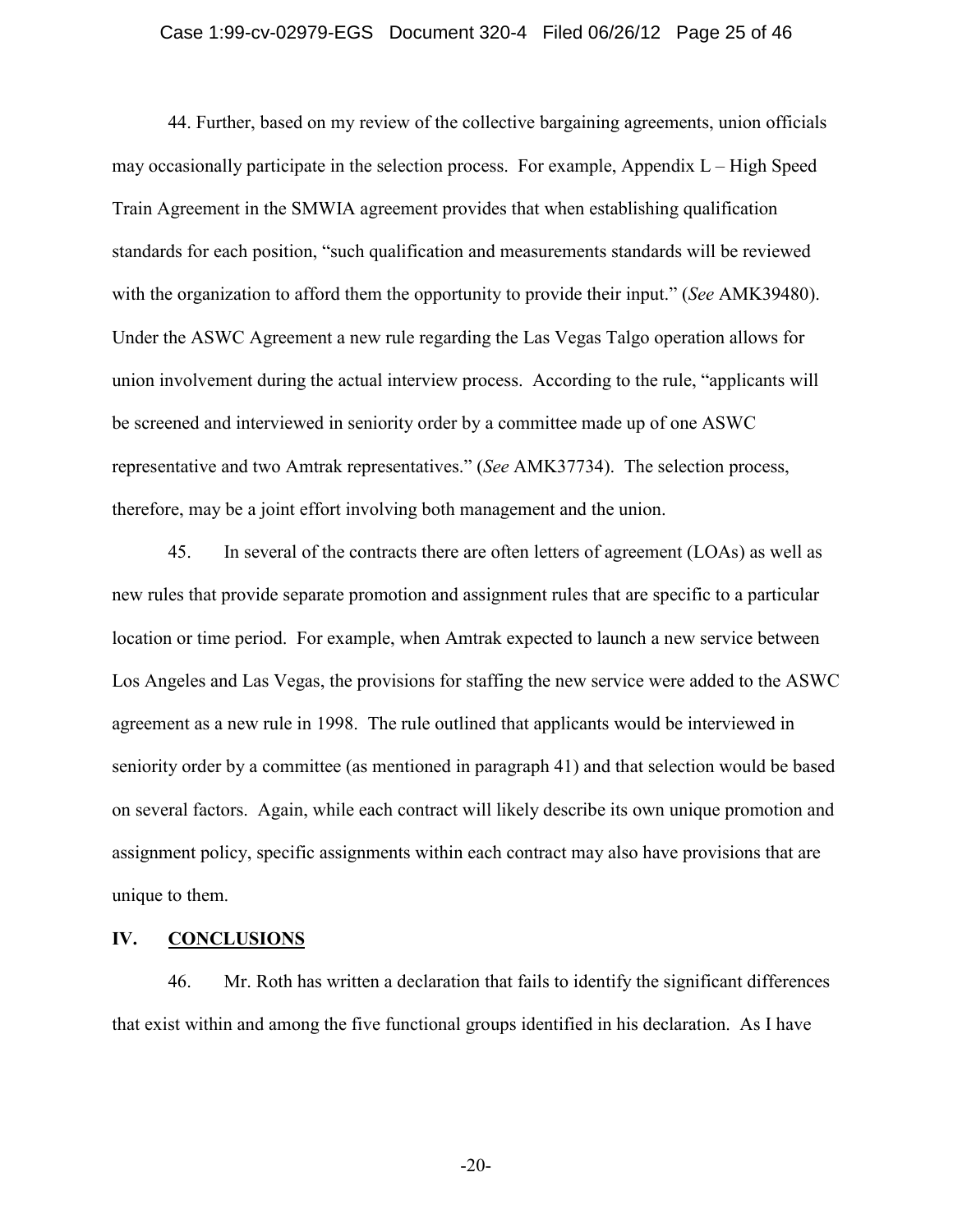identified in this declaration, there are important contractual differences in the areas of discipline and promotions, and the similarities are not as universal as Mr. Roth contends.

Date: June 25, 2012

Raw Jerrold A. Glass

. The main constraint is a set of the set of the set  $\mathcal{L}_\mathcal{S}$ 

والمتفاضل والمتناد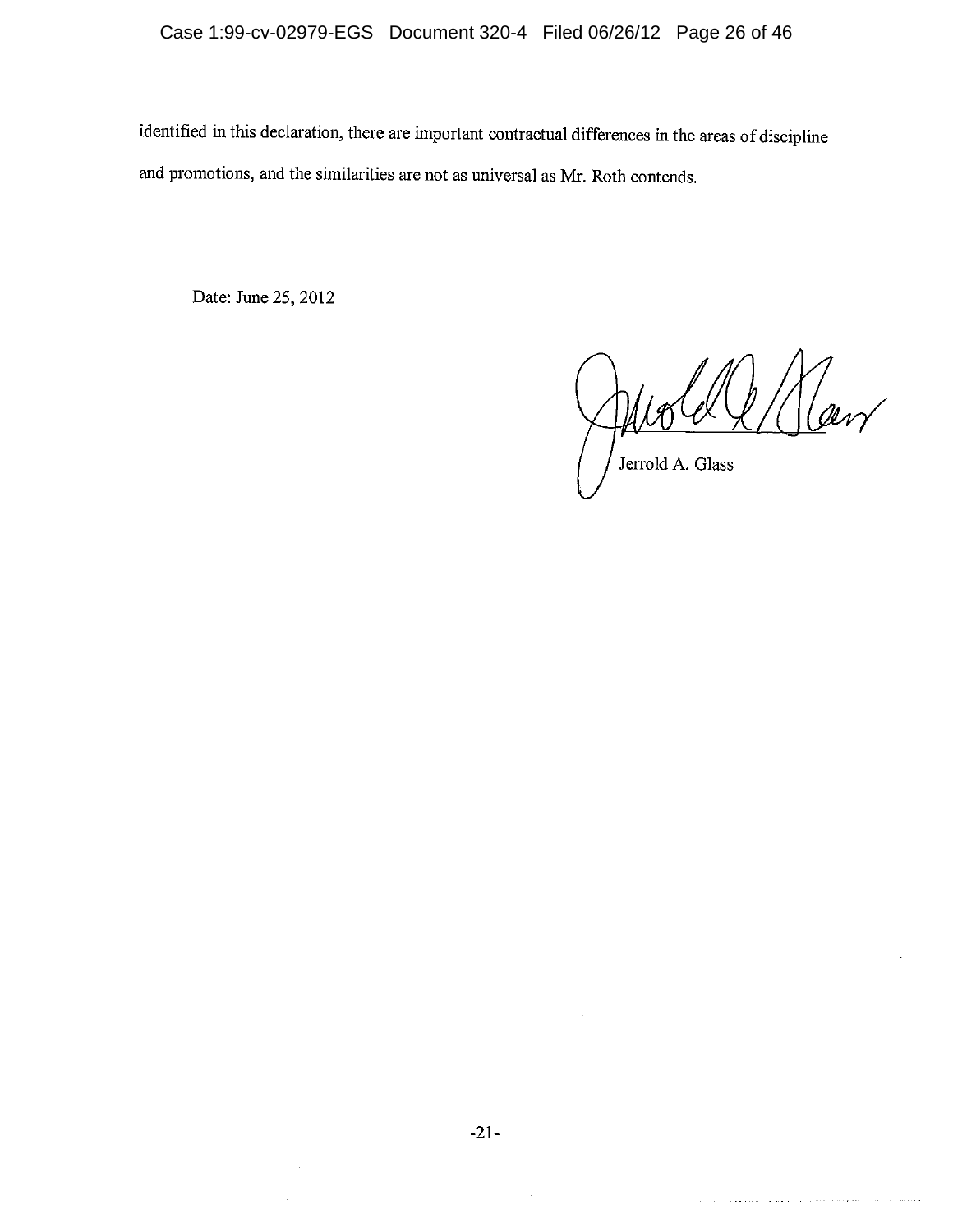Case 1:99-cv-02979-EGS Document 320-4 Filed 06/26/12 Page 27 of 46

# **EXHIBIT 1**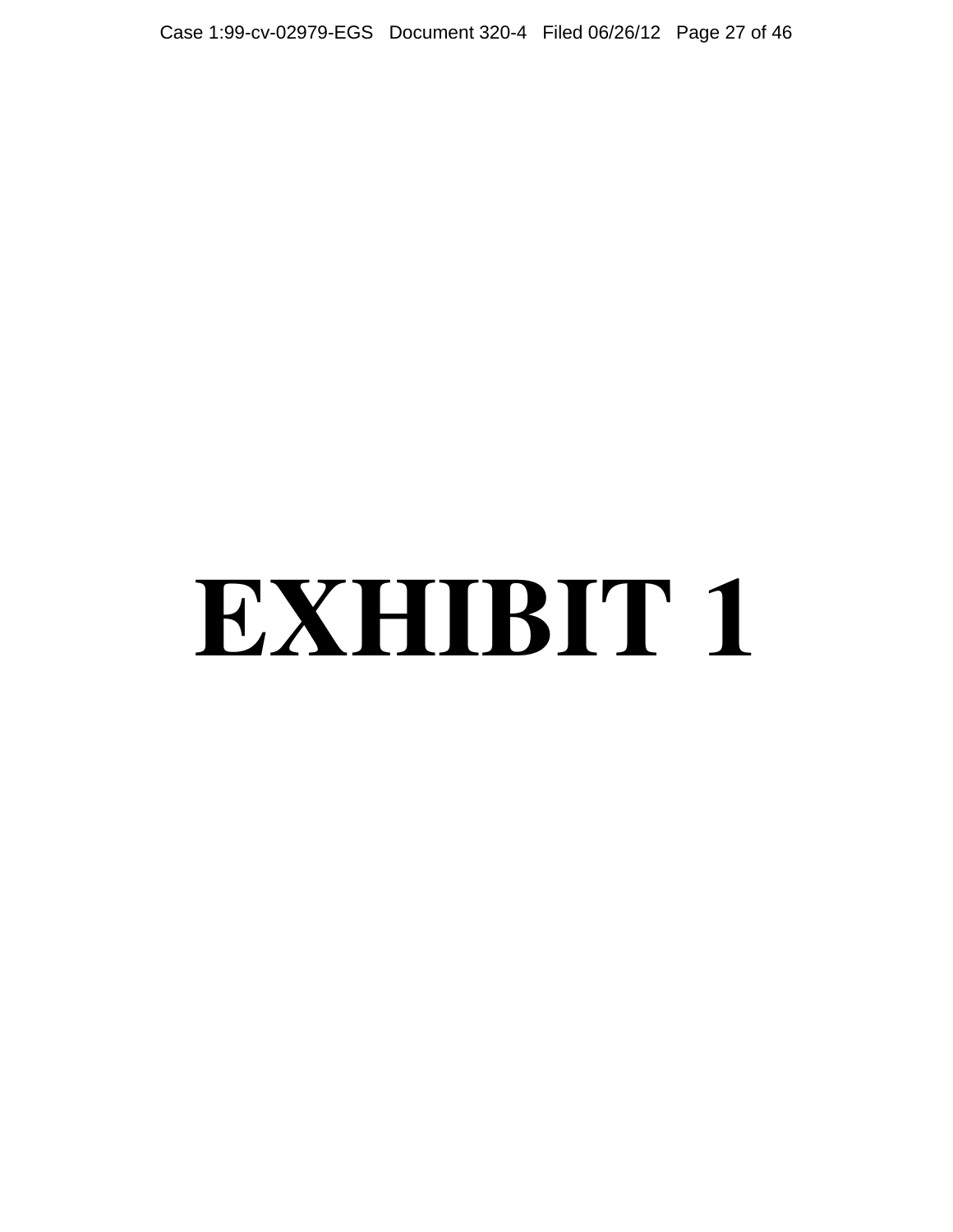#### **ASWC (TWU-HERE-TCU) Agreement – Effective 11/3/1973 – Revised through 12/9/1998**

#### **Rule 1 – Scope**

Employees represented by the Amtrak Service Workers Council in the classification designated herein and such new classifications of positions pertaining to or related to all on-board service and culinary classes on cars and in experimental and preparatory kitchens as are now in service or may be created by the Corporation in the dining, chair and sleeping parlor cars.

Employee Classifications:

Chefs

Food Specialists (Cooks)

- Service Attendants (Waiters and Pantrymen)
- Lead Service Attendants (In Charge of Diner)
- Lead Service Attendants (Club Car)
- Lead Service Attendants (Lounge Car)
- Train Attendants
- Auto-Train Attendants\*

\*From attachment H (1983)

Work not traditionally associated with the above classifications may be required of employees qualified to perform such work. This rule recognizes that a certain ebb and Flow of on-board services work has existed and will continue to exist and nothing in this agreement grants employees covered by this agreement to the right to all on train work to the exclusion of employees of other crafts who are assigned to perform duties on the train.

#### *Total classifications listed: 8\**

*\*For the purposes of this exhibit, an estimate of the total classifications under a particular agreement was calculated by adding the number of the employee classifications listed in each of the collective bargaining agreements.*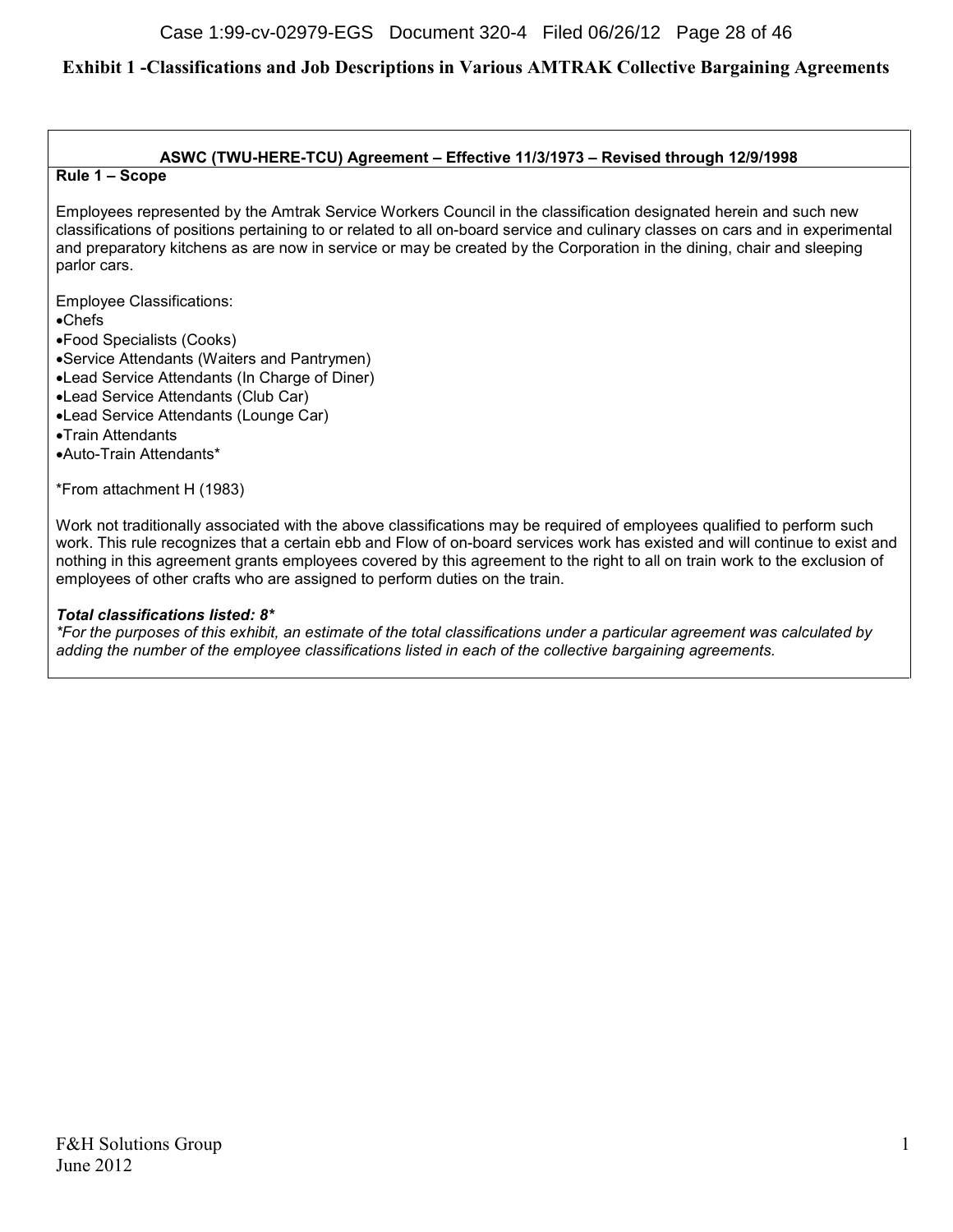#### **TCU Agreement – Effective 7/1967 – Revised 6/1/1998**

#### **Rule 1 - Scope**

Employees covered by the agreement are of the following: Employees engaged in the work of the crafts or classes of 1) clerical, office, station and storehouse employees and 2) station, tower and telegraph service employees.

Clerks and operators of all types of office machines who regularly devote not less than 4 hours per day to the writing and calculating incident to keeping records and accounts, renditions of bills, reports and statements, handling of correspondence and similar work, making reservations and selling tickets, and employees who regularly devote not less than 4 hours per day to the operation of office or station mechanical equipment requiring special skill and training, such as typewriters, calculators, bookkeeping, dictating and keypunch machines and other similar equipment used in the performance of clerical work as herein defined, shall be designated as clerks.

Station and storehouse employees such as attendants, messengers, train announcers, gatemen, station helpers, mail and baggage room employees, telephone switchboard operators, red caps and commissary employees.

#### **MOA No.10**

If the Company hires employees who are engaged in work of the craft and classes of Station, Tower and Telegraph Service, the following typical job categories shall be included in the Scope and covered by the General Rules Agreement: -Agent Telegraphers

-Operator Agents -Wire Chiefs -Telegraphers

-Block Operators

-Towerman

-Leverman

*Total classifications listed: 17 (or more)*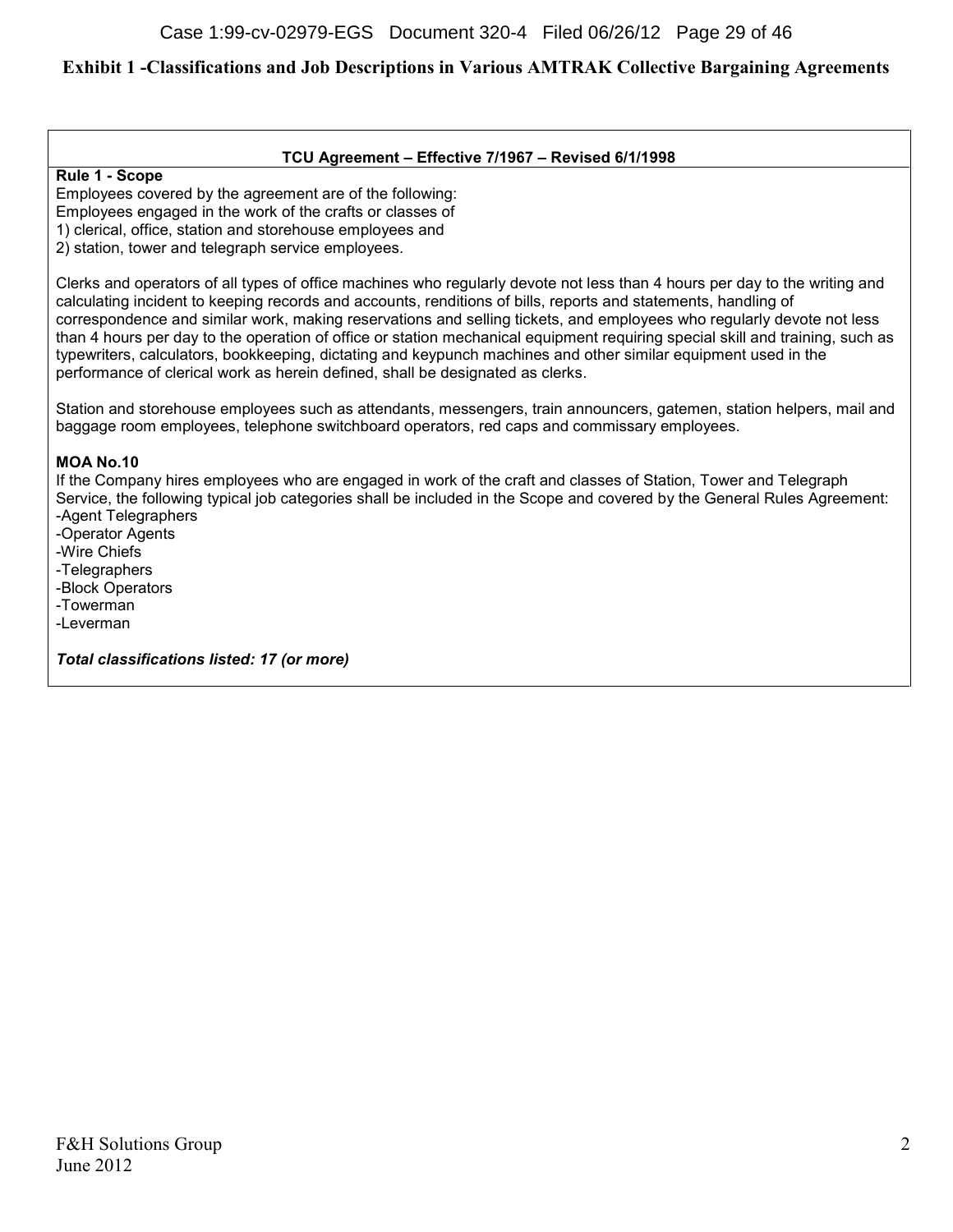#### **ARASA – OBS Agreement – Effective 7/11976 – Revised 3/1/1999 – Printed 11/1/2000**

Agreement covers Supervisors below the rank of General Supervisor, pursuant to NMB Certification Case R-4547.

#### **Rule 1 – Scope**

"Supervisor" refers only to positions covered within the Scope Rule as follows:

-On-Board Service Inspector

-Supervisor, On-Board Operations

-Supervisor, Crew Base;

-Supervisor, Planning and Scheduling

-Chief, On-Board Services

-Product Line Supervisor\*

-Administrative Chief

\*From Letter 11 dated 4/4/2001

Work not traditionally associated with the above classification may be required of employees qualified to perform such work. This rule recognizes that a certain ebb and Flow of on-board services work has existed and will continue to exist and nothing in this agreement grants employees covered by this agreement to the right to all on-train work to the exclusion of employees of other crafts who are assigned to perform duties on the train.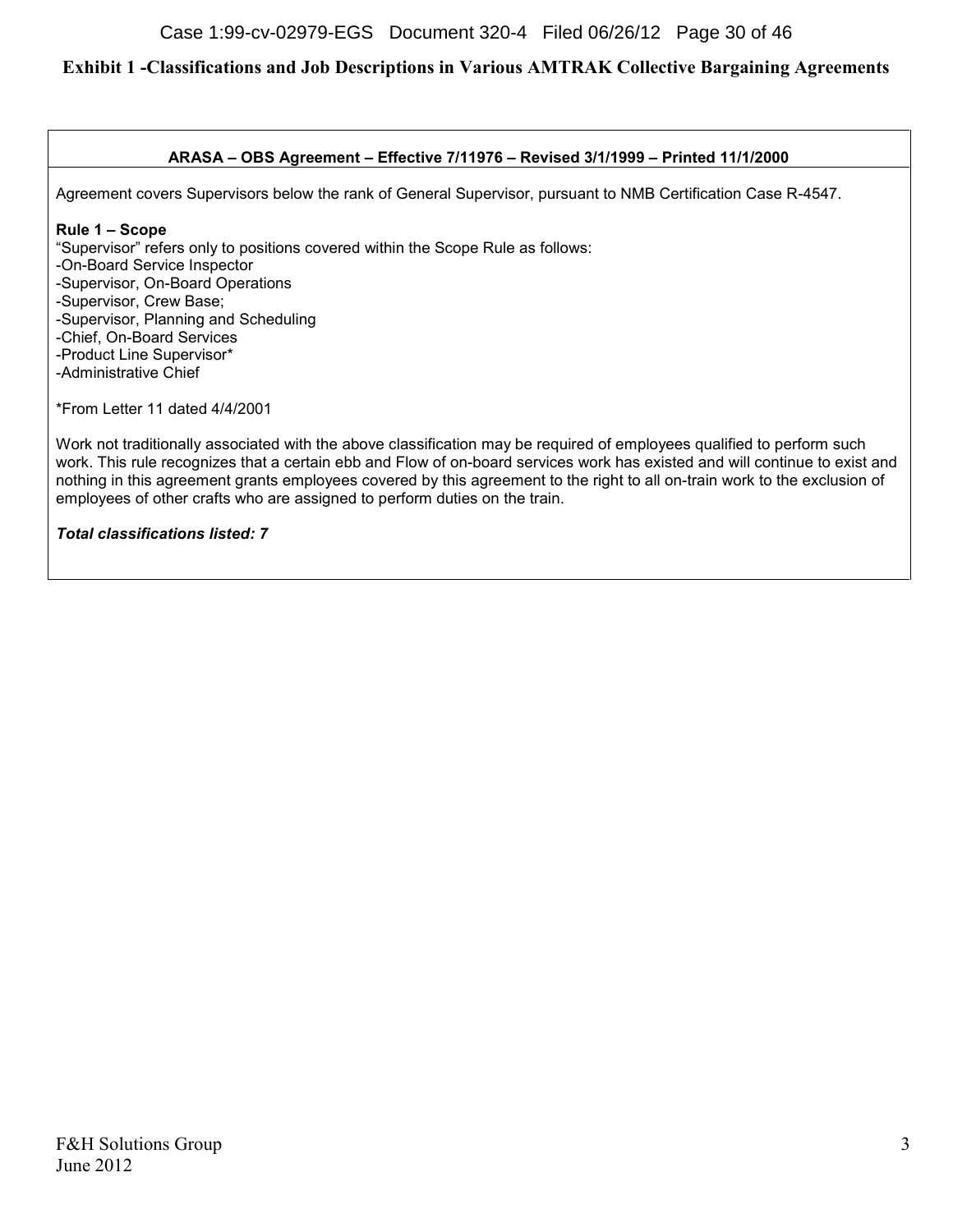### **ATDA Agreement – Effective 9/1/1976 – Last Revised 3/27/2000**

#### **Part I – Train Dispatchers**

#### **Rule 1 – Scope**

The Definition of Chief, Assistant Chief and Night Chief Dispatchers includes the responsibilities:

- For the movement of trains on a division or other assigned territory,
- Involving the supervision of Train Dispatchers and other similar employees;
- The distribution of road power as directed by supervision,
- The handling of road crews between terminals,
- The running and balancing of light power and deadheading of road crews in accordance with the flow of traffic,
- Maintaining records as to power on hand at various terminals and road crews available and on rest.,
- Checking with the Train Dispatcher in order to follow the movement of road trains, and whenever difficulties arise, they take action to overcome them,
- Handling the relieving of crews and arrange to keep all terminals advised of conditions and movement en route.

Additionally, they are responsible for the prompt movement of any car that has been set out in bad order and after repairs have been made, arrange for the movement of the car. They keep a current record of cars to be moved out of terminals, and arrange for the power to move trains scheduled out of terminals. They keep in contact with and work with other supervisory personnel such as Yard Masters and Train Masters in connection with the classification and make up of road freight and passenger trains and also keep the Train Master informed with respect to the road movement of the operating division, and other related work.

#### Definition of Trick, Relief and Extra Train Dispatcher Positions.

This class includes positions in which the duties of incumbents are to be primarily responsible for the movement of trains over a defined territory by train orders, or otherwise; to supervise forces employed in handling train orders, to keep necessary records incident thereto; to perform related work as may be assigned by the Chief or Assistant Chief Dispatcher.

#### *Total classifications listed: 6*

# **Part II – Power Directors and Load Dispatchers**

**Scope**

Part II covers Power Directors and Load Dispatchers.

#### **Definitions**

#### Power Directors:

Supervises operations and sectionalizing of electric power distribution system which transmits electric energy for the propulsion of trains; direct opening and closing of circuit-breakers, disconnecting and sectionalizing switches as required for movement of trains and as required for protection of employees and others engaged in work on or in close proximity to any portion of the electric power distribution system. Supervises operation, transmission and sectionalizing of power supply for the 2200 volt, 3300 volt and 6600 volt signal power lines. Supervises the operation, transmission and sectionalizing of electric power (2200 volts and above) used for lighting and power supply in stations, yards, shops, tunnels, etc. only at the specific locations and to the extent that the work referred to in this ,sentence was being performed by Power Directors on the effective date of this Agreement; work referred to in this sentence not being so performed by Power Directors on the effective date of this Agreement will not accrue to such employees but additional work of this character may be assigned to such employees. Power Directors also supervise operation, transmission of power and sectionalizing of the 6600 volt signal power lines in the non-electrified territory between Baltimore and Wago Junction, and between Jersey and Vernon.

#### Load Dispatchers:

Supervises operation of electric power supply system, load requirements, transmission system network and electric, power system operation. Directs arrangement of power supply circuits and associated apparatus as required to maintain proper supply of electric energy for propulsion of trains.

#### *Total classifications listed: 2*

F&H Solutions Group 4 June 2012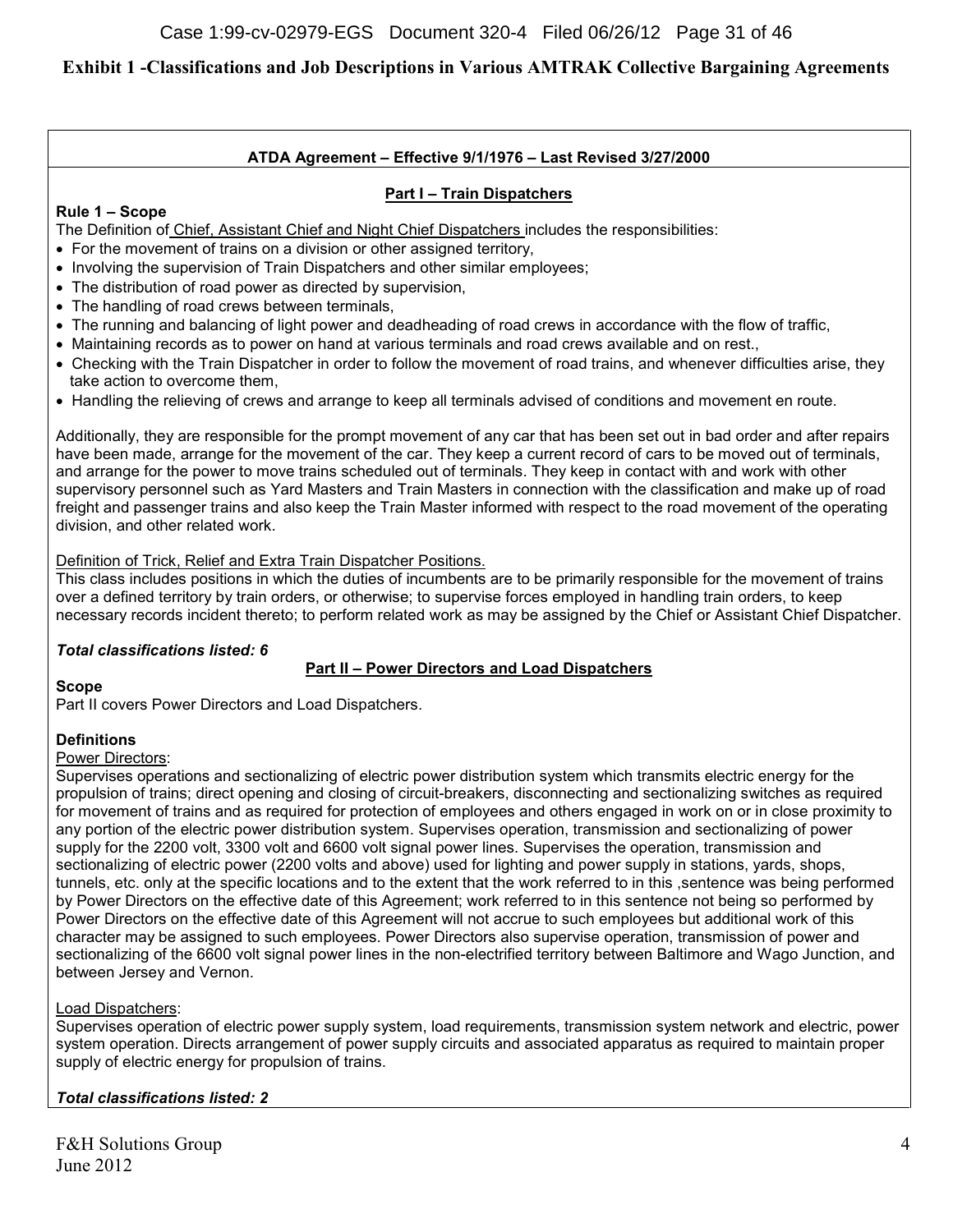#### **ARASA (MW) Agreement – Effective 8/1/1978 – Synthesis Reprinted 4/1999**

**Rule 1 – Scope**

Covered employees, referred to as "supervisors":

**Track Department** -Supervisor -Assistant Supervisor -General Foreman -Welding/Rail Inspector Structures Department -Supervisor -Assistant Supervisor -Bridge Inspector (applicable only in the Boston District) -General Foreman Communication and Signal Department -Supervisor -Assistant Supervisor -General Foreman Electric Traction Department -Supervisor -Assistant Supervisor It is understood that employees of one classification may perform work of another classification. When the duties of a position covered by this Agreement are composed of the work of two or more classifications herein defined, the senior qualified employee with seniority in the classifications involved will be awarded the position.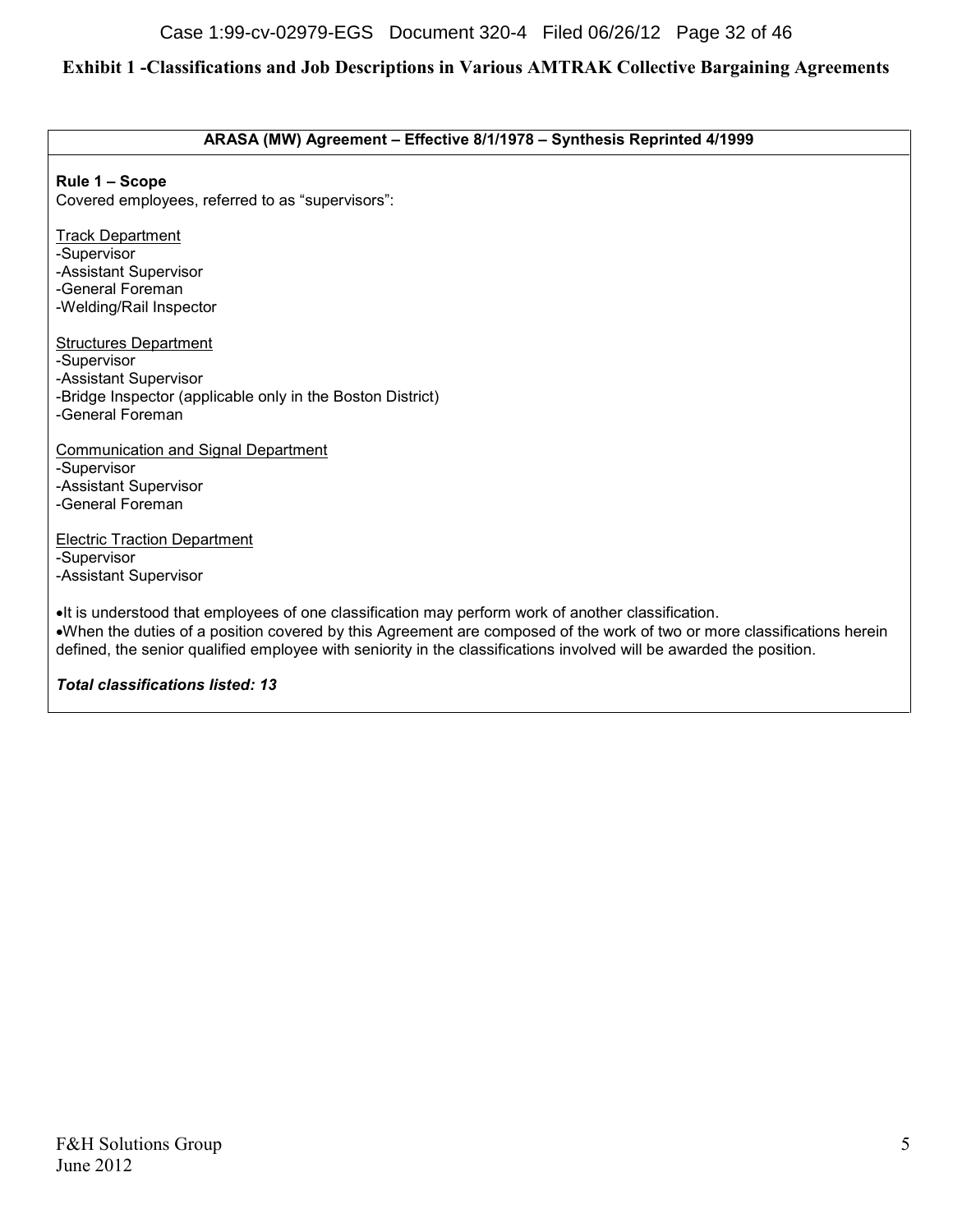#### **BRS Agreement – Effective 9/13/1999**

#### **Rule 1 – Scope**

Agreement covers classifications engaged in the installation and maintenance of all signals, interlockings, telegraph and telephone lines and equipment including telegraph and telephone office equipment, wayside or office equipment of communicating *systems* (not including such equipment), highway crossing protection (excluding highway crossing gates not operated in conjunction with track or signal circuits) including repair and adjustment of telegraph, telephone and signal relays and the wiring of telegraph, telephone and signal instrument cases, and the maintenance of car retarder systems, and all other work in connection with installation and maintenance thereof that has been generally recognized as telegraph, telephone or signal work.

Certain other work is also covered in specific seniority districts *(see page 3 of CBA for specifics).*

#### **Rule 2 – Classifications**

Southern, Western and Pacific Districts

- -Inspector
- -Foreman
- -Assistant Inspector
- -Assistant Foreman
- -Electronic Specialist
- -Electronic Technician.
- -\*Maintainer C&S
- -\*Maintainer
- -Signalman
- -Helper
- \* Except where otherwise specified, the term "maintainer" applies to both of these classifications in the CBA.

#### Northern District

- -Foreman
- -Assistant Foreman
- -Inspectors
- -Signal Maintainer
- -Signalman
- -Electronic Specialist
- -Electronic Technician.
- -\*Maintainer C&S
- -\*Maintainer
- -Helper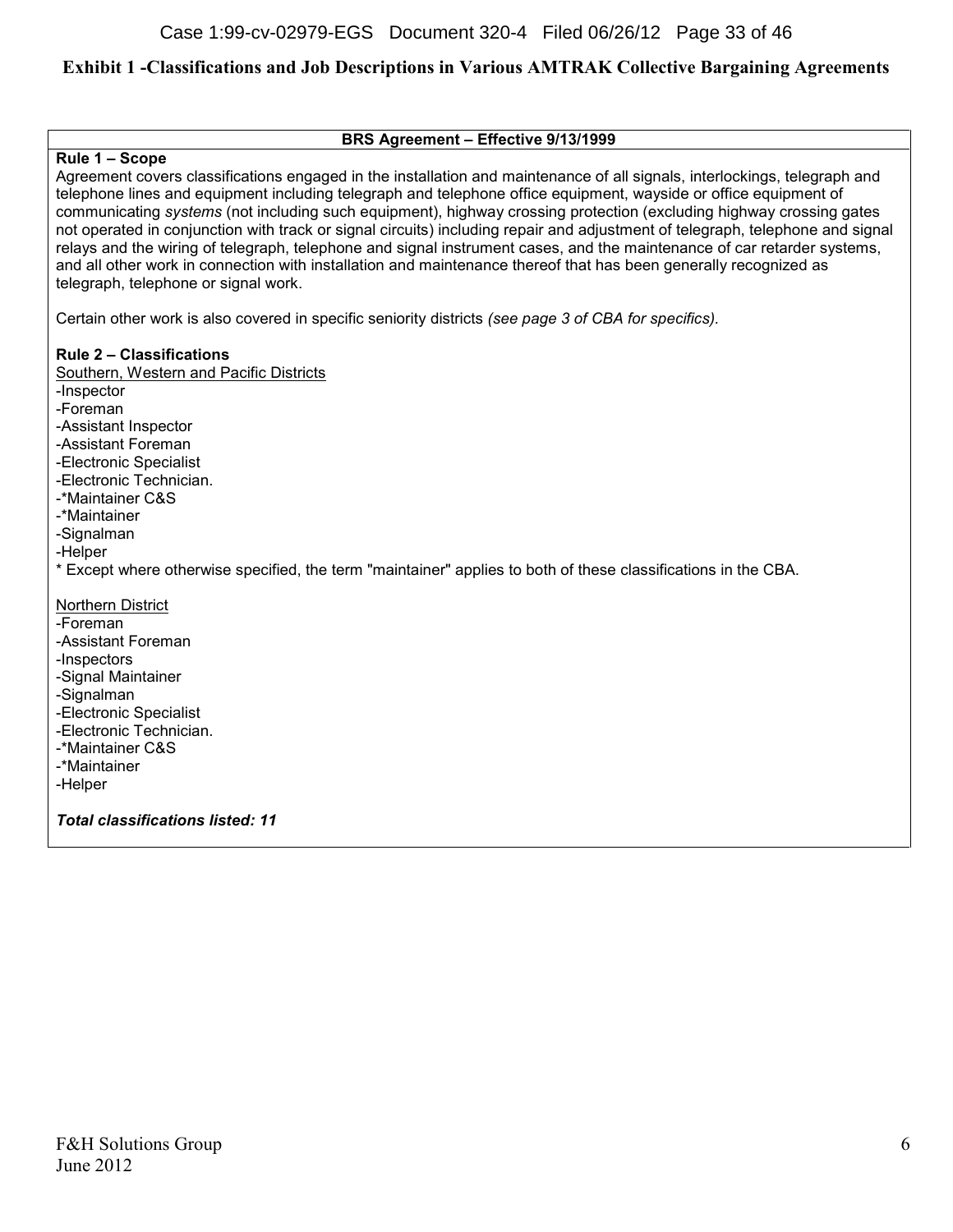#### **BLET Agreement – Effective 10/26/1982 – 5/20/2004 Codification Draft\***

\*While this document does not match the description of the BLET Agreement Roth used in his declaration, it is the version that was provided to me by counsel from the documents produced during discovery. Roth used a May 5, 2005 version which is publicly available. A review of the two versions confirmed that the later version used by Roth did not appear to have material modifications that effected my study. As such I used the version produced during discovery.

#### **Rule 1 – Scope**

Agreement covers employees engaged in the operation of engines and any other motive power used in performing the work or services provided by Passenger Engineers and all other work generally recognized as the work of Passenger Engineers performed on main lines or branch lines, or within yard facilities, or in road, local, or yard service.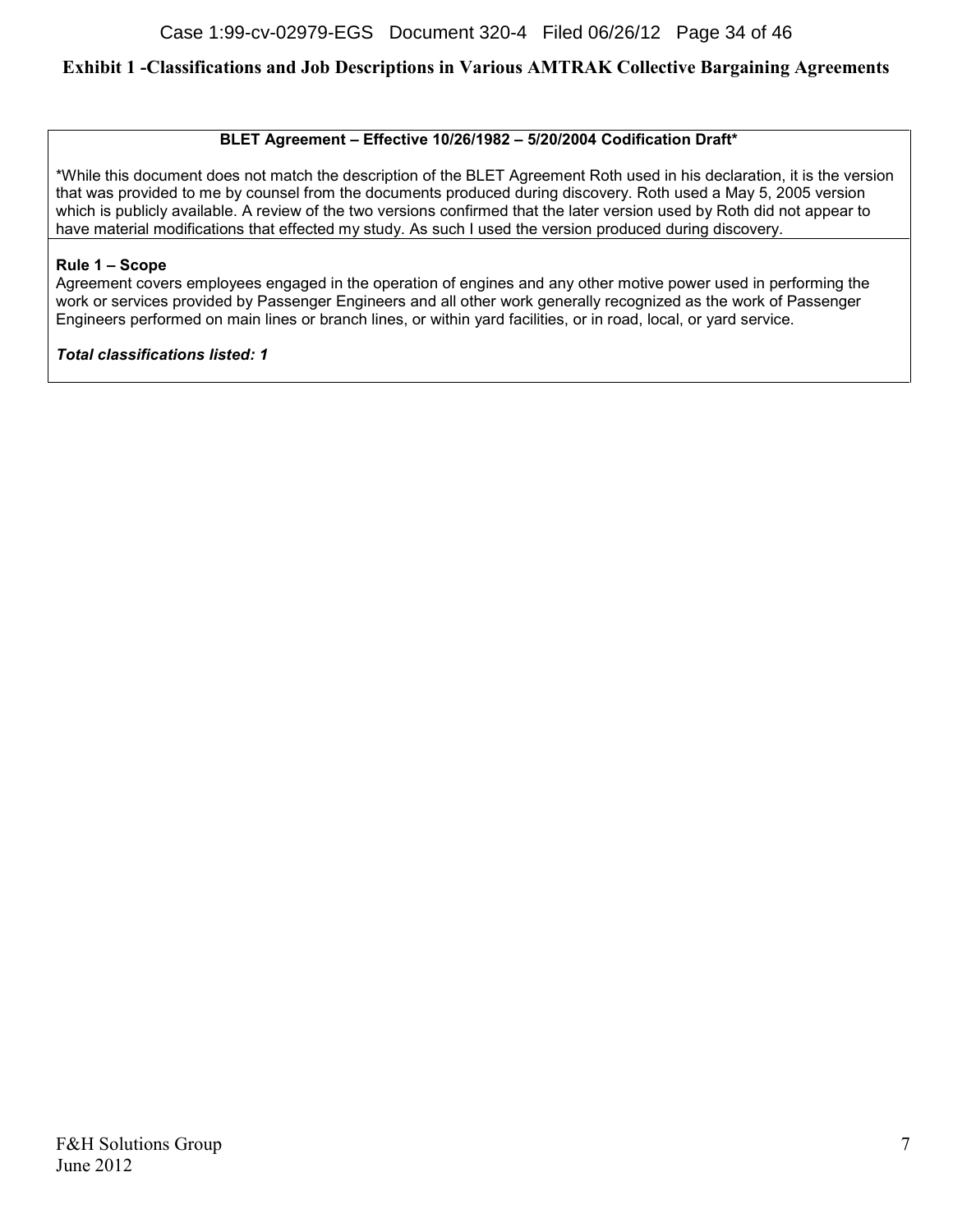#### **UTU Agreement – Effective 1/1/1983 – Reprinted 10/1/1994 – Last Revised 10/27/1999**

#### **Rule 1 – Scope**

The United Transportation Union shall have the exclusive right to represent all Passenger Conductors and Assistant Passenger Conductors in Company-level grievance, claim and disciplinary proceedings.

This Agreement will apply to the work or service of transporting passengers performed by the employees specified herein and governs the rates of pay, hours of service and working conditions of all employees, as defined in this Rule, engage in the performance of work presently recognized as the exclusive work of passenger train service employees on main lines, or branch lines or within yard facilities.

The words "employee" or "employees" as used in this Agreement refer to all train service operating craft personnel. Train service operating craft personnel will be classified as Passenger Conductor or Assistant Passenger Conductor.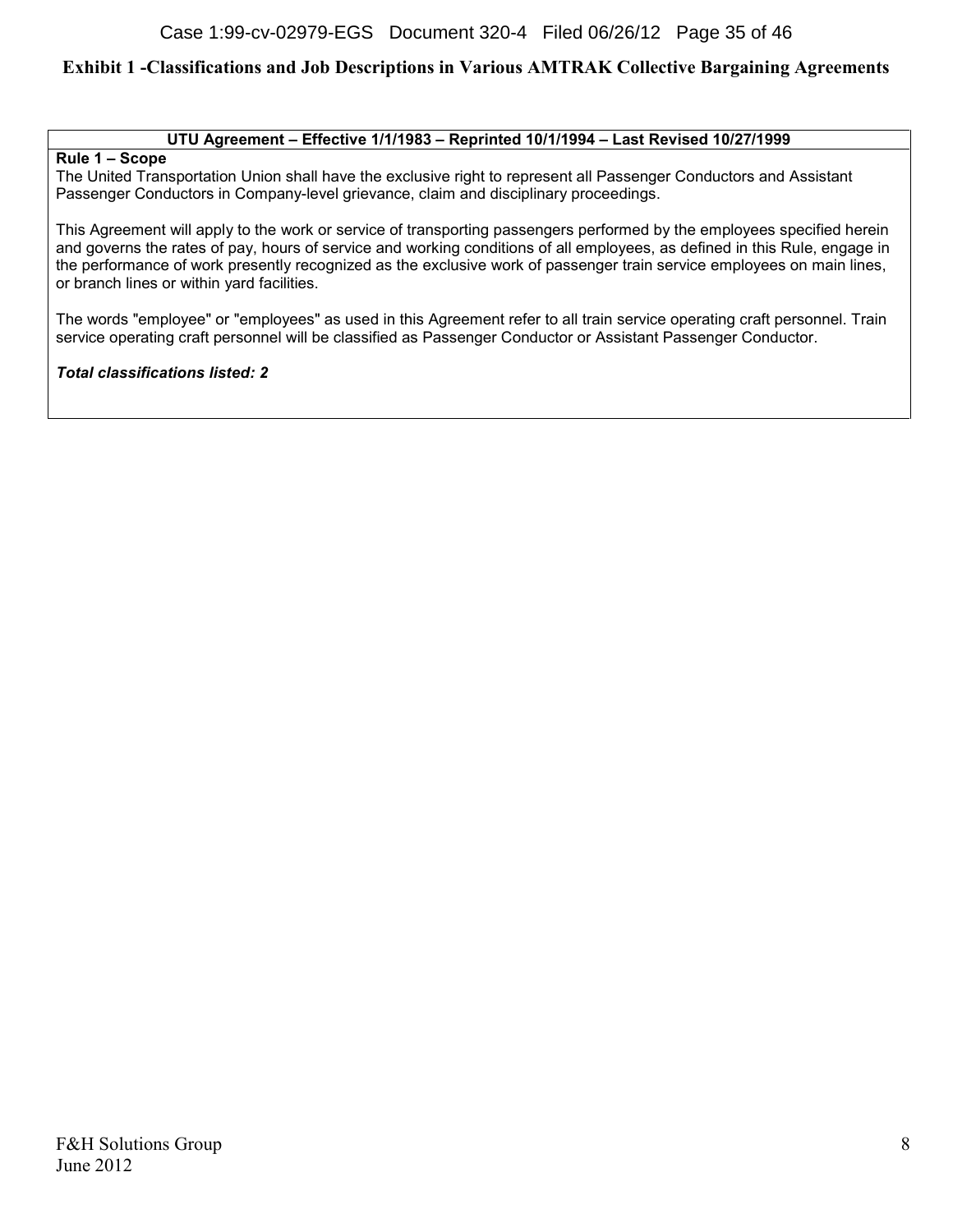#### **JCC Agreement – Effective 2/1/1977; Last Revised 12/15/1998**

#### **Rule 1 – Classification of Work**

Pending adoption of a system classification of work rule, employees will ordinarily perform the work which has been performed traditionally by the craft at that location, if formerly a railroad facility, or, as it had been performed at comparable Amtrak facilities, if it is a new facility.

#### **Appendix "E" – Rate Sheet**

-Journeyman -Helper -Coach Cleaner -Regular Apprentice -Helper Apprentice -Wreck Train Crane Operator -Mobile Crane Operator/Driver -Block Truck Driver -Assistant Truck Driver/Welder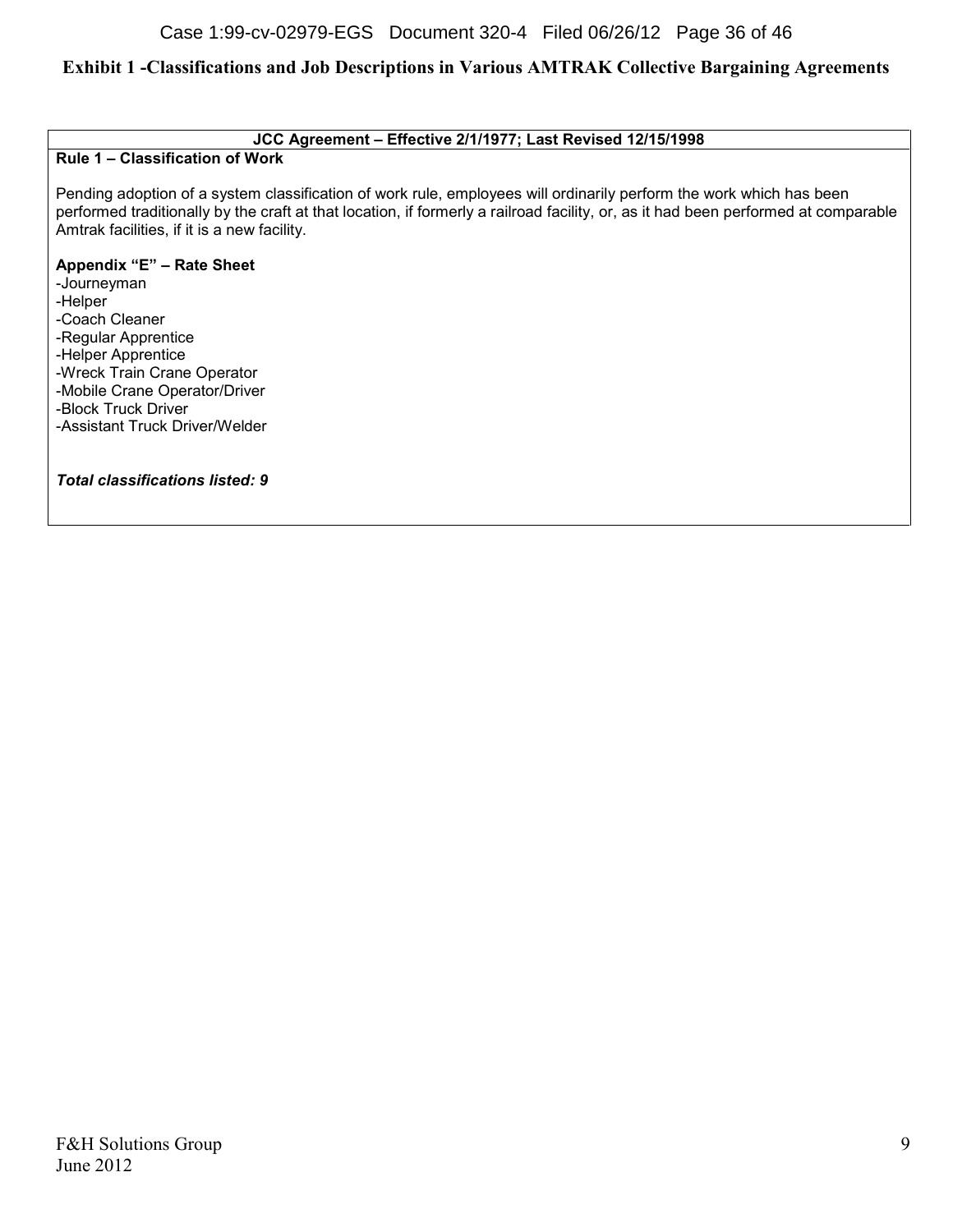#### **IAM Agreement – Effective 9/1/1977 – Revised 3/1/1999**

#### **Rule 1 – Scope**

Pending adoption of a system classification of work rule, employees will ordinarily perform the work which has been performed traditionally by the craft at that location, if formerly a railroad facility, or, as it had been performed at comparable Amtrak facilities, if it is a new facility.

#### **Appendix E – Rates of Pay**

-Machinist Journeyman -Machinist – Lead -Machinist Welder -Mech Technician -Inspector Loco -Mech Inspector -Road Mechanic Bos -Road Mech-OT RT Bos -Machinist – Chicago -Building Sys Spec NY &PHL -Mach Tec LaxTalgo -Mach LaxTalgo Trnee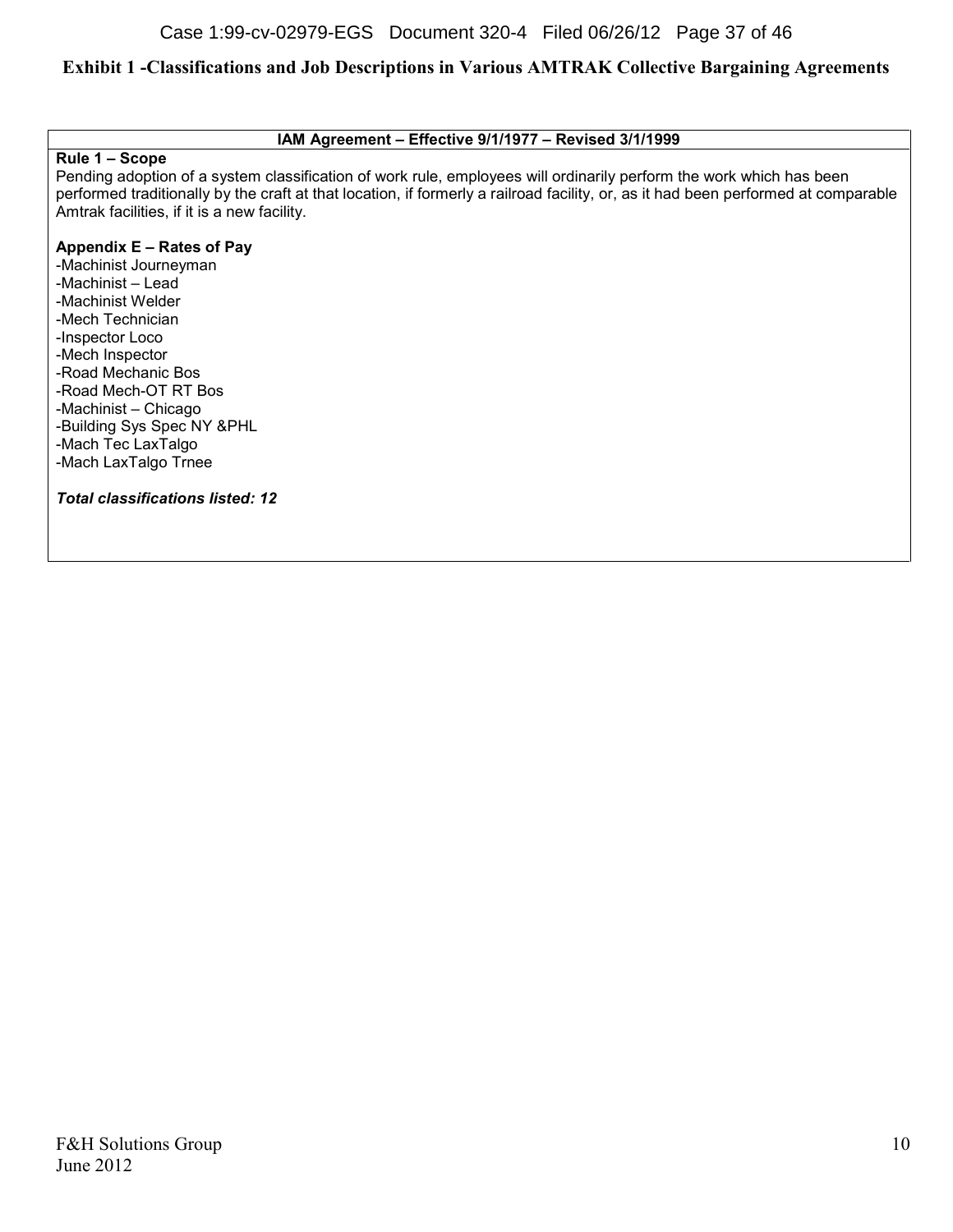#### **NCFO Agreement – Effective 7/1976; Last Revised 1/11/1999**

#### **Rule 1 – Classification of Work**

Pending adoption of a system classification of work rule, employees will ordinarily perform the work which has been performed traditionally by the craft at that location, if formerly a railroad facility, or, as it had been performed at comparable Amtrak facilities, if it is a new facility.

**Rule 2 - Seniority Classifications and Rates of Pay** Group A

-Utility Worker -Motor Equipment Operator -Hostler Helper

Group B -Large Crane Operator -Stationary Fireman -Fuel Truck Driver -Stationary Engineer -Large Equipment Operator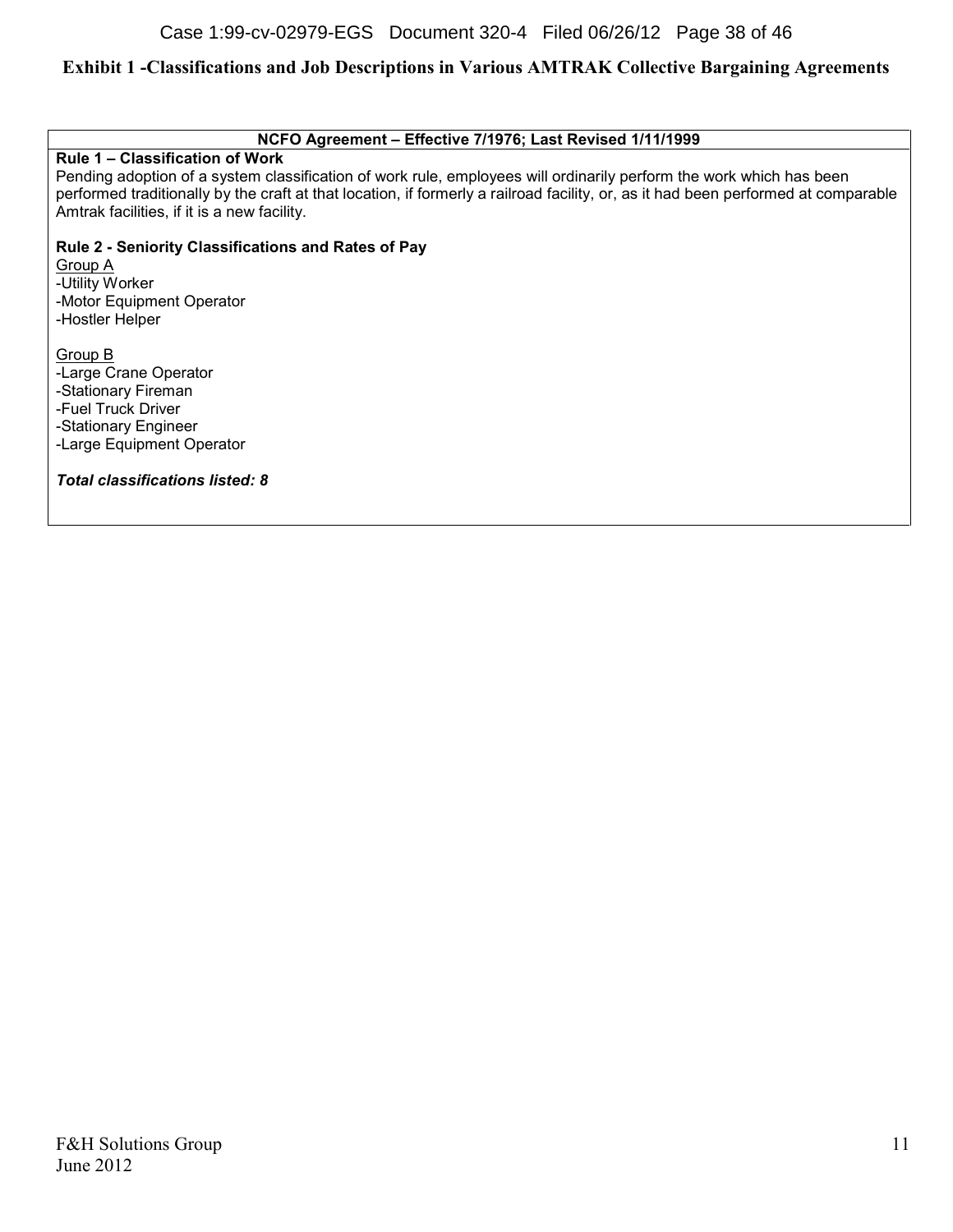#### **IBEW Agreement – Effective 9/1/1975; Last Revised 2/4/1999**

#### **Rule 1 – Classification of Work**

Pending adoption of a system classification of work rule, employees will ordinarily perform the work which has been performed traditionally by the craft at that location, if formerly a railroad facility, or, as it had been performed at comparable Amtrak facilities, if it is a new facility.

#### **Appendix E – Rates of Pay**

ELCTRICN JRNYMN ELCTRICN HELPER ELCTRICN APPR 1 PRD ELCTRICN APPR 2 PRD ELCTRICN APPR 3 PRD ELETRICN APPR 4 PRD ELETRICN APPR 5 PRD ELETRICN APPR 6 PRD ELEC HLPRAPR 1 PRD ELEC HLPRAPR 2 PRD ELEC HLPR APR 3 PRD ELEC HLPR APR 4 PRD ELECTRICIAN LEAD LD ELECTRICIAN WELDER ELECTRICAL INSPCTR ELC FLDTCH TRN RIDR ELCTRCAL TECHNICIAN RADIO MNTNP NEC CBLE SPUCR NH/BOS MAINTNR COOM NH/BOS RADIO MNTNR NEC LD UNEMAN NH/BOS SHP EXT ELECT L.A NC ELC 1 ST CLS N/O NC ELC 2ND CLS N/O ELCTRICN GRDE A-WIL ELECTRICIAN GRADE A ELECTRICIAN GRADE B ELECTRICIAN GRADE C ELECTRICIAN GRADE D ELECTRICIAN GRADE E ELECTRICIAN GRADE F ELECTRICIAN GRADE G ELECTRICIAN GRADE H ELECTRICIAN GRADE J ELCTRICN GRD P (HLP) ELECT INSPCTR NH ELC EQUIP OPR SNYSD ELCTRICN TECH(RADIO) ELEC TECH (RADIO) LD ELC EQUIP OP PN-STA ELECTRIClAN-SEBRD El" FOREMAN CATENARY UNEMAN SUBSTATION ELCTRICN HI RAIL TRK OPRATR TST SIGNALMN CUS

F&H Solutions Group 12 June 2012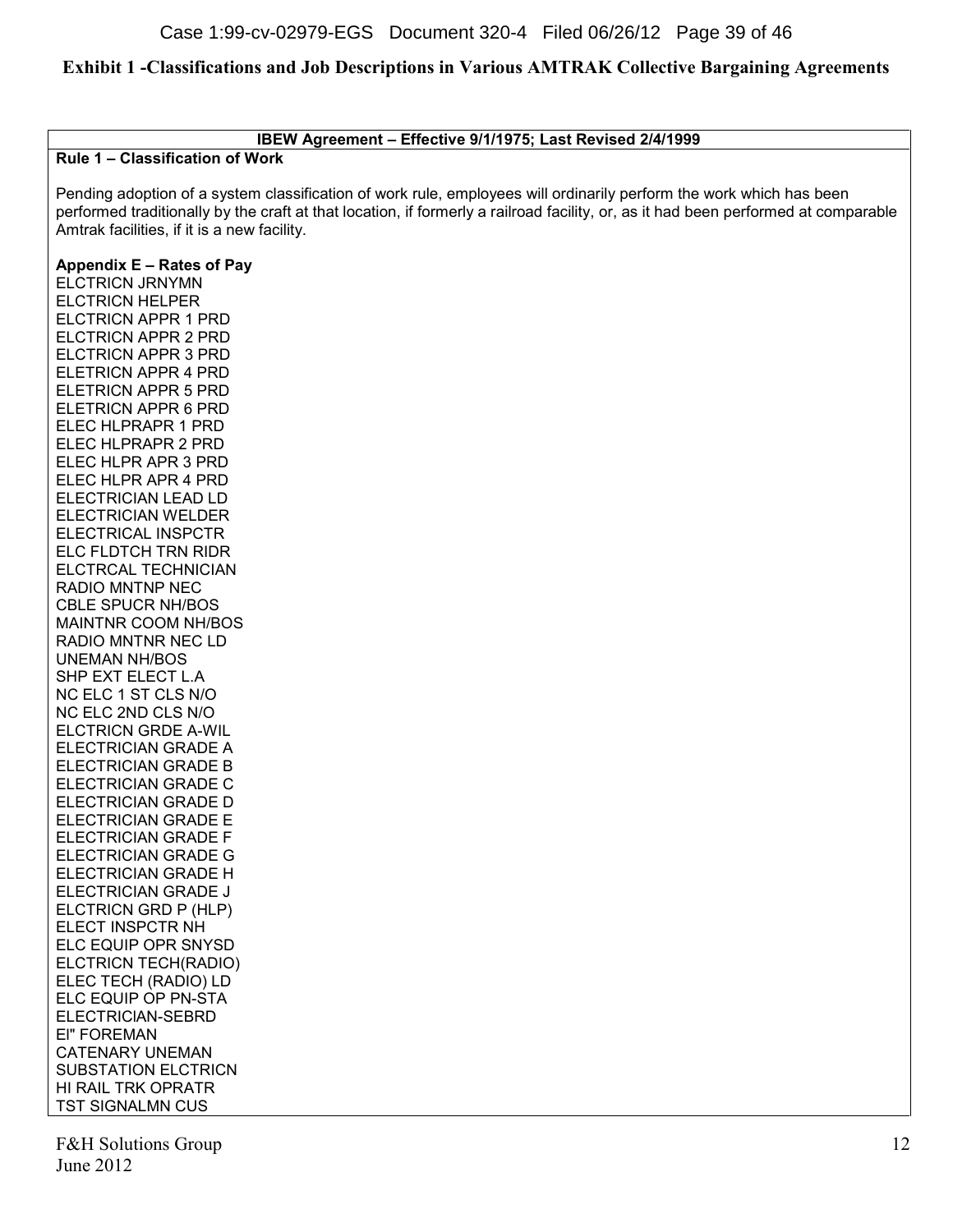SIGNALMAN CUS SIGNAi./FORMN CUS SIGNL HLPR WLDR CUS SIGNAL/HLPR CUS AST INS COM&SIG CUS ELECTRONIC TECH COM AIR COND/RFRIG MNTN TCHNIClAN-LOCOMTVE JRYMN ASBESTOS BEEC JRYMN ASBESTOS WlLM JRYMN ASBESTOS BEAR LOCOMOTIVE INSPECT JRYMN ARMATURE WILM TECHNIClAN-S TECHNICIAN-C TECHNIClAN-E TECHNICIAN-BSS SIGNAL FOREMAN ELEC INSPECTOR C&S ELEC MAINTAINR C&S HI-RAIL SUBSTAT ELE HI-RAI L CATN RY LNMN ELEC MAINTAINER-C&S ELEC TEC LAX TALGO ELEC LAXTALGO TRNEE ELCT JRNM WK TM SEA

#### *Total classifications listed: 64\**

\*Positions with the same pay rate were not counted more than once. For example, Technician-S, Technician-C, Technician-E, and Technician-BSS all have the same pay rate. Therefore, they were only counted once, collectively, for the purpose of the total listed above.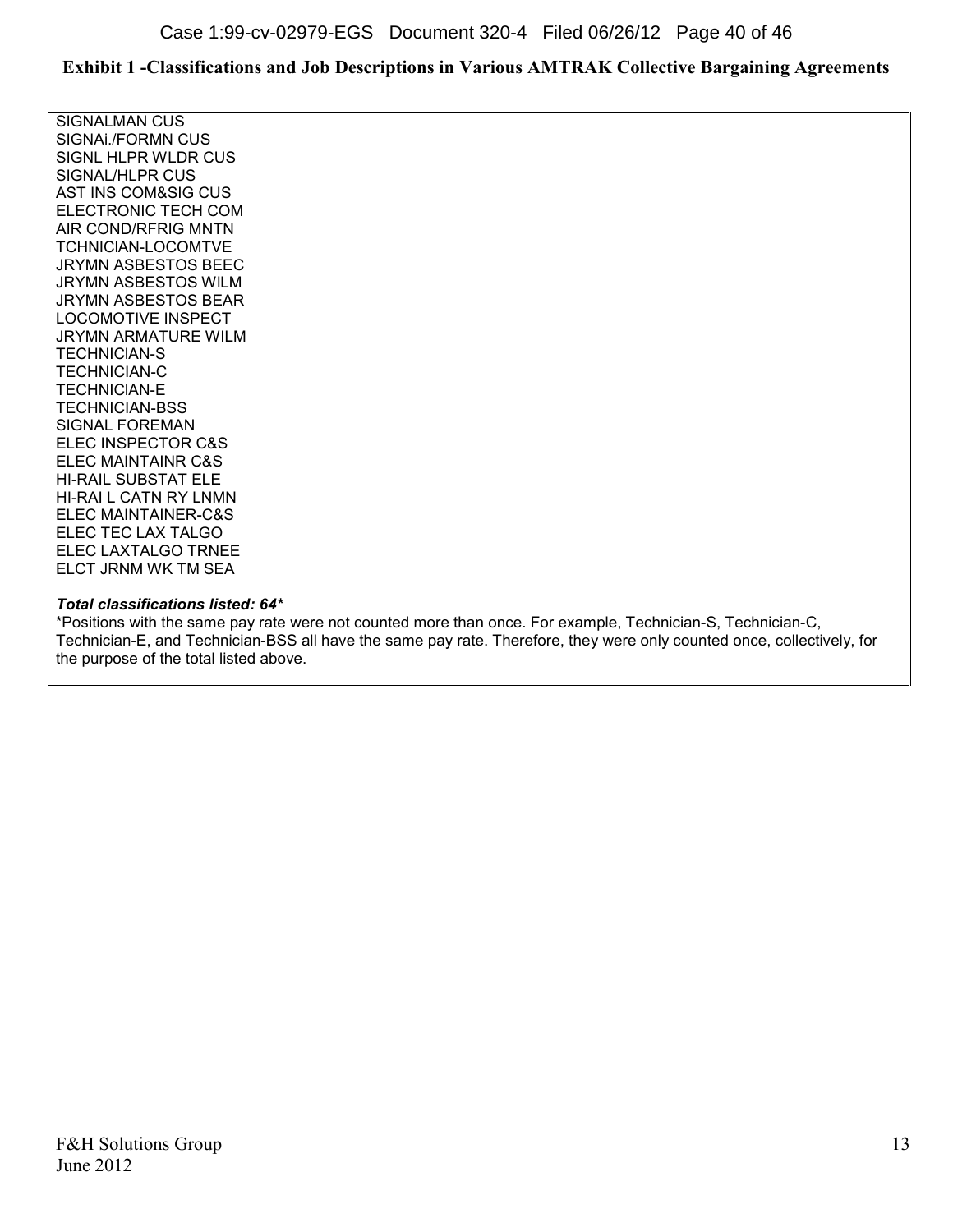#### **IBB Agreement – Effective 7/1/1976 – Last Revised 1/14/1999**

#### **Rule 1 – Classification of Work**

Pending adoption of a system classification of work rule, employees will ordinarily perform the work which has been performed traditionally by the craft at that location, if formerly a railroad facility, or, as it had been performed at comparable Amtrak facilities, if it is a new facility.

#### **Appendix E – Rates of Pay**

IBB MECHANIC A LOCO INSPECTOR LAYOUT GRADE B-BLKSMTH GRADE C-BLKSMTH GRDE A-WI-LM-BOILMKR GRADE B-BOIL.MKR BLKSMITH WELDER 1BB MECHNC A WELDER 1BB MECHNC A LEAD IBB TECHNICIAN BLACKSMITH TECH IBB MECHANIC B IBB MECHNC B WELDER IBB MECHNC B LEAD

#### **Appendix P**

There shall be two classes of apprentices in each craft: Regular Apprentices Helper Apprentices

#### **Appendix Q-1 –Work by Amtrak at the Enprotech facility in Canton, Ohio**

The following classifications are hereby established for employees assigned to contract project work who are employed subsequent to the date of this agreement. Mechanic "A"

Mechanic "B" Assemblers Utility Worker

#### *Total classifications listed above: 19\**

\*Positions with the same pay rate were not counted more than once.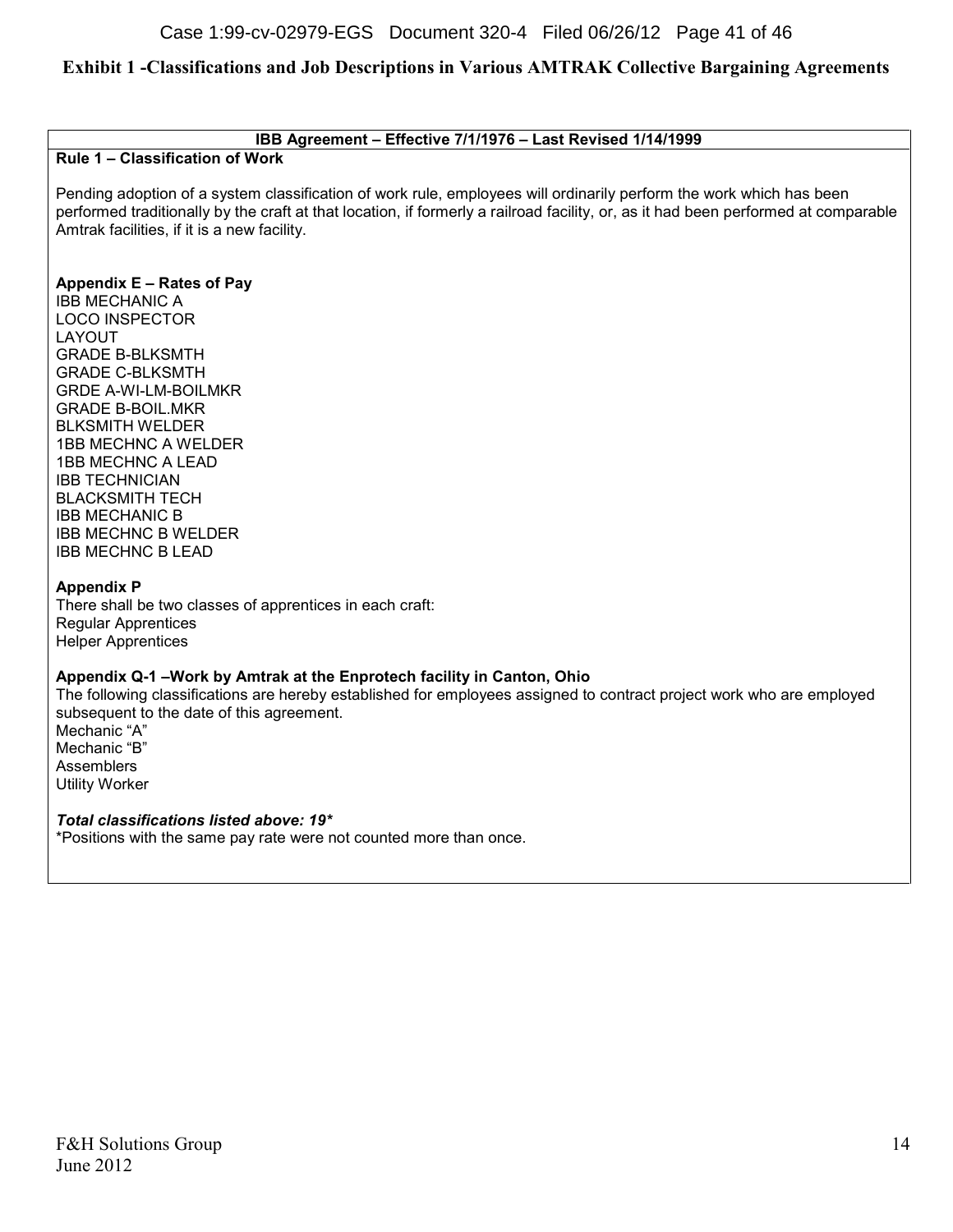**SMWIA – Effective 10/1/1977 – Last Revised 12/22/1998**

#### **Rule 1 – Classification of Work**

Pending the adoption of a national work rule, employees will ordinarily perform he work which has been performed traditionally by the craft at that location, if formerly a railroad facility, or, as it has been performed at comparable Amtrak facilities, if it is a new facility.

#### **Appendix E – Rates of pay**

Appendix E SMTL WKR MECHANIC A SHTMTL WKR HELPER SHTMTL LD LD SHTMTL WELDER SHTMTL WKR-LYOUT MN SHTMTL TECHNICIAN LOCOMOTIVE INSPCTOR FAC MNT SHTMT WK\_R SHTMT WKR GRAD A WIL SHT.MTL.WKR.GRADE A SHT.MTL..WKR GRADE B SHT.MTL.WKR GRADE C SHT.MTL.WKR GRADE D SHT.MTL.WKR GRADE E SHT.MTL..WKR GRADE F SMW WSTEWTR PLNT OP AIR COND/REFRIG MNTN SMTL WKR MECHANIC B SMTL WKR CAR WASH

#### **Appendix Q - Apprentice Training Agreement**

There shall be two classes of apprentices in each craft: Regular Apprentices Helper Apprentices

# **Appendix L - High Speed Rail Agreement**

High Speed Trainset Electrical Technician

#### *Total classifications listed above: 14\**

\*Positions with the same pay rate were not counted more than once.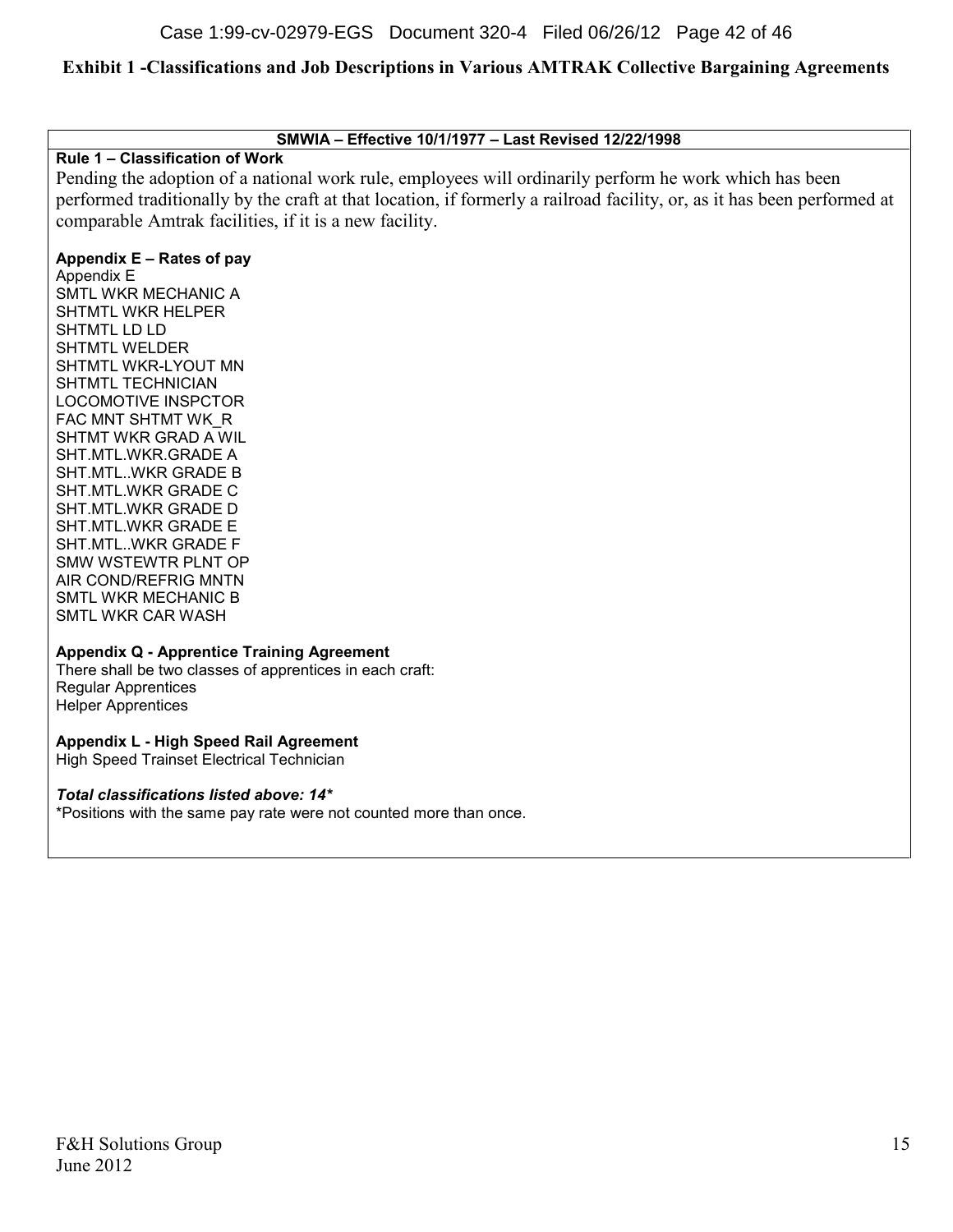#### **ARASA – ME – Effective 2/1/176 – Last Revised 3/18/1999**

**Scope**

Agreement covers Foremen of Mechanics, Laborers Coach Cleaners and Material Handlers in the Mechanical, Stores and Materials Departments at a maintenance facility, below the rank of General Foreman. The primary duties of Foremen covered under this agreement shall be to directly supervise the work of the crafts specified in the paragraph above.

**Appendix E – Rates of pay**

Foreman I Foreman II Foreman III

**Appendix O-1 – High Speed Trainsets** High Speed Trainset Supervising Technician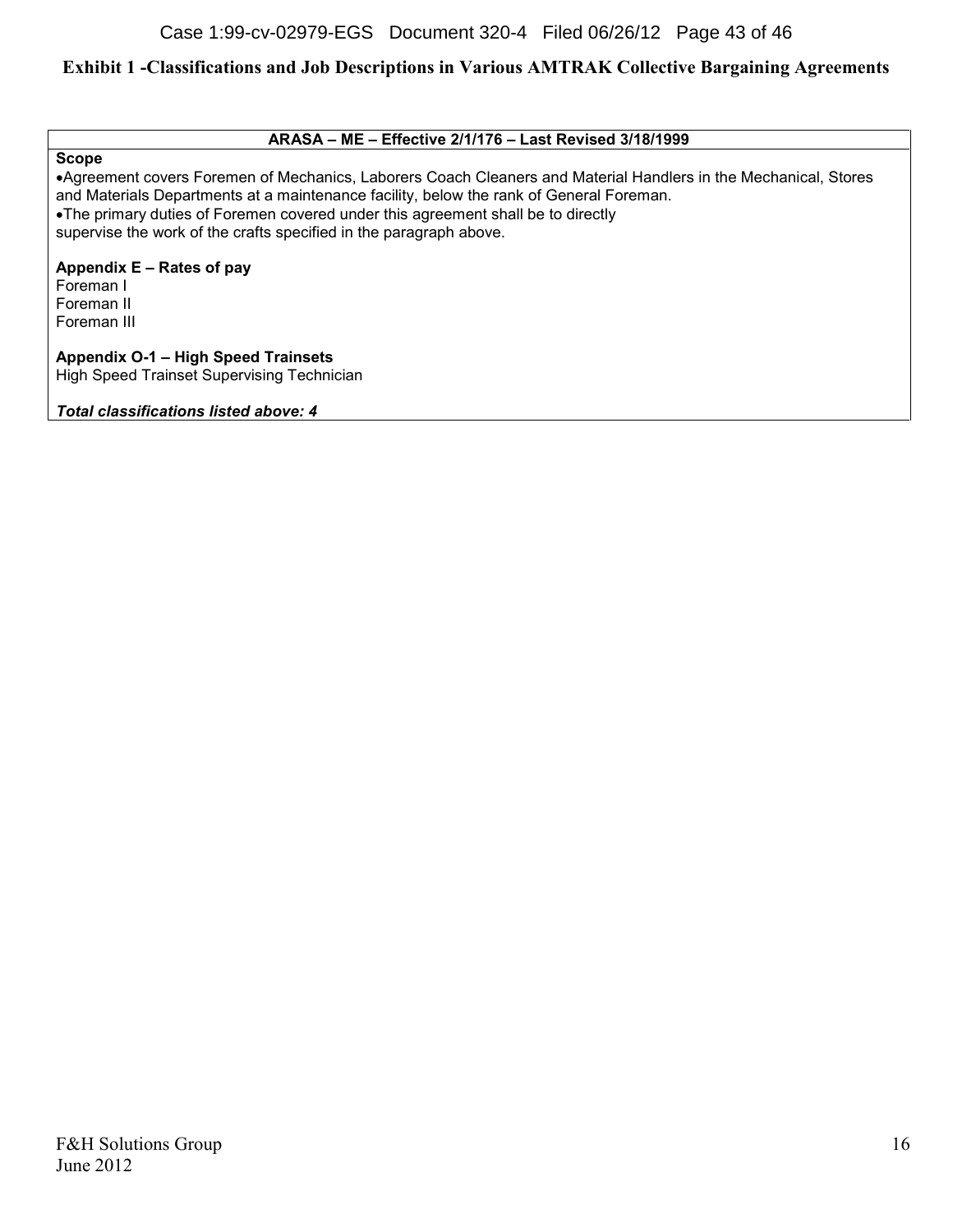Case 1:99-cv-02979-EGS Document 320-4 Filed 06/26/12 Page 44 of 46

# **EXHIBIT 2**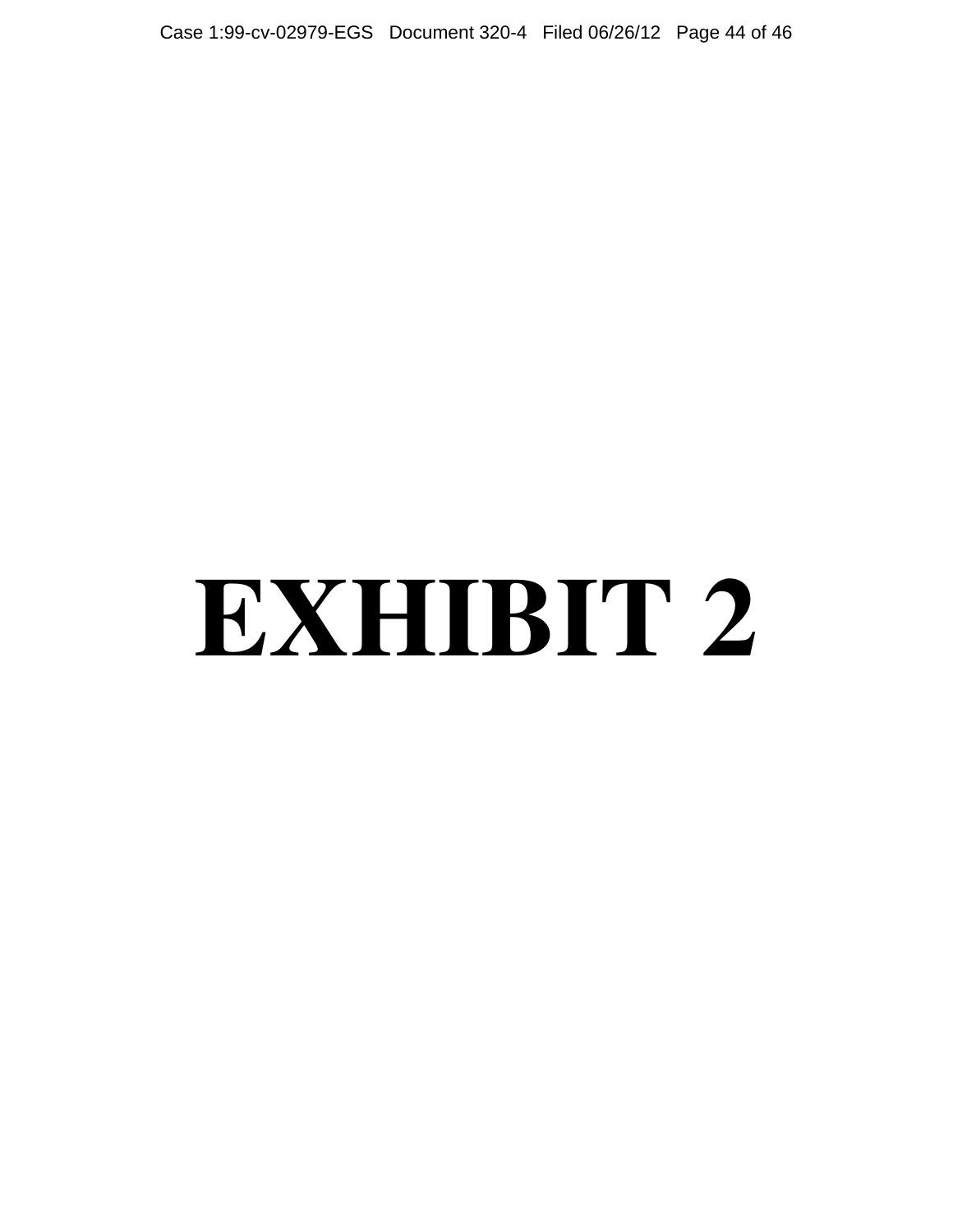# Case 1:99-cv-02979-EGS Document 320-4 Filed 06/26/12 Page 45 of 46

# Exhibit 2. Differences in Disciplinary Processes, Unauthorized Absence Rules and Probationary Periods

| <b>Roth's "Functional</b><br>Category"                                                                      | <b>Operating Crafts</b> |                                                                                                                  |                                                                                                                                    |                                                                                                                                                   | <b>Engineering Crafts</b>                                                                                            | <b>Clerical and On-Board Services Crafts</b>                                                                         |                                                                                                                      |                                                                                                                                                               |
|-------------------------------------------------------------------------------------------------------------|-------------------------|------------------------------------------------------------------------------------------------------------------|------------------------------------------------------------------------------------------------------------------------------------|---------------------------------------------------------------------------------------------------------------------------------------------------|----------------------------------------------------------------------------------------------------------------------|----------------------------------------------------------------------------------------------------------------------|----------------------------------------------------------------------------------------------------------------------|---------------------------------------------------------------------------------------------------------------------------------------------------------------|
| <b>Union</b>                                                                                                | <b>ATDA</b>             | <b>BLE</b>                                                                                                       | UTU (NEC)                                                                                                                          | <b>BRS</b>                                                                                                                                        | Supervised by<br><b>ARASA-MW</b>                                                                                     | <b>TCU</b>                                                                                                           | <b>ASWC</b>                                                                                                          | <b>Supervised by</b><br><b>ARASA-OBS</b>                                                                                                                      |
|                                                                                                             | Rule 19                 | Rule 21                                                                                                          | Rule 25                                                                                                                            | Rule 57                                                                                                                                           | Rule 19                                                                                                              | Rule 24                                                                                                              | Rule 19                                                                                                              | Rule 19                                                                                                                                                       |
| Company must act<br>within X days of<br>knowledge of the<br>offense                                         | 20 days                 | 7 days                                                                                                           | No provision                                                                                                                       | Trial scheduled 30<br>days within<br>supervisor's first<br>knowledge of<br>employee's<br>involvement (may<br>be postponed for a<br>valid reason). | 30 days                                                                                                              | 30 days                                                                                                              | 30 days                                                                                                              | Charges must be<br>filed 30 days from<br>when the officer of<br>the corporation<br>authorized to file<br>charges has a<br>reasonable basis<br>for the filing. |
|                                                                                                             | Rule 19                 | Rule 21                                                                                                          | Rule 25                                                                                                                            | Rule 57                                                                                                                                           | Rule 19                                                                                                              | Rule 24                                                                                                              | Rule 19                                                                                                              | Rule 19                                                                                                                                                       |
| Written notice of<br>investigation will be<br>given to the employee<br>X days prior to the<br>investigation | 5 days                  | 7 days*<br>*Employee may<br>request an<br>informal handling<br>at least 24 hours<br>before the<br>investigation. | Reasonable<br>advance notice*<br>*Employee may<br>request an<br>informal handling<br>at least 24 hours<br>before<br>investigation. | Reasonable<br>advance notice                                                                                                                      | Within 7 days from<br>receipt of notice of<br>intent to discipline,<br>the employee will<br>meet with<br>management. | Within 7 days from<br>receipt of notice of<br>intent to discipline,<br>the employee will<br>meet with<br>management. | Within 7 days from<br>receipt of notice of<br>intent to discipline.<br>the employee will<br>meet with<br>management. | Employee will be<br>given written<br>notice in advance<br>of investigation.                                                                                   |
| Decision will be                                                                                            | Rule 19                 | Rule 21                                                                                                          | Rule 25                                                                                                                            | Rule 57                                                                                                                                           | Rule 19                                                                                                              | Rule 24                                                                                                              | Rule 19                                                                                                              | Rule 19                                                                                                                                                       |
| rendered X days after<br>completion of the<br>investigation                                                 | 10 days                 | 10 days                                                                                                          | 15 days                                                                                                                            | 15 days                                                                                                                                           | 15 days                                                                                                              | 10 days                                                                                                              | 10 days                                                                                                              | 15 days                                                                                                                                                       |
|                                                                                                             | No provision            | Rule 21                                                                                                          | Rule 25                                                                                                                            | Rule 57                                                                                                                                           | Rule 19                                                                                                              | Rule 24                                                                                                              | Rule 19                                                                                                              | No provision                                                                                                                                                  |
| <b>Employee will be</b><br>notified X days before<br>discipline will be<br>effective                        |                         | 15 days                                                                                                          | 15 days                                                                                                                            | 10 days                                                                                                                                           | No provision                                                                                                         | 30 days                                                                                                              | 15 days                                                                                                              |                                                                                                                                                               |
| Limit of days of                                                                                            | No provision            | Rule 42                                                                                                          | Rule 26                                                                                                                            | Rule 51                                                                                                                                           | Rule 23                                                                                                              | New Rule -                                                                                                           | Rule 24                                                                                                              | Rule 23                                                                                                                                                       |
| unauthorized absence<br>before employee is<br>terminated                                                    |                         | 15 days                                                                                                          | 15 days                                                                                                                            | 14 days                                                                                                                                           | 5 days                                                                                                               | <b>Abandonment of</b><br>Position*<br>15 days                                                                        | 10 days                                                                                                              | 5 days                                                                                                                                                        |
|                                                                                                             | Rule 4                  | Rule 24                                                                                                          | Rule 28                                                                                                                            | Rule <sub>6</sub>                                                                                                                                 | Rule 4                                                                                                               | Rule 3                                                                                                               | Rule 28                                                                                                              | Rule 4                                                                                                                                                        |
| Probationary period,<br>or "Approval of<br>application process"                                             | 60 days                 | 90 days                                                                                                          | 90 days                                                                                                                            | 90 days                                                                                                                                           | 120 days                                                                                                             | 90 days                                                                                                              | 90 days                                                                                                              | 120 days                                                                                                                                                      |